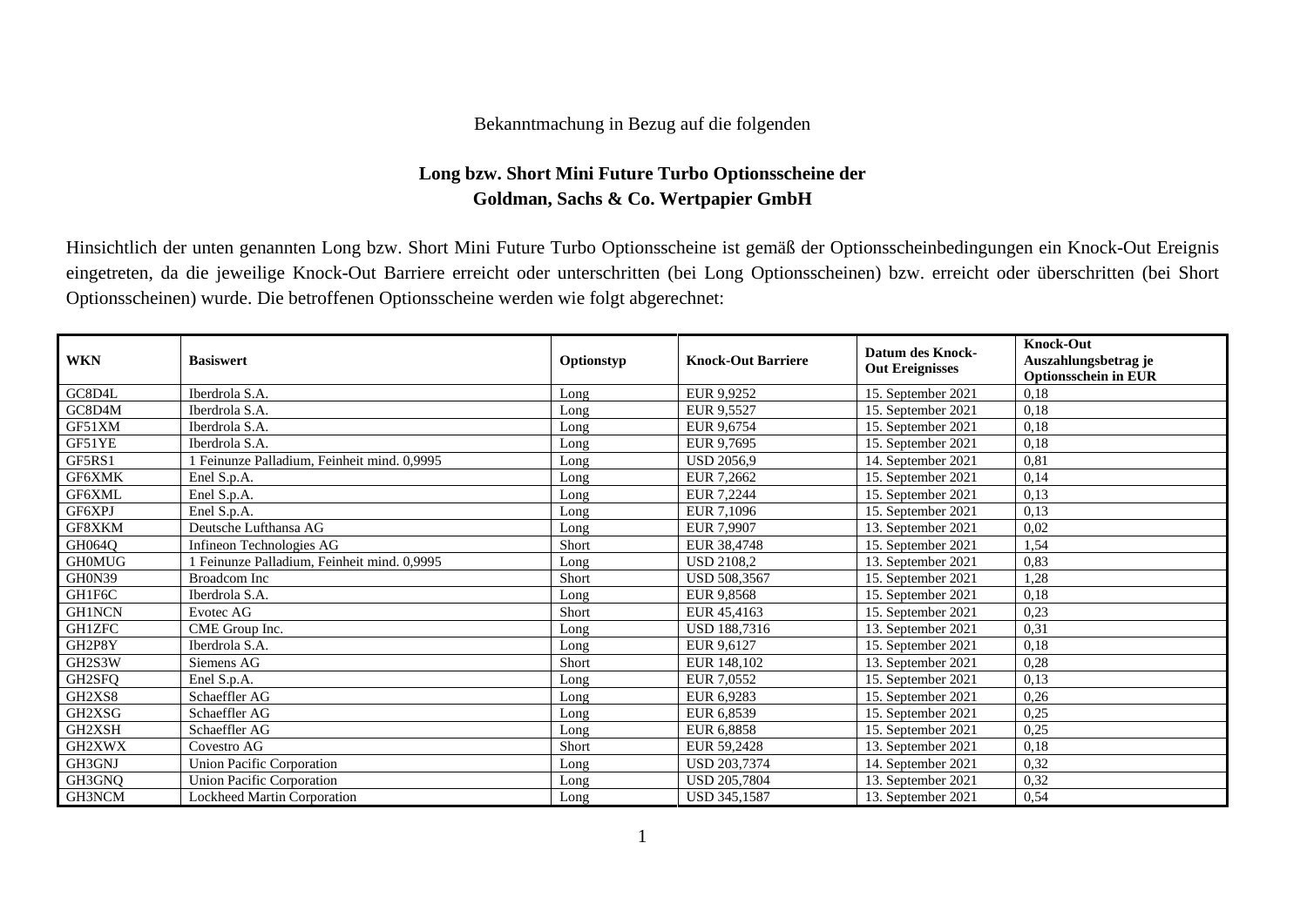| <b>WKN</b> | <b>Basiswert</b>                                   | Optionstyp | <b>Knock-Out Barriere</b> | <b>Datum des Knock-</b><br><b>Out Ereignisses</b> | <b>Knock-Out</b><br>Auszahlungsbetrag je<br><b>Optionsschein in EUR</b> |
|------------|----------------------------------------------------|------------|---------------------------|---------------------------------------------------|-------------------------------------------------------------------------|
| GH3TSX     | <b>TUI AG</b>                                      | Long       | <b>EUR 3,281</b>          | 15. September 2021                                | 0,12                                                                    |
| GH4JM1     | Covestro AG                                        | Short      | EUR 59,618                | 13. September 2021                                | 0,18                                                                    |
| GH4M8Y     | The Procter & Gamble Company                       | Short      | <b>USD 146,8404</b>       | 13. September 2021                                | 0,24                                                                    |
| GH57RD     | Lanxess AG                                         | Short      | EUR 65,5534               | 14. September 2021                                | 0,19                                                                    |
| GH57UM     | Drägerwerk AG                                      | Long       | EUR 71,4587               | 14. September 2021                                | 0,3                                                                     |
| GH57XH     | Kering S.A.                                        | Long       | EUR 644,9508              | 15. September 2021                                | 0,18                                                                    |
| GH57XJ     | Kering S.A.                                        | Long       | EUR 641,5786              | 15. September 2021                                | 0,18                                                                    |
| GH57XL     | Kering S.A.                                        | Long       | EUR 631,4722              | 15. September 2021                                | 0,18                                                                    |
| GH57XM     | Kering S.A.                                        | Long       | EUR 634,8445              | 15. September 2021                                | 0,18                                                                    |
| GH57XN     | Kering S.A.                                        | Long       | EUR 638,2063              | 15. September 2021                                | 0,18                                                                    |
| GH5EAJ     | ENI S.p.A.                                         | Short      | EUR 10,9077               | 14. September 2021                                | 0,21                                                                    |
| GH5L8C     | <b>International Business Machines Corporation</b> | Long       | USD 135,9961              | 14. September 2021                                | 0,21                                                                    |
| GH66CP     | Fresenius SE & Co KGaA                             | Long       | EUR 41,4353               | 15. September 2021                                | 0,12                                                                    |
| GH66CW     | Fresenius SE & Co KGaA                             | Long       | EUR 40,9054               | 15. September 2021                                | 0,11                                                                    |
| GH66DQ     | Fresenius SE & Co KGaA                             | Long       | EUR 41,186                | 15. September 2021                                | 0,12                                                                    |
| GH66KS     | adidas AG                                          | Long       | EUR 285,8557              | 15. September 2021                                | 0,53                                                                    |
| GH66LS     | Plug Power Inc                                     | Long       | <b>USD 23,1662</b>        | 13. September 2021                                | 1,76                                                                    |
| GH69VR     | <b>CSX</b> Corporation                             | Long       | <b>USD 30,6908</b>        | 13. September 2021                                | 0,14                                                                    |
| GH69VV     | <b>CSX</b> Corporation                             | Long       | <b>USD 30,5156</b>        | 14. September 2021                                | 0,14                                                                    |
| GH6A3B     | Fresenius Medical Care AG & Co. KGaA               | Long       | EUR 61,007                | 15. September 2021                                | 0,11                                                                    |
| GH6A3C     | Fresenius Medical Care AG & Co. KGaA               | Long       | EUR 61,3465               | 15. September 2021                                | 0,11                                                                    |
| GH6A3E     | Fresenius Medical Care AG & Co. KGaA               | Long       | EUR 60,6675               | 15. September 2021                                | 0,11                                                                    |
| GH6A3G     | Fresenius Medical Care AG & Co. KGaA               | Long       | EUR 59,9782               | 15. September 2021                                | 0,11                                                                    |
| GH6A3V     | Fresenius Medical Care AG & Co. KGaA               | Long       | EUR 61,686                | 15. September 2021                                | 0,11                                                                    |
| GH6A4A     | Fresenius Medical Care AG & Co. KGaA               | Long       | EUR 60,328                | 15. September 2021                                | 0,11                                                                    |
| GH6U2M     | adidas AG                                          | Long       | EUR 283,7928              | 15. September 2021                                | 0,53                                                                    |
| GH6XDQ     | ENI S.p.A.                                         | Short      | EUR 11,0092               | 15. September 2021                                | 0,21                                                                    |
| GH6XJH     | Varta AG                                           | Long       | EUR 122,1077              | 15. September 2021                                | 0,47                                                                    |
| GH6XJJ     | Varta AG                                           | Long       | EUR 119,4069              | 15. September 2021                                | 0,51                                                                    |
| GH6XJL     | Varta AG                                           | Long       | EUR 120,0742              | 15. September 2021                                | 0,56                                                                    |
| GH6XJP     | Varta AG                                           | Long       | EUR 120,752               | 15. September 2021                                | 0,56                                                                    |
| GH6XJQ     | Varta AG                                           | Long       | EUR 121,4299              | 15. September 2021                                | 0,53                                                                    |
| GH6XJW     | Varta AG                                           | Long       | EUR 122,775               | 15. September 2021                                | 0,4                                                                     |
| GH6XJX     | Varta AG                                           | Long       | EUR 118,7079              | 15. September 2021                                | 0,55                                                                    |
| GH6XQ2     | Virgin Galactic Holdings, Inc.                     | Long       | <b>USD 23,3296</b>        | 15. September 2021                                | 0,82                                                                    |
| GH76PX     | Merck & Co., Inc.                                  | Long       | <b>USD 72,3333</b>        | 14. September 2021                                | 0,12                                                                    |
| GH76QT     | Merck & Co., Inc.                                  | Long       | <b>USD 73,0919</b>        | 13. September 2021                                | 0,11                                                                    |
| GH7A5F     | The Home Depot, Inc.                               | Short      | USD 336,2847              | 13. September 2021                                | 0,55                                                                    |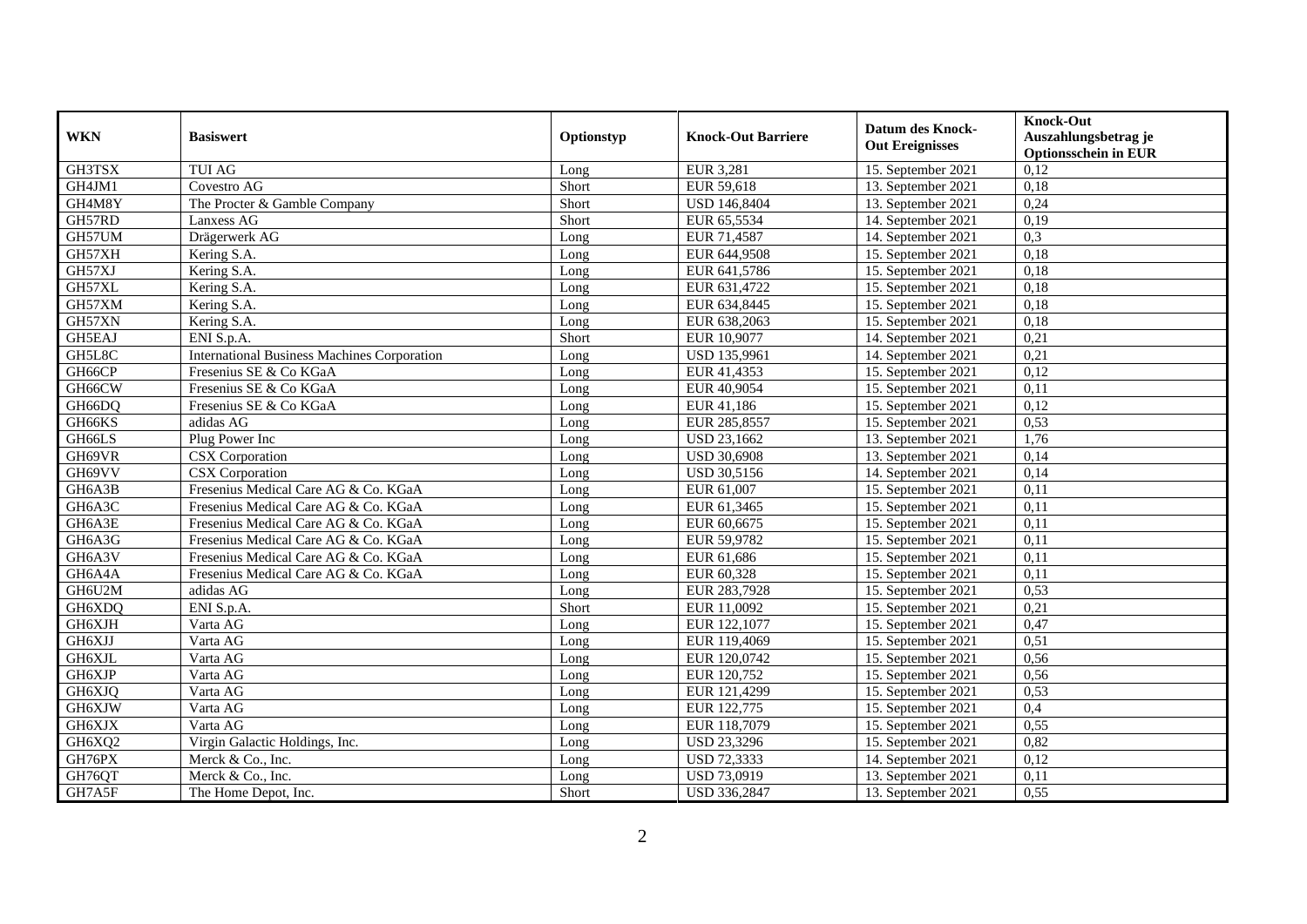| <b>WKN</b>    | <b>Basiswert</b>                                           | Optionstyp | <b>Knock-Out Barriere</b> | <b>Datum des Knock-</b><br><b>Out Ereignisses</b> | <b>Knock-Out</b><br>Auszahlungsbetrag je<br><b>Optionsschein in EUR</b> |
|---------------|------------------------------------------------------------|------------|---------------------------|---------------------------------------------------|-------------------------------------------------------------------------|
| GH7BJU        | Nordex SE                                                  | Long       | EUR 14,7272               | 13. September 2021                                | 0,73                                                                    |
| <b>GH7K09</b> | Booking Holdings Inc.                                      | Short      | USD 2371,7284             | 15. September 2021                                | 0,38                                                                    |
| GH7K0D        | Booking Holdings Inc.                                      | Short      | USD 2360,1133             | 15. September 2021                                | 0,38                                                                    |
| GH7MHR        | Twilio Inc.                                                | Long       | USD 333,4619              | 13. September 2021                                | 0,92                                                                    |
| GH7MHX        | Twilio Inc.                                                | Long       | <b>USD 331,71</b>         | 13. September 2021                                | 0,92                                                                    |
| GH7RXP        | Randstad Holding N.V.                                      | Long       | EUR 59,7392               | 15. September 2021                                | 0,11                                                                    |
| GH7W82        | Autodesk, Inc.                                             | Long       | USD 281,0207              | 13. September 2021                                | 0,89                                                                    |
| <b>GH7W83</b> | Autodesk, Inc.                                             | Long       | USD 279,5233              | 13. September 2021                                | 0,89                                                                    |
| <b>GH7W84</b> | Autodesk, Inc.                                             | Long       | <b>USD 282,4971</b>       | 13. September 2021                                | 0,89                                                                    |
| GH7W8Q        | Autodesk, Inc.                                             | Long       | <b>USD 283,9945</b>       | 13. September 2021                                | $\overline{0,9}$                                                        |
| GH7ZUS        | Deutsche Bank AG                                           | Short      | EUR 11.1294               | 14. September 2021                                | 0,45                                                                    |
| GH7ZWG        | Fielmann AG                                                | Long       | EUR 62,2444               | 14. September 2021                                | 0,12                                                                    |
| <b>GH801E</b> | Iberdrola S.A.                                             | Long       | EUR 9,5518                | 15. September 2021                                | 0,18                                                                    |
| <b>GH801H</b> | Iberdrola S.A.                                             | Long       | EUR 9,5006                | 15. September 2021                                | 0,18                                                                    |
| <b>GH801K</b> | Iberdrola S.A.                                             | Long       | EUR 9,921                 | 15. September 2021                                | 0,18                                                                    |
| <b>GH802C</b> | Iberdrola S.A.                                             | Long       | EUR 9,9723                | 15. September 2021                                | 0,19                                                                    |
| GH802H        | Iberdrola S.A.                                             | Long       | EUR 10,0236               | 15. September 2021                                | 0,19                                                                    |
| GH81W6        | adidas AG                                                  | Long       | EUR 289,8234              | 15. September 2021                                | 0,54                                                                    |
| <b>GH81W7</b> | adidas AG                                                  | Long       | EUR 293,0227              | 14. September 2021                                | 0,55                                                                    |
| GH81W8        | adidas AG                                                  | Long       | EUR 291,4231              | 15. September 2021                                | 0,54                                                                    |
| GH81W9        | adidas AG                                                  | Long       | EUR 288,2238              | 15. September 2021                                | 0,54                                                                    |
| GH86BF        | Ørsted A/S                                                 | Long       | DKK 896,8563              | 15. September 2021                                | 0,45                                                                    |
| GH86CT        | Ørsted A/S                                                 | Long       | DKK 892,1355              | 15. September 2021                                | 0,45                                                                    |
| GH8B6B        | Visa Inc. - Class A                                        | Long       | USD 221,5785              | 15. September 2021                                | 0,52                                                                    |
| GH8DNL        | Twitter, Inc.                                              | Long       | <b>USD 60,8337</b>        | 13. September 2021                                | 0,24                                                                    |
| GH8FZA        | <b>Comcast Corporation</b>                                 | Long       | <b>USD 55,9341</b>        | 14. September 2021                                | 0,09                                                                    |
| GH8FZB        | <b>Comcast Corporation</b>                                 | Long       | <b>USD 56,5393</b>        | 14. September 2021                                | 0,09                                                                    |
| GH8FZH        | <b>Comcast Corporation</b>                                 | Long       | <b>USD 55,6367</b>        | 14. September 2021                                | 0,09                                                                    |
| GH8FZW        | <b>Comcast Corporation</b>                                 | Long       | USD 56,2419               | 14. September 2021                                | 0,09                                                                    |
| GH8HU0        | ICE Brent Crude Oil Future (Generic Front Month<br>Future) | Short      | USD 75,63543              | 15. September 2021                                | 1,91                                                                    |
| GH8L5F        | ENI S.p.A.                                                 | Short      | EUR 10,7521               | 13. September 2021                                | 0,21                                                                    |
| GH8NV0        | Ceconomy AG                                                | Long       | <b>EUR 3.8</b>            | 15. September 2021                                | 0,22                                                                    |
| GH8NV2        | Ceconomy AG                                                | Long       | <b>EUR 3,8</b>            | 15. September 2021                                | 0,24                                                                    |
| GH8NVT        | Ceconomy AG                                                | Long       | <b>EUR 3,8</b>            | 15. September 2021                                | 0,26                                                                    |
| GH8X7U        | TUI AG                                                     | Long       | EUR 3,3665                | 13. September 2021                                | 0,13                                                                    |
| GH8X9P        | MorphoSys AG                                               | Long       | EUR 42,7207               | 13. September 2021                                | 0,16                                                                    |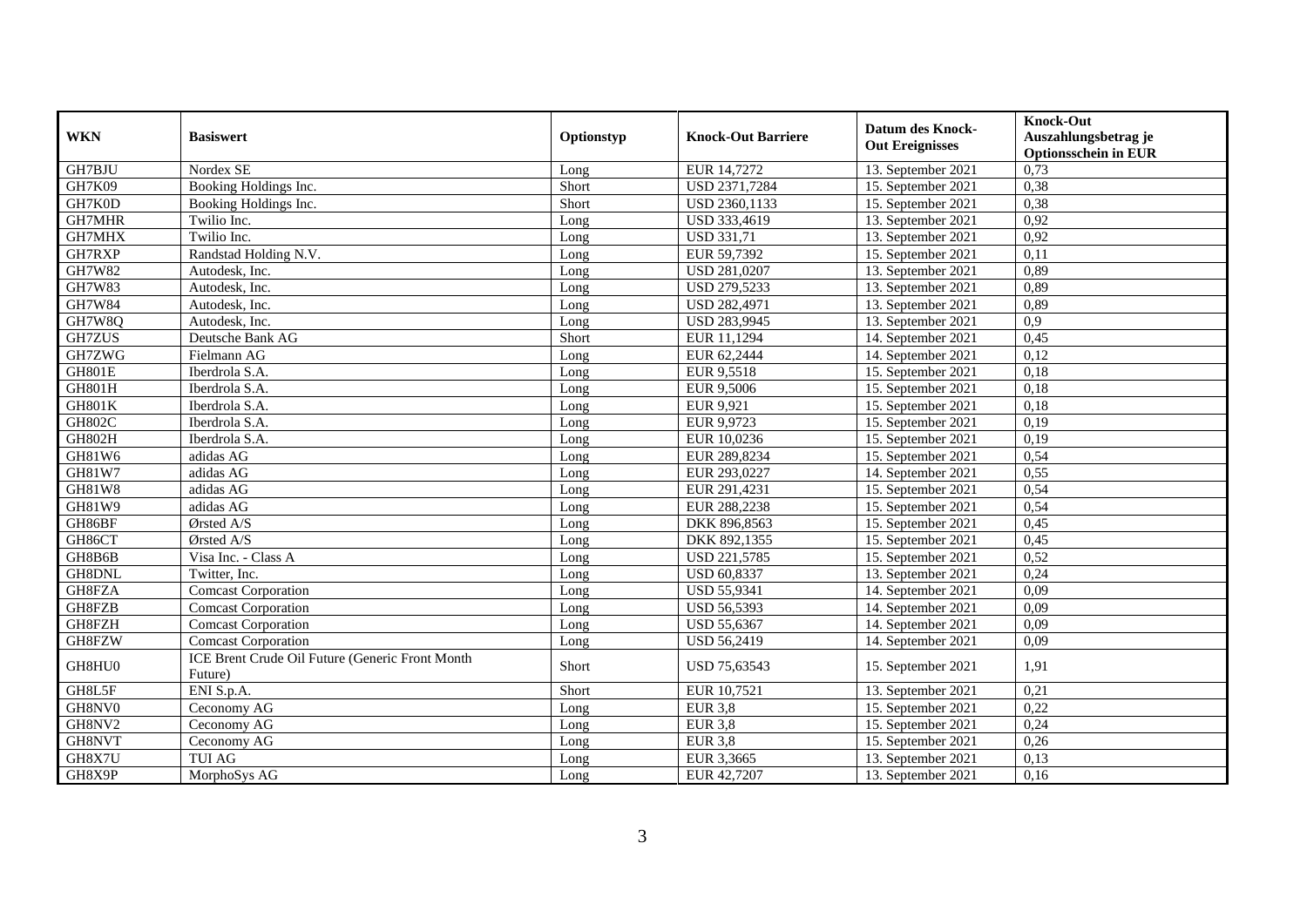| <b>WKN</b>    | <b>Basiswert</b>                                           | Optionstyp | <b>Knock-Out Barriere</b> | <b>Datum des Knock-</b><br><b>Out Ereignisses</b> | <b>Knock-Out</b><br>Auszahlungsbetrag je<br><b>Optionsschein in EUR</b> |
|---------------|------------------------------------------------------------|------------|---------------------------|---------------------------------------------------|-------------------------------------------------------------------------|
| GH8XNL        | EUREX Euro Bund Future (Generic Front Month<br>Future)     | Long       | EUR 171,41074             | 14. September 2021                                | 3,28                                                                    |
| GH8XNN        | ICE Brent Crude Oil Future (Generic Front Month<br>Future) | Short      | USD 75,18854              | 15. September 2021                                | 1,9                                                                     |
| GH93DG        | <b>TUI AG</b>                                              | Long       | EUR 3,3228                | 15. September 2021                                | 0,12                                                                    |
| GH93DM        | <b>TUI AG</b>                                              | Long       | EUR 3,3437                | 15. September 2021                                | 0,12                                                                    |
| GH93DR        | <b>TUI AG</b>                                              | Long       | EUR 3,2497                | 15. September 2021                                | 0,12                                                                    |
| GH956E        | Jack Henry & Associates, Inc.                              | Long       | USD 167,5009              | 14. September 2021                                | 0,54                                                                    |
| GH99R4        | Square Inc                                                 | Long       | <b>USD 238,0222</b>       | 13. September 2021                                | 0,94                                                                    |
| GH99S4        | Square Inc                                                 | Long       | USD 243,9348              | 13. September 2021                                | 0,96                                                                    |
| GH99S5        | Square Inc                                                 | Long       | USD 242,1958              | 13. September 2021                                | 0,95                                                                    |
| <b>GH99S7</b> | Square Inc                                                 | Long       | <b>USD 240,2355</b>       | 13. September 2021                                | 0,95                                                                    |
| GH9C7G        | The Procter & Gamble Company                               | Short      | <b>USD 145,9174</b>       | 13. September 2021                                | 0,24                                                                    |
| GH9CV7        | Dow Jones Industrial Average <sup>®</sup> Index            | Long       | USD 34515,018             | 14. September 2021                                | 0,57                                                                    |
| GH9CVL        | Dow Jones Industrial Average <sup>®</sup> Index            | Long       | USD 34604,54              | 14. September 2021                                | 0,57                                                                    |
| GH9CVR        | Dow Jones Industrial Average <sup>®</sup> Index            | Long       | USD 34550,823             | 14. September 2021                                | 0,57                                                                    |
| GH9FD3        | MorphoSys AG                                               | Long       | EUR 41,4365               | 13. September 2021                                | 0,16                                                                    |
| GH9FDG        | MorphoSys AG                                               | Long       | EUR 43,033                | 13. September 2021                                | 0,16                                                                    |
| GH9FE8        | MorphoSys AG                                               | Long       | EUR 42,3234               | 13. September 2021                                | 0,16                                                                    |
| GH9FED        | MorphoSys AG                                               | Long       | EUR 42,0626               | 13. September 2021                                | 0,16                                                                    |
| GH9FLQ        | Snap Inc.                                                  | Long       | USD 69,8356               | 13. September 2021                                | 3,26                                                                    |
| GH9H42        | Puma SE                                                    | Long       | EUR 100,86460554          | 15. September 2021                                | 0,19                                                                    |
| GH9H4D        | Puma SE                                                    | Long       | EUR 100,33298587          | 15. September 2021                                | 0,19                                                                    |
| GH9H50        | Puma SE                                                    | Long       | EUR 101,40644864          | 15. September 2021                                | 0,19                                                                    |
| GH9H66        | Puma SE                                                    | Long       | EUR 99,80136625           | 15. September 2021                                | 0,19                                                                    |
| GH9H6P        | Ørsted A/S                                                 | Long       | DKK 911,9433              | 15. September 2021                                | 0,46                                                                    |
| GH9H6Q        | Ørsted A/S                                                 | Long       | DKK 916,9423              | 15. September 2021                                | 0,46                                                                    |
| GH9H6S        | Ørsted A/S                                                 | Long       | DKK 901,9349              | 15. September 2021                                | 0,45                                                                    |
| GH9H6X        | Ørsted A/S                                                 | Long       | DKK 906,9965              | 15. September 2021                                | 0,45                                                                    |
| GH9H7L        | Ørsted A/S                                                 | Long       | DKK 921,9412              | 15. September 2021                                | 0,46                                                                    |
| GH9H8C        | Software AG                                                | Long       | EUR 40,2471               | 14. September 2021                                | 0,11                                                                    |
| GH9KG4        | STMicroelectronics N.V.                                    | Short      | EUR 39,1075               | 14. September 2021                                | 1,57                                                                    |
| GH9MSW        | ICE Brent Crude Oil Future (Generic Front Month<br>Future) | Short      | USD 74,40582              | 15. September 2021                                | 1,88                                                                    |
| GH9NWX        | MorphoSys AG                                               | Long       | EUR 40,4155               | 14. September 2021                                | 0,15                                                                    |
| GH9NYX        | <b>Intel Corporation</b>                                   | Short      | <b>USD 55,385</b>         | 13. September 2021                                | 0,14                                                                    |
| GH9P0X        | <b>QUALCOMM</b> Incorporated                               | Long       | USD 138,4329              | 15. September 2021                                | 0,44                                                                    |
| GH9P1G        | Intel Corporation                                          | Short      | <b>USD 55,1239</b>        | 13. September 2021                                | 0,14                                                                    |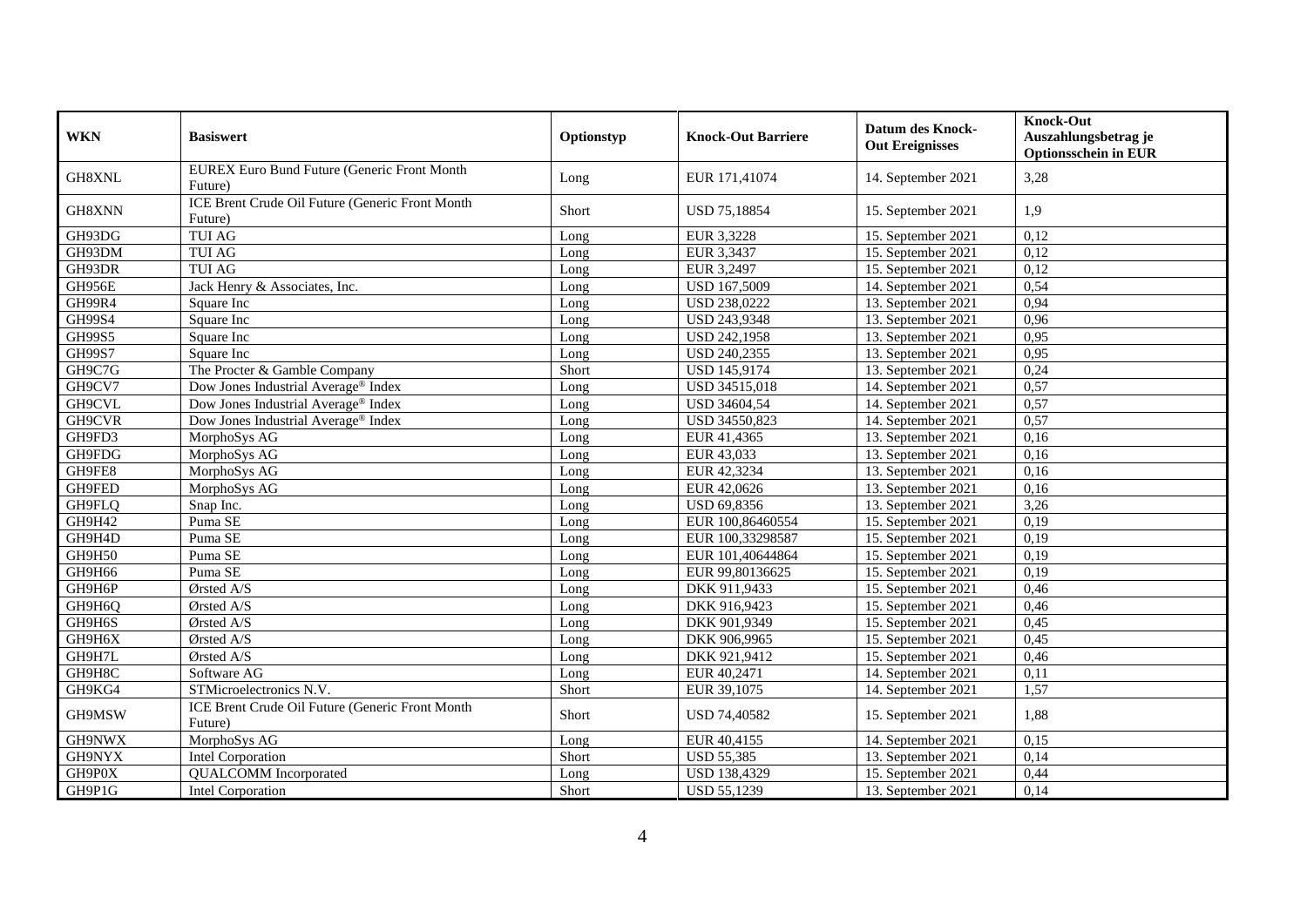| <b>WKN</b>    | <b>Basiswert</b>                                                    | Optionstyp | <b>Knock-Out Barriere</b> | <b>Datum des Knock-</b><br><b>Out Ereignisses</b> | <b>Knock-Out</b><br>Auszahlungsbetrag je<br><b>Optionsschein in EUR</b> |
|---------------|---------------------------------------------------------------------|------------|---------------------------|---------------------------------------------------|-------------------------------------------------------------------------|
| GH9QSW        | Henkel AG & Co KGaA                                                 | Long       | EUR 78,2861               | 15. September 2021                                | 0,15                                                                    |
| GH9RHD        | Nokia Oyj                                                           | Long       | EUR 4,7822                | 15. September 2021                                | 0,13                                                                    |
| GH9RHF        | Nokia Ovi                                                           | Long       | EUR 4,8751                | 15. September 2021                                | 0,14                                                                    |
| <b>GH9RHH</b> | Nokia Oyj                                                           | Long       | EUR 4,9681                | 13. September 2021                                | 0,14                                                                    |
| <b>GH9RHK</b> | Nokia Oyj                                                           | Long       | EUR 4,8338                | 15. September 2021                                | 0,14                                                                    |
| GH9RHX        | Nokia Ovi                                                           | Long       | EUR 4,9268                | 14. September 2021                                | 0,14                                                                    |
| GH9TDR        | Signify N.V.                                                        | Long       | EUR 44,3912               | 15. September 2021                                | 0,12                                                                    |
| GH9TE3        | Signify N. $\overline{V}$ .                                         | Long       | EUR 44,8867               | 14. September 2021                                | 0,13                                                                    |
| GH9TF5        | Signify N.V.                                                        | Long       | EUR 44,1434               | 15. September 2021                                | 0,12                                                                    |
| GH9TGD        | Signify N.V.                                                        | Long       | EUR 44,6389               | 15. September 2021                                | 0,13                                                                    |
| <b>GH9THR</b> | Take-Two Interactive Software, Inc.                                 | Long       | <b>USD 151,0528</b>       | 15. September 2021                                | 0,47                                                                    |
| GH9UDH        | NYMEX Light, Sweet Crude Oil Future (Generic Front<br>Month Future) | Short      | USD 72,40587              | 15. September 2021                                | 1,86                                                                    |
| GH9UDJ        | NYMEX Light, Sweet Crude Oil Future (Generic Front<br>Month Future) | Short      | USD 71,90729              | 15. September 2021                                | 1,85                                                                    |
| GH9UDK        | NYMEX Light, Sweet Crude Oil Future (Generic Front<br>Month Future) | Short      | <b>USD 71,4087</b>        | 15. September 2021                                | 1,83                                                                    |
| GH9UDL        | NYMEX Light, Sweet Crude Oil Future (Generic Front<br>Month Future) | Short      | USD 70,41153              | 13. September 2021                                | 1,82                                                                    |
| GH9UDX        | ICE Brent Crude Oil Future (Generic Front Month<br>Future)          | Short      | USD 73,91946              | 13. September 2021                                | 1,88                                                                    |
| GH9UE8        | NYMEX Light, Sweet Crude Oil Future (Generic Front<br>Month Future) | Short      | <b>USD 72,40587</b>       | 15. September 2021                                | 1,86                                                                    |
| GH9UE9        | NYMEX Light, Sweet Crude Oil Future (Generic Front<br>Month Future) | Short      | USD 71,90729              | 15. September 2021                                | 1,85                                                                    |
| GH9UEA        | NYMEX Light, Sweet Crude Oil Future (Generic Front<br>Month Future) | Short      | <b>USD 71,4087</b>        | 15. September 2021                                | 1,83                                                                    |
| <b>GH9UEB</b> | NYMEX Light, Sweet Crude Oil Future (Generic Front<br>Month Future) | Short      | USD 70,41153              | 13. September 2021                                | 1,82                                                                    |
| GH9UEN        | ICE Brent Crude Oil Future (Generic Front Month<br>Future)          | Short      | USD 73,91946              | 13. September 2021                                | 1,88                                                                    |
| GH9VT2        | <b>BP</b> Plc                                                       | Short      | GBP 3,1089                | 15. September 2021                                | 0,07                                                                    |
| GH9W7K        | ASML Holding N.V.                                                   | Short      | EUR 750,0148              | 14. September 2021                                | 1,43                                                                    |
| GH9WFG        | MorphoSys AG                                                        | Long       | EUR 41,0817               | 13. September 2021                                | 0,15                                                                    |
| GH9YXR        | <b>CUREVAC NV</b>                                                   | Long       | <b>USD 55,939</b>         | 15. September 2021                                | 0,54                                                                    |
| GH9YY5        | Coinbase Global Inc                                                 | Long       | USD 239,8522              | 13. September 2021                                | 0,13                                                                    |
| GH9Z0E        | Uber Technologies, Inc.                                             | Long       | <b>USD 38,6996</b>        | 14. September 2021                                | 0,18                                                                    |
| GH9Z0W        | United Internet AG                                                  | Long       | EUR 34,6812               | 13. September 2021                                | 0,13                                                                    |
| GH9Z11        | United Internet AG                                                  | Long       | EUR 34,4935               | 13. September 2021                                | 0,13                                                                    |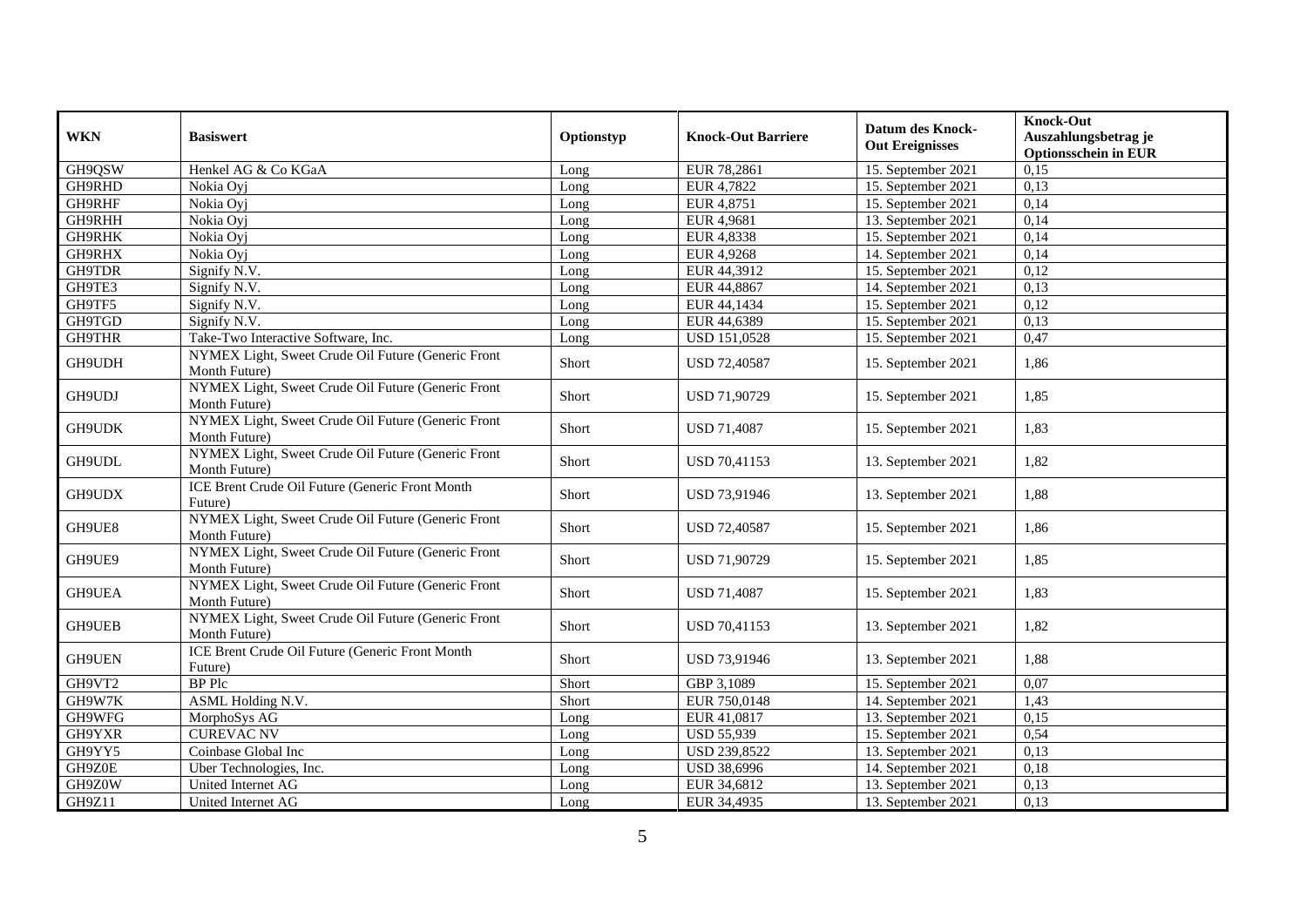| <b>WKN</b>    | <b>Basiswert</b>                                | Optionstyp | <b>Knock-Out Barriere</b> | <b>Datum des Knock-</b><br><b>Out Ereignisses</b> | <b>Knock-Out</b><br>Auszahlungsbetrag je<br><b>Optionsschein in EUR</b> |
|---------------|-------------------------------------------------|------------|---------------------------|---------------------------------------------------|-------------------------------------------------------------------------|
| <b>GX025T</b> | ArcelorMittal S.A.                              | Long       | EUR 27,3407               | 14. September 2021                                | 0,13                                                                    |
| GX0261        | Carl-Zeiss Meditec AG                           | Short      | EUR 198,408               | 15. September 2021                                | 0,79                                                                    |
| <b>GX026D</b> | ArcelorMittal S.A.                              | Long       | EUR 27,5301               | 14. September 2021                                | 0,13                                                                    |
| GX0467        | Pfizer Inc.                                     | Long       | <b>USD 45,0695</b>        | 13. September 2021                                | 0,07                                                                    |
| GX0468        | Pfizer Inc.                                     | Long       | <b>USD 45,3046</b>        | 13. September 2021                                | 0,07                                                                    |
| GX0469        | Pfizer Inc.                                     | Long       | <b>USD 44,8344</b>        | 13. September 2021                                | 0,07                                                                    |
| <b>GX046A</b> | Pfizer Inc.                                     | Long       | <b>USD 44,6095</b>        | 13. September 2021                                | 0,07                                                                    |
| GX046F        | Pfizer Inc.                                     | Long       | <b>USD 44,3744</b>        | 13. September 2021                                | 0,07                                                                    |
| <b>GX04Z7</b> | AtoS                                            | Short      | EUR 45,9218               | 14. September 2021                                | 0,14                                                                    |
| GX04ZB        | Infineon Technologies AG                        | Short      | EUR 38,1705               | 15. September 2021                                | 1,53                                                                    |
| GX055V        | <b>Bank of America Corporation</b>              | Long       | <b>USD 39,8187</b>        | 14. September 2021                                | 0,06                                                                    |
| GX05NP        | <b>Siemens Healthineers AG</b>                  | Long       | EUR 56,4643               | 13. September 2021                                | 0,16                                                                    |
| GX05NW        | Siemens Healthineers AG                         | Long       | EUR 55,8657               | 13. September 2021                                | 0,16                                                                    |
| GX05QJ        | Siemens Healthineers AG                         | Long       | EUR 56,165                | 13. September 2021                                | 0,16                                                                    |
| GX05TL        | AtoS                                            | Short      | EUR 46,8173               | 14. September 2021                                | 0,14                                                                    |
| GX06ZG        | <b>Aareal Bank AG</b>                           | Short      | EUR 22,9307               | 15. September 2021                                | 0,07                                                                    |
| GX0713        | Caterpillar Inc.                                | Long       | <b>USD 202,6088</b>       | 14. September 2021                                | 0,48                                                                    |
| <b>GX072C</b> | Fraport AG                                      | Long       | EUR 52,236                | 15. September 2021                                | 0,1                                                                     |
| <b>GX072D</b> | Fraport AG                                      | Long       | EUR 51,93                 | 15. September 2021                                | 0,09                                                                    |
| <b>GX072Z</b> | Fraport AG                                      | Long       | EUR 51,623                | 15. September 2021                                | 0,09                                                                    |
| GX09HR        | Deutsche Börse AG                               | Long       | EUR 140,4341              | 14. September 2021                                | 0,26                                                                    |
| GX09HS        | Deutsche Börse AG                               | Long       | EUR 141,19                | 14. September 2021                                | 0,26                                                                    |
| GX09J1        | Deutsche Börse AG                               | Long       | EUR 142,6915              | 13. September 2021                                | 0,27                                                                    |
| GX09JJ        | Deutsche Börse AG                               | Long       | EUR 141,9356              | 13. September 2021                                | 0,27                                                                    |
| GX09S5        | Virgin Galactic Holdings, Inc.                  | Long       | <b>USD 23,626</b>         | 13. September 2021                                | 0,83                                                                    |
| GX09U1        | <b>BP</b> Plc                                   | Short      | GBP 3,0917                | 15. September 2021                                | 0,07                                                                    |
| <b>GX09U8</b> | <b>BP</b> Plc                                   | Short      | GBP 3,0721                | 15. September 2021                                | 0,07                                                                    |
| GX09V6        | Deutsche Bank AG                                | Short      | EUR 11,0667               | 13. September 2021                                | 0,45                                                                    |
| GX09VT        | Johnson & Johnson                               | Long       | USD 166,3433              | 13. September 2021                                | 0,26                                                                    |
| GX09VU        | Johnson & Johnson                               | Long       | <b>USD 165,4442</b>       | 13. September 2021                                | 0,26                                                                    |
| GX09VZ        | Johnson & Johnson                               | Long       | USD 164,5553              | 15. September 2021                                | 0,26                                                                    |
| <b>GX0CTB</b> | eBay Inc.                                       | Long       | <b>USD 71,2546</b>        | 14. September 2021                                | 0,11                                                                    |
| <b>GX0CTN</b> | eBay Inc.                                       | Long       | <b>USD 71,6428</b>        | 14. September 2021                                | 0,11                                                                    |
| <b>GX0CZG</b> | Dow Jones Industrial Average <sup>®</sup> Index | Long       | USD 34582,084             | 14. September 2021                                | 0,57                                                                    |
| GX0D4L        | Evotec AG                                       | Short      | EUR 44,0826               | 14. September 2021                                | 0,22                                                                    |
| GX0D4V        | Evotec AG                                       | Short      | <b>EUR 44,85</b>          | 14. September 2021                                | 0,23                                                                    |
| GX0D4X        | Evotec AG                                       | Short      | EUR 44,3953               | 14. September 2021                                | 0,22                                                                    |
| GX0D6K        | Varta AG                                        | Long       | EUR 124,0563              | 15. September 2021                                | 0,58                                                                    |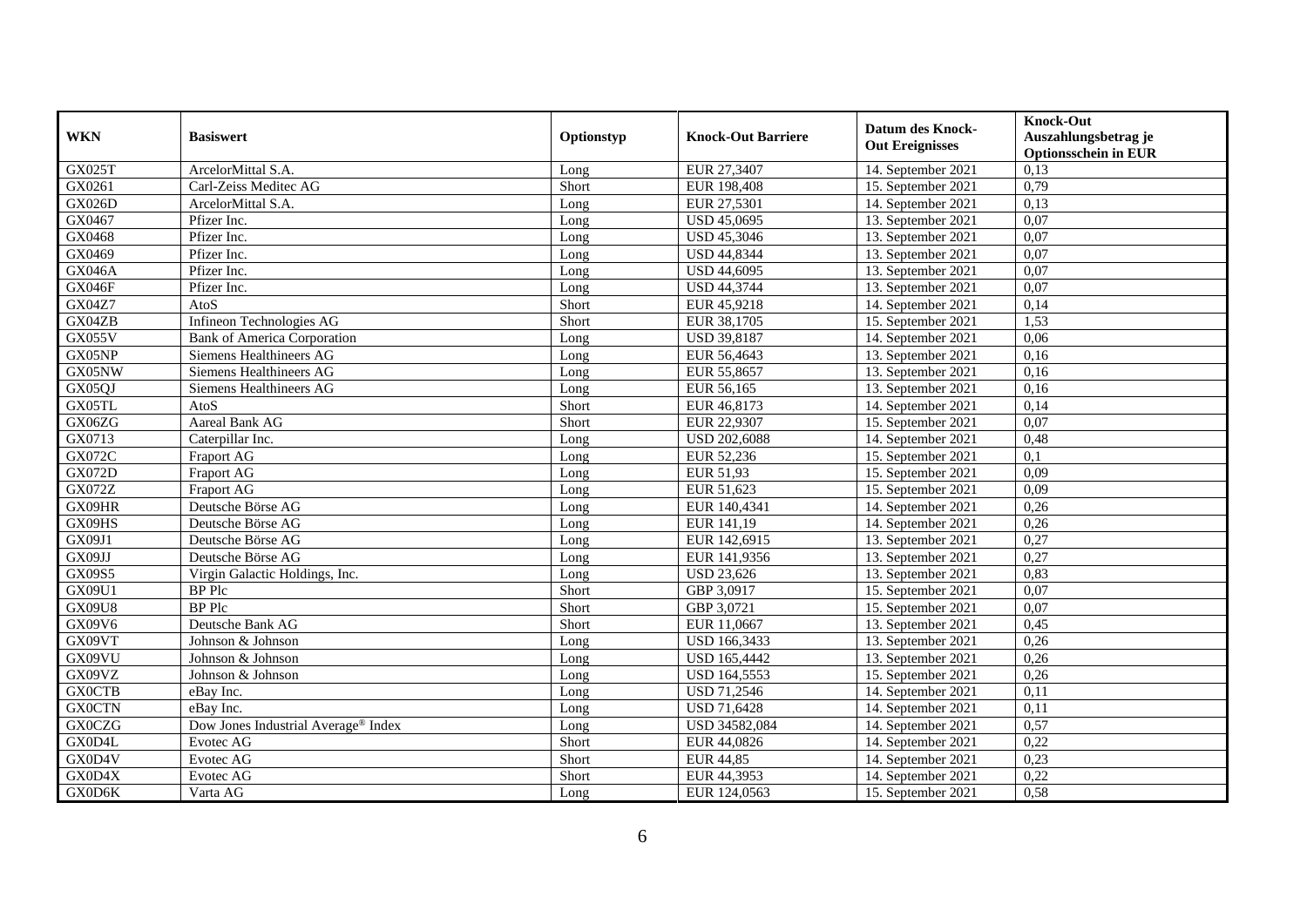| <b>WKN</b>    | <b>Basiswert</b>                  | Optionstyp | <b>Knock-Out Barriere</b> | <b>Datum des Knock-</b><br><b>Out Ereignisses</b> | <b>Knock-Out</b><br>Auszahlungsbetrag je<br><b>Optionsschein in EUR</b> |
|---------------|-----------------------------------|------------|---------------------------|---------------------------------------------------|-------------------------------------------------------------------------|
| GX0D6T        | Varta AG                          | Long       | EUR 123,3939              | 15. September 2021                                | 0,34                                                                    |
| GX0D87        | Deutsche Lufthansa AG             | Long       | EUR 7,8995                | 15. September 2021                                | 0,02                                                                    |
| <b>GX0ESU</b> | Daimler AG                        | Short      | EUR 73,187                | 15. September 2021                                | 0,22                                                                    |
| GX0ET1        | Daimler AG                        | Short      | EUR 73,5356               | 15. September 2021                                | 0,22                                                                    |
| GX0ET5        | Twitter, Inc.                     | Long       | <b>USD 58,8927</b>        | 13. September 2021                                | 0,23                                                                    |
| <b>GX0ETF</b> | Twitter, Inc.                     | Long       | <b>USD 60,3545</b>        | 13. September 2021                                | 0,24                                                                    |
| <b>GX0ETJ</b> | Wynn Resorts Limited              | Long       | <b>USD 86,3832</b>        | 15. September 2021                                | 0,27                                                                    |
| <b>GX0ETP</b> | Twitter, Inc.                     | Long       | USD 61,3326               | 13. September 2021                                | 0,24                                                                    |
| <b>GX0EUF</b> | Wynn Resorts Limited              | Long       | <b>USD 83,6749</b>        | 15. September 2021                                | 0,26                                                                    |
| <b>GX0EUJ</b> | Twitter, Inc.                     | Long       | <b>USD 59,3765</b>        | 13. September 2021                                | 0,23                                                                    |
| <b>GX0EUZ</b> | Daimler AG                        | Short      | EUR 72,8383               | 14. September 2021                                | 0,22                                                                    |
| GX0EV1        | Twitter, Inc.                     | Long       | <b>USD 59,8602</b>        | 13. September 2021                                | 0,24                                                                    |
| <b>GX0EVH</b> | Merck KGaA                        | Long       | EUR 195,1342              | 14. September 2021                                | 0,36                                                                    |
| GX0EW3        | Merck KGaA                        | Long       | EUR 197,1561              | 14. September 2021                                | 0,37                                                                    |
| GX0EW7        | Merck KGaA                        | Long       | EUR 196,1452              | 14. September 2021                                | 0,37                                                                    |
| <b>GX0EWA</b> | Merck KGaA                        | Long       | EUR 198,1773              | 14. September 2021                                | 0,37                                                                    |
| <b>GX0FJQ</b> | Varta AG                          | Long       | EUR 128,2396              | 13. September 2021                                | 0,6                                                                     |
| GX0FK6        | Varta AG                          | Long       | EUR 126,8412              | 13. September 2021                                | 0.59                                                                    |
| GX0FL3        | Varta AG                          | Long       | EUR 127,5351              | 13. September 2021                                | 0,59                                                                    |
| <b>GX0FLP</b> | Varta AG                          | Long       | EUR 125,4218              | 13. September 2021                                | 0,57                                                                    |
| <b>GX0FLV</b> | Varta AG                          | Long       | EUR 126,1368              | 13. September 2021                                | 0,59                                                                    |
| GX0FQ3        | Bayerische Motoren Werke AG (BMW) | Short      | EUR 82,3366               | 14. September 2021                                | $0,\overline{16}$                                                       |
| GX0FQ4        | Bayerische Motoren Werke AG (BMW) | Short      | EUR 82,728                | 14. September 2021                                | 0,16                                                                    |
| GX0FQ8        | Bayerische Motoren Werke AG (BMW) | Short      | EUR 81,9452               | 14. September 2021                                | 0,16                                                                    |
| <b>GX0FQA</b> | Bayerische Motoren Werke AG (BMW) | Short      | EUR 83,1193               | 15. September 2021                                | 0,16                                                                    |
| <b>GX0FQN</b> | <b>CUREVAC NV</b>                 | Long       | USD 62,0669               | 14. September 2021                                | 0,6                                                                     |
| <b>GX0FQT</b> | Bayerische Motoren Werke AG (BMW) | Short      | EUR 81,5538               | 13. September 2021                                | 0,16                                                                    |
| GX0FR3        | <b>CUREVAC NV</b>                 | Long       | <b>USD 57,9246</b>        | 15. September 2021                                | 0,56                                                                    |
| GX0FT0        | <b>CUREVAC NV</b>                 | Long       | <b>USD 60,3466</b>        | 14. September 2021                                | 0,58                                                                    |
| <b>GX0FUC</b> | Walmart Inc.                      | Long       | USD 145,3363              | 13. September 2021                                | 0,23                                                                    |
| <b>GX0FUK</b> | Walmart Inc.                      | Long       | <b>USD 143,794</b>        | 15. September 2021                                | 0,22                                                                    |
| <b>GX0FUN</b> | Walmart Inc.                      | Long       | USD 144,5601              | 14. September 2021                                | 0,23                                                                    |
| <b>GX0HFA</b> | Intuitive Surgical, Inc.          | Long       | <b>USD 1013,5103</b>      | 13. September 2021                                | 0,24                                                                    |
| GX0HR9        | HelloFresh SE                     | Long       | EUR 87,462                | 15. September 2021                                | 0,56                                                                    |
| <b>GX0HRK</b> | HelloFresh SE                     | Long       | EUR 88,5234               | 13. September 2021                                | 0,57                                                                    |
| <b>GX0HRN</b> | HelloFresh SE                     | Long       | EUR 89,0058               | 13. September 2021                                | 0,57                                                                    |
| <b>GX0HSE</b> | HelloFresh SE                     | Long       | EUR 86,8509               | 15. September 2021                                | 0,55                                                                    |
| <b>GX0HSS</b> | HelloFresh SE                     | Long       | EUR 88,0195               | 14. September 2021                                | 0,56                                                                    |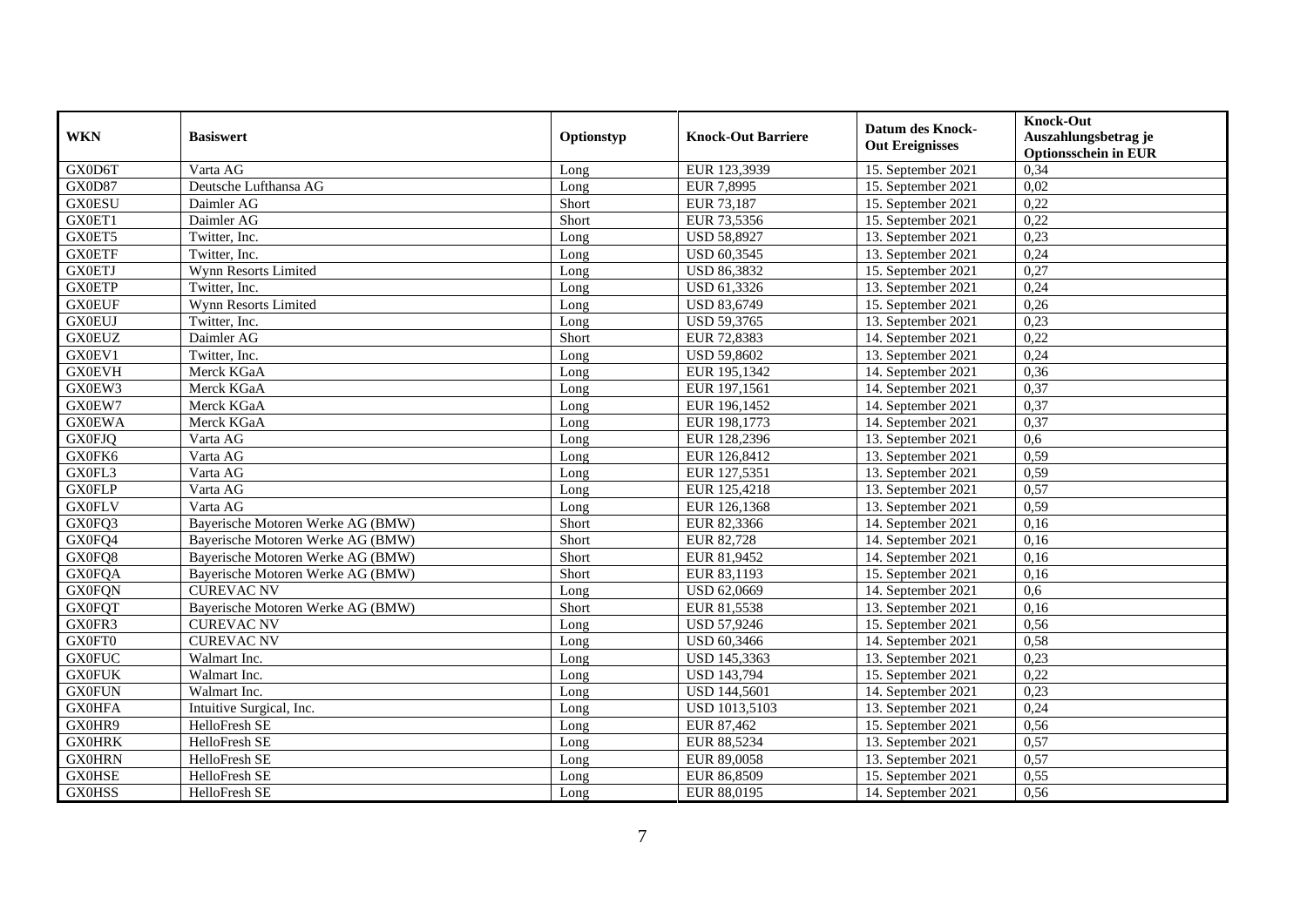| <b>WKN</b>    | <b>Basiswert</b>                            | Optionstyp | <b>Knock-Out Barriere</b> | <b>Datum des Knock-</b><br><b>Out Ereignisses</b> | <b>Knock-Out</b><br>Auszahlungsbetrag je<br><b>Optionsschein in EUR</b> |
|---------------|---------------------------------------------|------------|---------------------------|---------------------------------------------------|-------------------------------------------------------------------------|
| <b>GX0HTM</b> | HelloFresh SE                               | Long       | EUR 89,499                | 13. September 2021                                | 0,57                                                                    |
| GX0L2C        | 1 Feinunze Palladium, Feinheit mind. 0,9995 | Long       | <b>USD 1955,5</b>         | 14. September 2021                                | 0,77                                                                    |
| <b>GX0LPP</b> | Vale S.A.                                   | Long       | <b>USD 17,5176</b>        | 15. September 2021                                | 0,68                                                                    |
| <b>GX0LXV</b> | <b>BP</b> Plc                               | Short      | GBP 3,0546                | 15. September 2021                                | 0,07                                                                    |
| <b>GX0LYW</b> | <b>BP</b> Plc                               | Short      | GBP 3,035                 | 14. September 2021                                | 0.07                                                                    |
| <b>GX0NVS</b> | 1 Feinunze Palladium, Feinheit mind. 0,9995 | Long       | <b>USD 2025,7</b>         | 14. September 2021                                | $\overline{0.8}$                                                        |
| <b>GX0PAP</b> | Gilead Sciences, Inc.                       | Short      | USD 72,3336               | 15. September 2021                                | 0,12                                                                    |
| <b>GX0PAX</b> | SolarEdge Technologies, Inc.                | Long       | USD 264,3769              | 13. September 2021                                | 0,73                                                                    |
| <b>GX0PAY</b> | Nestlé S.A.                                 | Long       | CHF 113,5929              | 15. September 2021                                | $\overline{0,2}$                                                        |
| <b>GX0PBG</b> | Royal Dutch Shell plc                       | Short      | EUR 17,485                | 15. September 2021                                | 0,03                                                                    |
| <b>GX0PBQ</b> | Royal Dutch Shell plc                       | Short      | EUR 17,1521               | 13. September 2021                                | 0,03                                                                    |
| <b>GX0PBT</b> | SolarEdge Technologies, Inc.                | Long       | USD 268,6035              | 10. September 2021                                | 0,75                                                                    |
| <b>GX0PBW</b> | Anheuser-Busch InBev SA/NV                  | Long       | EUR 48,3222               | 15. September 2021                                | 0,09                                                                    |
| <b>GX0PBX</b> | SolarEdge Technologies, Inc.                | Long       | USD 267,1946              | 13. September 2021                                | 0,74                                                                    |
| <b>GX0PCP</b> | SolarEdge Technologies, Inc.                | Long       | USD 265,7858              | 13. September 2021                                | 0,74                                                                    |
| <b>GX0PDX</b> | Royal Dutch Shell plc                       | Short      | EUR 17,3185               | 14. September 2021                                | 0,03                                                                    |
| GX0PK0        | Microsoft Corporation                       | Long       | USD 294,0923              | 13. September 2021                                | 0,46                                                                    |
| GX0PM6        | Coinbase Global Inc                         | Long       | <b>USD 243,715</b>        | 13. September 2021                                | 0,13                                                                    |
| <b>GX0PMN</b> | Suedzucker AG                               | Long       | EUR 13,7624               | 13. September 2021                                | 0,39                                                                    |
| GX0PN3        | Suedzucker AG                               | Long       | EUR 13,8448               | 13. September 2021                                | 0,39                                                                    |
| <b>GXOPRT</b> | Adobe Inc.                                  | Long       | USD 640,6103              | 13. September 2021                                | 1,52                                                                    |
| <b>GX0PRZ</b> | Adobe Inc.                                  | Long       | USD 647,3112              | 13. September 2021                                | 1,54                                                                    |
| <b>GX0PSC</b> | United Internet AG                          | Long       | EUR 35,7488               | 13. September 2021                                | 0,13                                                                    |
| <b>GX0PSF</b> | United Internet AG                          | Long       | EUR 35,3636               | 13. September 2021                                | 0,13                                                                    |
| <b>GX0PSJ</b> | United Internet AG                          | Long       | EUR 34,9784               | 13. September 2021                                | 0,13                                                                    |
| <b>GX0PSU</b> | United Internet AG                          | Long       | EUR 35,1658               | 13. September 2021                                | 0,13                                                                    |
| <b>GX0PSW</b> | United Internet AG                          | Long       | EUR 35,551                | 13. September 2021                                | 0,13                                                                    |
| GX0PT8        | Adobe Inc.                                  | Long       | USD 643,9505              | 13. September 2021                                | 1,53                                                                    |
| <b>GX0PTH</b> | United Internet AG                          | Long       | EUR 35,9361               | 13. September 2021                                | 0,13                                                                    |
| <b>GX0PTT</b> | Uber Technologies, Inc.                     | Long       | <b>USD 38,9233</b>        | 14. September 2021                                | 0,18                                                                    |
| <b>GX0PTW</b> | Uber Technologies, Inc.                     | Long       | <b>USD 38,2438</b>        | 15. September 2021                                | 0,18                                                                    |
| GX0PU7        | SolarEdge Technologies, Inc.                | Long       | USD 262,9681              | 13. September 2021                                | 0,73                                                                    |
| GX0S2J        | 1 Feinunze Silber, Feinheit mind. 0,999     | Long       | <b>USD 23,4</b>           | 13. September 2021                                | 0,59                                                                    |
| GX0SAJ        | <b>Automatic Data Processing</b>            | Long       | <b>USD 199,2966</b>       | 13. September 2021                                | 0,32                                                                    |
| <b>GX0SAM</b> | <b>Automatic Data Processing</b>            | Long       | USD 200,3794              | 13. September 2021                                | 0,33                                                                    |
| <b>GX0SFN</b> | MDAX <sup>®</sup> (Performance Index)       | Long       | EUR 35478,462             | 15. September 2021                                | 0,67                                                                    |
| <b>GX0SFX</b> | MDAX <sup>®</sup> (Performance Index)       | Long       | EUR 35624,961             | 15. September 2021                                | 0,68                                                                    |
| GX0SG0        | MDAX <sup>®</sup> (Performance Index)       | Long       | EUR 35588,262             | 15. September 2021                                | 0,68                                                                    |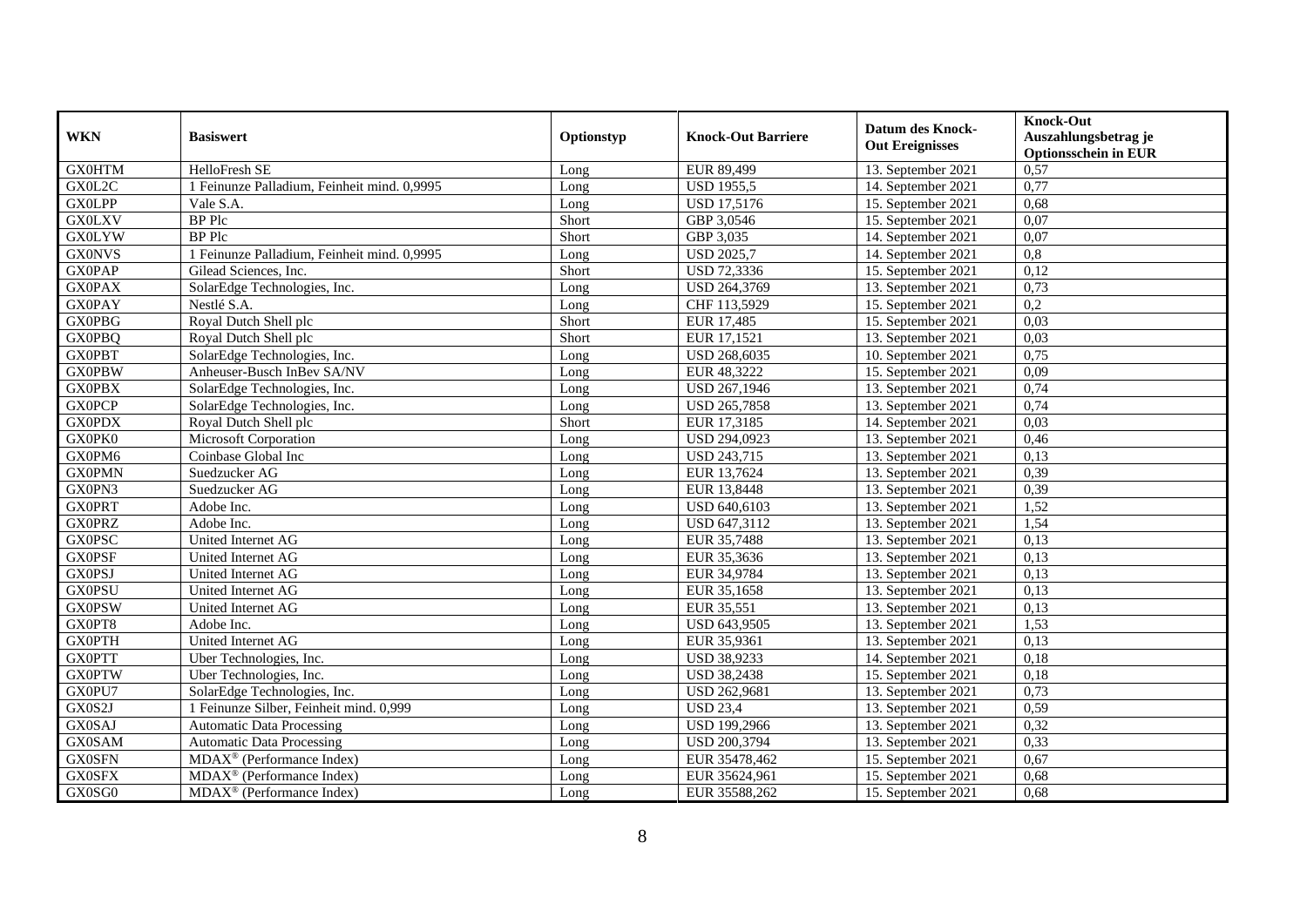| <b>WKN</b>    | <b>Basiswert</b>                                          | Optionstyp | <b>Knock-Out Barriere</b> | <b>Datum des Knock-</b><br><b>Out Ereignisses</b> | <b>Knock-Out</b><br>Auszahlungsbetrag je<br><b>Optionsschein in EUR</b> |
|---------------|-----------------------------------------------------------|------------|---------------------------|---------------------------------------------------|-------------------------------------------------------------------------|
| GX0SG1        | MDAX <sup>®</sup> (Performance Index)                     | Long       | EUR 35551,757             | 15. September 2021                                | 0,68                                                                    |
| GX0SG2        | $MDAX^{\circledR}$ (Performance Index)                    | Long       | EUR 35661,568             | 15. September 2021                                | 0,68                                                                    |
| GX0SG3        | $\overline{\text{MDAX}}$ <sup>®</sup> (Performance Index) | Long       | EUR 35734,924             | 14. September 2021                                | 0,68                                                                    |
| GX0SG6        | MDAX <sup>®</sup> (Performance Index)                     | Long       | EUR 35515,089             | 15. September 2021                                | 0,68                                                                    |
| GX0SG7        | MDAX <sup>®</sup> (Performance Index)                     | Long       | EUR 35698,328             | 14. September 2021                                | 0,68                                                                    |
| <b>GX0SHN</b> | NetEase Inc ADR                                           | Long       | <b>USD 83,1126</b>        | 15. September 2021                                | 0,27                                                                    |
| <b>GX0SJN</b> | NetEase Inc ADR                                           | Long       | <b>USD 83,8733</b>        | 15. September 2021                                | 0,27                                                                    |
| GX0SK5        | ASML Holding N.V.                                         | Short      | EUR 757,8833              | 15. September 2021                                | 1,43                                                                    |
| <b>GX0SKV</b> | Evotec AG                                                 | Short      | EUR 44,6133               | 14. September 2021                                | 0,22                                                                    |
| <b>GX0SMF</b> | Twilio Inc.                                               | Long       | USD 339,1886              | 13. September 2021                                | 0,94                                                                    |
| <b>GX0SMG</b> | Snap Inc.                                                 | Long       | <b>USD 71,4394</b>        | 13. September 2021                                | 3,33                                                                    |
| <b>GX0SMJ</b> | Twilio Inc.                                               | Long       | USD 337,3759              | 13. September 2021                                | 0,94                                                                    |
| <b>GX0SMK</b> | Twilio Inc.                                               | Long       | USD 340,9909              | 13. September 2021                                | 0,95                                                                    |
| <b>GX0SMV</b> | Plug Power Inc                                            | Long       | <b>USD 23,7207</b>        | 13. September 2021                                | 1,8                                                                     |
| <b>GX0SMW</b> | Plug Power Inc                                            | Long       | <b>USD 23,996</b>         | 13. September 2021                                | 1,82                                                                    |
| <b>GX0SNK</b> | $K+SAG$                                                   | Short      | EUR 12,7924               | 15. September 2021                                | 0,38                                                                    |
| GX0SQ8        | Twilio Inc.                                               | Long       | USD 335,5632              | 13. September 2021                                | 0,93                                                                    |
| <b>GX0SQU</b> | Advanced Micro Devices, Inc.                              | Long       | <b>USD 103.2203</b>       | 13. September 2021                                | 0,48                                                                    |
| GX0SR8        | PowerCell Sweden AB                                       | Long       | SEK 173,6517              | 13. September 2021                                | 0,07                                                                    |
| GX0SR9        | PowerCell Sweden AB                                       | Long       | SEK 174,6246              | 13. September 2021                                | 0,07                                                                    |
| <b>GX0SRA</b> | PowerCell Sweden AB                                       | Long       | SEK 171,6224              | 13. September 2021                                | 0.07                                                                    |
| <b>GX0SRD</b> | PowerCell Sweden AB                                       | Long       | SEK 172,6894              | 13. September 2021                                | 0,07                                                                    |
| <b>GX0SRS</b> | Advanced Micro Devices, Inc.                              | Long       | USD 103,7826              | 13. September 2021                                | 0,49                                                                    |
| <b>GX0SRT</b> | Advanced Micro Devices, Inc.                              | Long       | <b>USD 104,3449</b>       | 13. September 2021                                | 0,49                                                                    |
| <b>GX0SRU</b> | Advanced Micro Devices, Inc.                              | Long       | USD 104,9178              | 13. September 2021                                | 0,49                                                                    |
| <b>GX0SSA</b> | Advanced Micro Devices, Inc.                              | Long       | <b>USD 102,658</b>        | 13. September 2021                                | 0,48                                                                    |
| <b>GX0SSQ</b> | <b>Barrick Gold Corporation</b>                           | Long       | <b>USD 19,3222</b>        | 13. September 2021                                | 0,44                                                                    |
| <b>GX0UQS</b> | Wynn Resorts Limited                                      | Long       | USD 91,0301               | 14. September 2021                                | 0,29                                                                    |
| GX0UR0        | Pinterest, Inc.                                           | Long       | <b>USD 53,4533</b>        | 13. September 2021                                | 0,15                                                                    |
| GX0UR3        | Pinterest, Inc.                                           | Long       | <b>USD 52,9976</b>        | 13. September 2021                                | 0,15                                                                    |
| <b>GX0URF</b> | Wynn Resorts Limited                                      | Long       | USD 97,9411               | 14. September 2021                                | 0,31                                                                    |
| <b>GX0URN</b> | Wynn Resorts Limited                                      | Long       | <b>USD 89,8748</b>        | 14. September 2021                                | 0,28                                                                    |
| <b>GX0URP</b> | <b>Wynn Resorts Limited</b>                               | Long       | <b>USD 96,7858</b>        | 14. September 2021                                | 0,3                                                                     |
| <b>GX0URU</b> | Wynn Resorts Limited                                      | Long       | <b>USD 93,3303</b>        | 14. September 2021                                | 0,29                                                                    |
| <b>GX0USA</b> | Wynn Resorts Limited                                      | Long       | <b>USD 92,1854</b>        | 14. September 2021                                | 0,29                                                                    |
| <b>GX0USU</b> | Wynn Resorts Limited                                      | Long       | <b>USD 95,6409</b>        | 14. September 2021                                | 0,3                                                                     |
| GX0UT1        | Wynn Resorts Limited                                      | Long       | <b>USD 94,4856</b>        | 14. September 2021                                | 0,3                                                                     |
| <b>GX0UUT</b> | Prosus NV                                                 | Long       | EUR 69,2864               | 15. September 2021                                | 0,26                                                                    |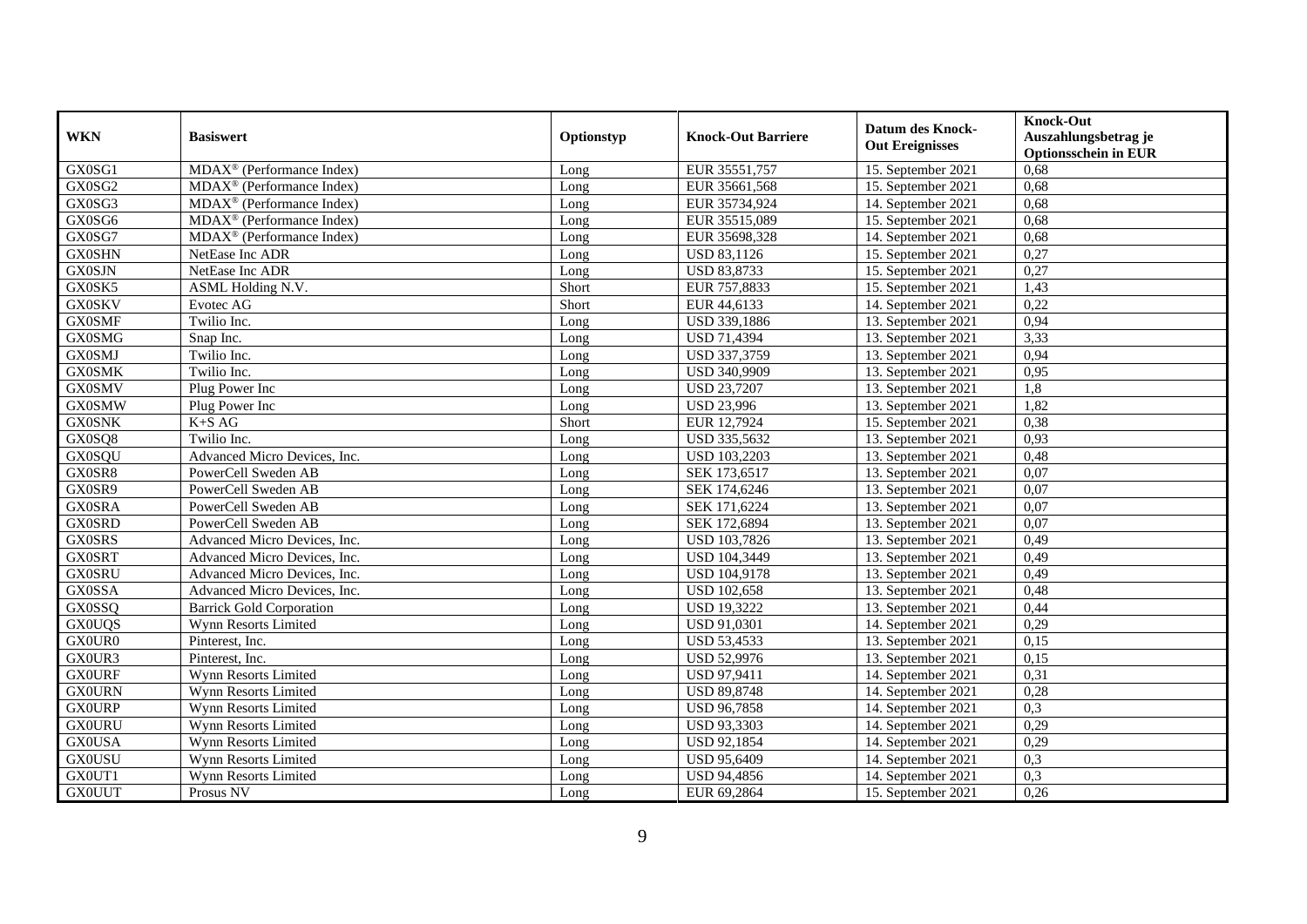| <b>WKN</b>    | <b>Basiswert</b>                         | Optionstyp | <b>Knock-Out Barriere</b> | <b>Datum des Knock-</b><br><b>Out Ereignisses</b> | <b>Knock-Out</b><br>Auszahlungsbetrag je<br><b>Optionsschein in EUR</b> |
|---------------|------------------------------------------|------------|---------------------------|---------------------------------------------------|-------------------------------------------------------------------------|
| GX0UV9        | Prosus NV                                | Long       | EUR 69,6506               | 15. September 2021                                | 0,26                                                                    |
| <b>GX0VCD</b> | $K+SAG$                                  | Short      | EUR 12,6969               | 15. September 2021                                | 0,37                                                                    |
| <b>GX0VCE</b> | $K+SAG$                                  | Short      | <b>EUR 12,978</b>         | 15. September 2021                                | 0,38                                                                    |
| <b>GX0VCS</b> | Applied Materials, Inc.                  | Short      | USD 140,9582              | 13. September 2021                                | 0,48                                                                    |
| <b>GX0VDH</b> | Ford Motor Company                       | Long       | <b>USD 12,6493</b>        | 13. September 2021                                | 0,3                                                                     |
| GX0VE1        | <b>QUALCOMM</b> Incorporated             | Long       | <b>USD 139,1901</b>       | 15. September 2021                                | 0,44                                                                    |
| GX0VE2        | <b>QUALCOMM</b> Incorporated             | Long       | USD 140,7096              | 14. September 2021                                | 0,44                                                                    |
| GX0VE5        | Evotec AG                                | Short      | EUR 43,8529               | 14. September 2021                                | 0,22                                                                    |
| GX0VE9        | <b>QUALCOMM</b> Incorporated             | Long       | <b>USD 139,9499</b>       | 15. September 2021                                | 0,44                                                                    |
| <b>GX0VED</b> | Evotec AG                                | Short      | EUR 45,0863               | 14. September 2021                                | 0,23                                                                    |
| <b>GX0WGJ</b> | <b>Bristol-Myers Squibb Company</b>      | Long       | USD 62,0221               | 14. September 2021                                | 0,1                                                                     |
| <b>GX0WGT</b> | <b>Bristol-Myers Squibb Company</b>      | Long       | USD 62,8182               | 13. September 2021                                | $\overline{0,1}$                                                        |
| <b>GX0WTB</b> | 1 Feinunze Platin, Feinheit mind. 0,9995 | Long       | <b>USD 944,3</b>          | 14. September 2021                                | 0,37                                                                    |
| <b>GX0WUJ</b> | 1 Feinunze Platin, Feinheit mind. 0,9995 | Long       | <b>USD 938,6</b>          | 14. September 2021                                | 0,37                                                                    |
| GX0XGJ        | Alibaba Group Holding Limited            | Long       | USD 155,6839              | 15. September 2021                                | 0,37                                                                    |
| <b>GX0XHF</b> | Alibaba Group Holding Limited            | Long       | <b>USD 154,8182</b>       | 15. September 2021                                | 0,37                                                                    |
| GX0XJ4        | Koninklijke D <sup>SM</sup> N.V.         | Short      | EUR 186,5242              | 15. September 2021                                | 0,35                                                                    |
| GX0XJ7        | Koninklijke D <sup>SM</sup> N.V.         | Short      | EUR 185,2412              | 14. September 2021                                | 0,35                                                                    |
| GX0XJ9        | Koninklijke D <sup>SM</sup> N.V.         | Short      | EUR 183,9485              | 14. September 2021                                | 0,35                                                                    |
| <b>GX0XJH</b> | Alibaba Group Holding Limited            | Long       | USD 156,5393              | 15. September 2021                                | 0,37                                                                    |
| <b>GX0XJJ</b> | Alibaba Group Holding Limited            | Long       | <b>USD 158,2605</b>       | 15. September 2021                                | 0,37                                                                    |
| GX0XJQ        | Alibaba Group Holding Limited            | Long       | <b>USD 157,405</b>        | 15. September 2021                                | 0,37                                                                    |
| GX0XM5        | JPMorgan Chase & Co.                     | Long       | <b>USD 156,4484</b>       | 14. September 2021                                | 0,24                                                                    |
| <b>GX0XPE</b> | Citigroup Inc.                           | Long       | <b>USD 69,2276</b>        | 14. September 2021                                | 0,11                                                                    |
| <b>GX0XPN</b> | Citigroup Inc.                           | Long       | <b>USD 68,8398</b>        | 14. September 2021                                | 0,11                                                                    |
| <b>GX0XQT</b> | Cisco Systems, Inc.                      | Long       | USD 57,3329               | 15. September 2021                                | 0,14                                                                    |
| <b>GX0XQY</b> | Cisco Systems, Inc.                      | Long       | <b>USD 57,642</b>         | 15. September 2021                                | 0,14                                                                    |
| <b>GX0XRE</b> | Zalando SE                               | Long       | EUR 92,9668               | 14. September 2021                                | 0,35                                                                    |
| <b>GX105F</b> | Tesla Inc                                | Long       | <b>USD 713,21</b>         | 13. September 2021                                | 0,28                                                                    |
| <b>GX105N</b> | Tesla Inc                                | Long       | <b>USD 720,93</b>         | 13. September 2021                                | 0,28                                                                    |
| <b>GX105T</b> | Coinbase Global Inc                      | Long       | <b>USD 246,55</b>         | 13. September 2021                                | 0,13                                                                    |
| GX106R        | Tesla Inc                                | Long       | <b>USD 709,32</b>         | 13. September 2021                                | 0,27                                                                    |
| <b>GX107F</b> | Tesla Inc                                | Long       | <b>USD 717,08</b>         | 13. September 2021                                | 0,28                                                                    |
| <b>GX107G</b> | $K+SAG$                                  | Short      | <b>EUR 12,89</b>          | 15. September 2021                                | 0,38                                                                    |
| <b>GX109P</b> | NASDAQ-100 Index®                        | Long       | USD 15356,909             | 13. September 2021                                | 2,55                                                                    |
| <b>GX109R</b> | NASDAQ-100 Index®                        | Long       | USD 15325,252             | 15. September 2021                                | 2,53                                                                    |
| GX109U        | NASDAQ-100 Index®                        | Long       | USD 15341,14              | 15. September 2021                                | 2,54                                                                    |
| <b>GX10A2</b> | NASDAQ-100 Index®                        | Long       | USD 15388,691             | 13. September 2021                                | 2,55                                                                    |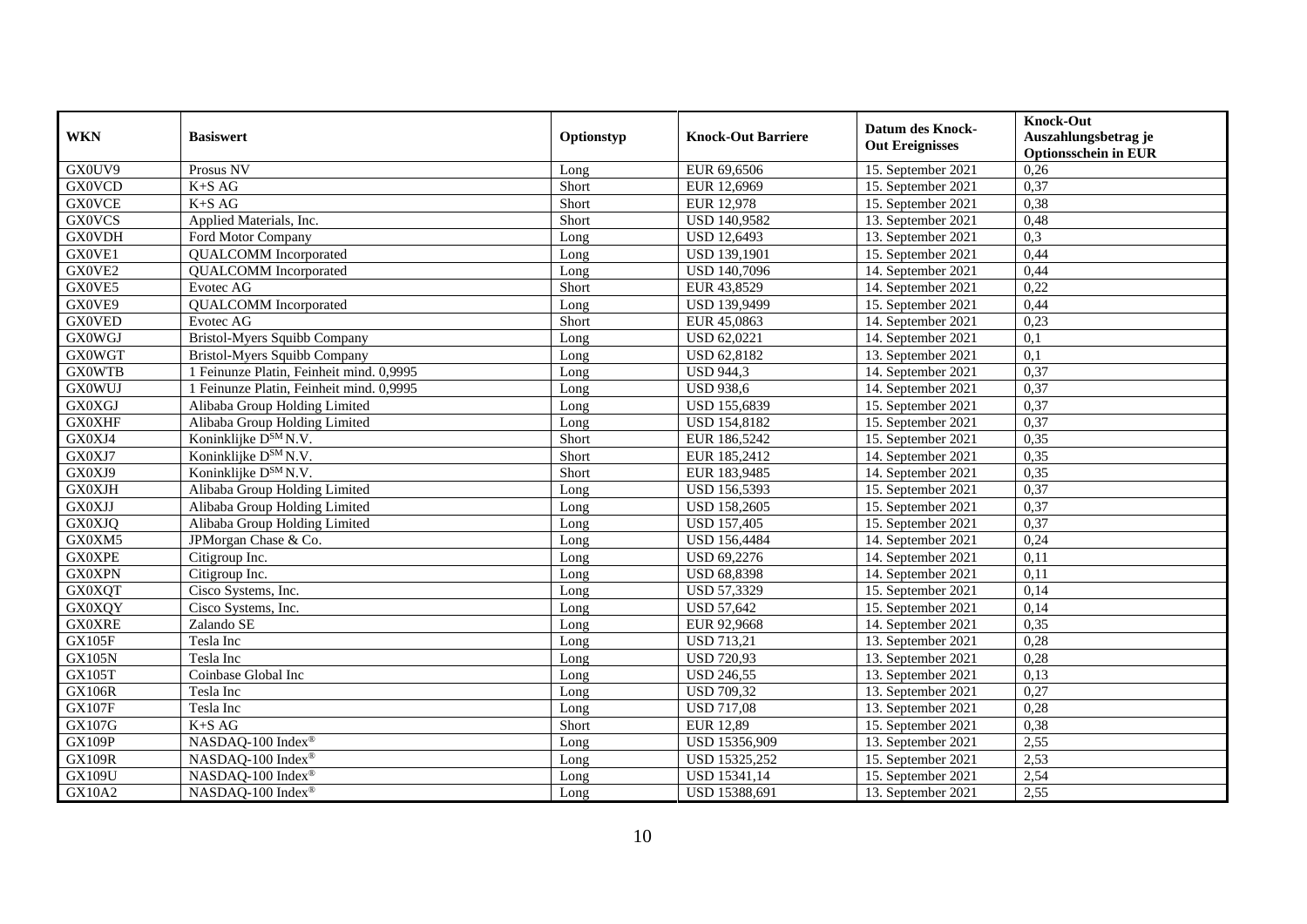| <b>WKN</b>    | <b>Basiswert</b>                        | Optionstyp | <b>Knock-Out Barriere</b> | <b>Datum des Knock-</b><br><b>Out Ereignisses</b> | <b>Knock-Out</b><br>Auszahlungsbetrag je<br><b>Optionsschein in EUR</b> |
|---------------|-----------------------------------------|------------|---------------------------|---------------------------------------------------|-------------------------------------------------------------------------|
| GX10AD        | NASDAQ-100 Index®                       | Long       | USD 15404,588             | 13. September 2021                                | 2,56                                                                    |
| GX10AQ        | NASDAQ-100 Index®                       | Long       | USD 15436,298             | 13. September 2021                                | 2,56                                                                    |
| GX10AU        | NASDAQ-100 Index®                       | Long       | USD 15420,402             | 13. September 2021                                | 2,56                                                                    |
| <b>GX10B8</b> | NASDAQ-100 Index®                       | Long       | USD 15372,816             | 13. September 2021                                | 2,55                                                                    |
| GX10BW        | Roblox Corporation - Class A            | Long       | <b>USD 79</b>             | 15. September 2021                                | 0,43                                                                    |
| GX10CA        | Occidental Petroleum Corporation        | Short      | <b>USD 27,4131</b>        | 14. September 2021                                | 0,07                                                                    |
| GX10CC        | Roblox Corporation - Class A            | Long       | <b>USD 80,43</b>          | 15. September 2021                                | 0,44                                                                    |
| GX10DA        | Roblox Corporation - Class A            | Long       | <b>USD 79,72</b>          | 15. September 2021                                | 0,43                                                                    |
| GX10DP        | Roblox Corporation - Class A            | Long       | <b>USD 81,13</b>          | 15. September 2021                                | 0,44                                                                    |
| GX10DU        | Occidental Petroleum Corporation        | Short      | <b>USD 27,8203</b>        | 15. September 2021                                | 0.07                                                                    |
| GX10DV        | Alibaba Group Holding Limited           | Long       | <b>USD 162,78</b>         | 14. September 2021                                | 0,39                                                                    |
| GX10DW        | Alibaba Group Holding Limited           | Long       | <b>USD 161,92</b>         | 14. September 2021                                | 0,38                                                                    |
| GX10E3        | Alibaba Group Holding Limited           | Long       | <b>USD 161,06</b>         | 14. September 2021                                | 0,38                                                                    |
| GX10E4        | Alibaba Group Holding Limited           | Long       | <b>USD 160,19</b>         | 14. September 2021                                | 0,38                                                                    |
| <b>GX10E5</b> | Alibaba Group Holding Limited           | Long       | <b>USD 159,34</b>         | 15. September 2021                                | 0,38                                                                    |
| GX10E6        | Alibaba Group Holding Limited           | Long       | <b>USD 163,64</b>         | 13. September 2021                                | 0,39                                                                    |
| GX10EE        | Alibaba Group Holding Limited           | Long       | <b>USD 164,5</b>          | 13. September 2021                                | 0,39                                                                    |
| GX10FP        | Amazon.com, Inc.                        | Long       | <b>USD 3406,19</b>        | 15. September 2021                                | 0,8                                                                     |
| GX10FQ        | Alibaba Group Holding Limited           | Long       | <b>USD 165,37</b>         | 13. September 2021                                | 0,39                                                                    |
| GX10G2        | Zoom Video Communications, Inc.         | Long       | <b>USD 281,01</b>         | 14. September 2021                                | 1,53                                                                    |
| GX10G4        | Zoom Video Communications, Inc.         | Long       | <b>USD 278,88</b>         | 15. September 2021                                | 1,51                                                                    |
| <b>GX10G8</b> | Zoom Video Communications, Inc.         | Long       | <b>USD 283,14</b>         | 14. September 2021                                | 1,54                                                                    |
| GX10GF        | Danaher Corporation                     | Long       | <b>USD 322,16</b>         | 13. September 2021                                | 0,51                                                                    |
| GX10GH        | Danaher Corporation                     | Long       | <b>USD 318,86</b>         | 13. September 2021                                | 0,5                                                                     |
| GX10GM        | Danaher Corporation                     | Long       | <b>USD 317,21</b>         | 13. September 2021                                | 0,5                                                                     |
| GX10GT        | Zoom Video Communications, Inc.         | Long       | <b>USD 285,27</b>         | 14. September 2021                                | 1,55                                                                    |
| GX10GZ        | Amazon.com, Inc.                        | Long       | <b>USD 3423,95</b>        | 15. September 2021                                | 0,81                                                                    |
| GX10J4        | Danaher Corporation                     | Long       | <b>USD 320,51</b>         | 13. September 2021                                | 0.51                                                                    |
| GX10KJ        | Prosus NV                               | Long       | EUR 73,12                 | 13. September 2021                                | 0,28                                                                    |
| GX10KU        | Prosus NV                               | Long       | EUR 72,73                 | 13. September 2021                                | 0,27                                                                    |
| GX10KV        | Prosus NV                               | Long       | <b>EUR 70,8</b>           | 14. September 2021                                | 0,27                                                                    |
| GX10KW        | Prosus NV                               | Long       | EUR 71,19                 | 14. September 2021                                | 0,27                                                                    |
| GX10KX        | Prosus NV                               | Long       | EUR 72,35                 | 13. September 2021                                | 0,27                                                                    |
| GX10KY        | Prosus NV                               | Long       | <b>EUR 71,57</b>          | 13. September 2021                                | 0,27                                                                    |
| GX10KZ        | Prosus NV                               | Long       | <b>EUR 71,96</b>          | 13. September 2021                                | 0,27                                                                    |
| <b>GX10L2</b> | Prosus NV                               | Long       | <b>EUR 70,41</b>          | 14. September 2021                                | 0,26                                                                    |
| GX10LV        | Prosus NV                               | Long       | <b>EUR 70,03</b>          | 15. September 2021                                | 0,26                                                                    |
| GX10NC        | 1 Feinunze Silber, Feinheit mind. 0,999 | Long       | <b>USD 23,5</b>           | 13. September 2021                                | 0,53                                                                    |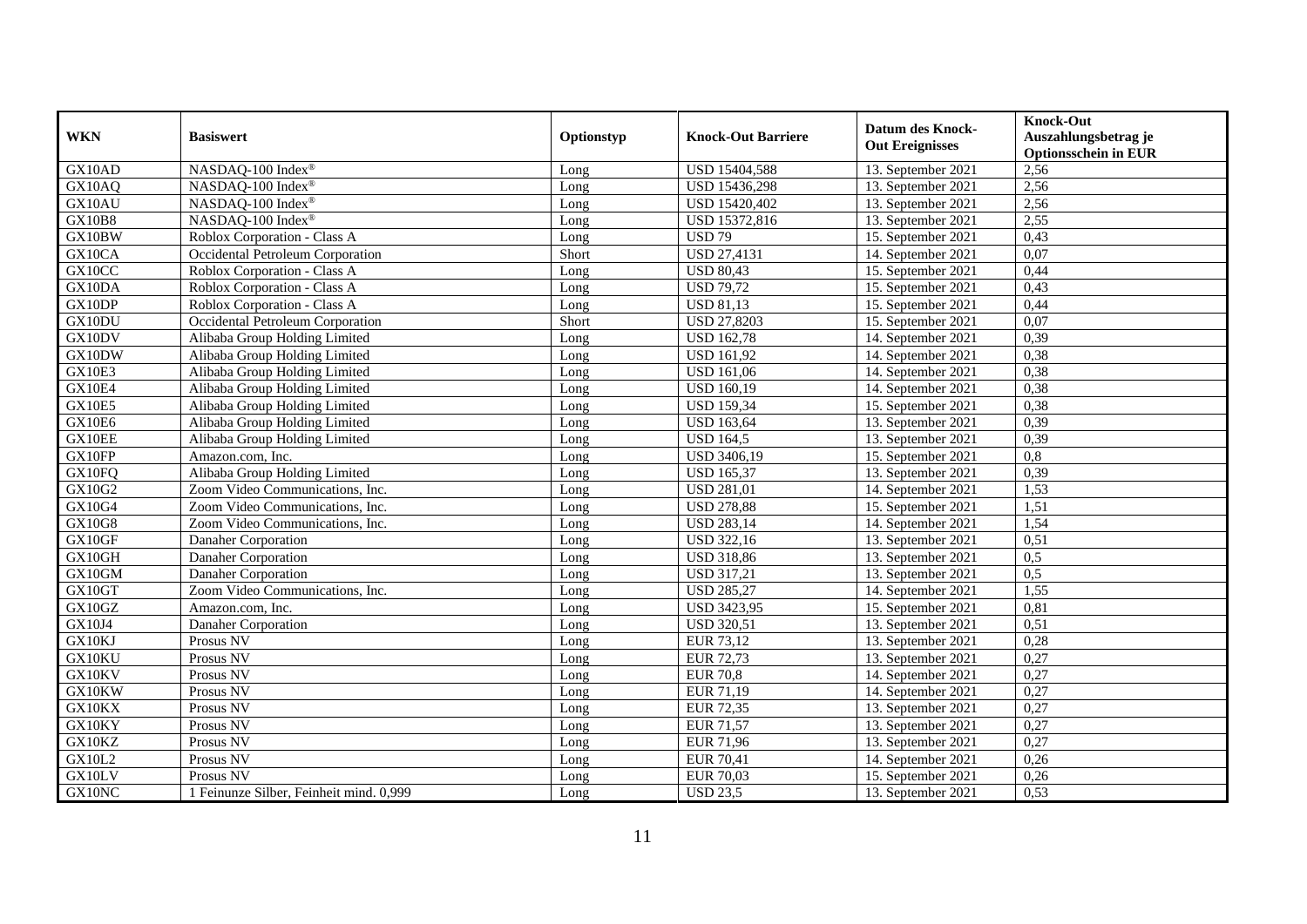|               |                                          |            |                           |                         | Knock-Out                   |
|---------------|------------------------------------------|------------|---------------------------|-------------------------|-----------------------------|
| <b>WKN</b>    | <b>Basiswert</b>                         | Optionstyp | <b>Knock-Out Barriere</b> | <b>Datum des Knock-</b> | Auszahlungsbetrag je        |
|               |                                          |            |                           | <b>Out Ereignisses</b>  | <b>Optionsschein in EUR</b> |
| <b>GX10P1</b> | 1 Feinunze Silber, Feinheit mind. 0,999  | Long       | <b>USD 23,7</b>           | 13. September 2021      | 0,55                        |
| GX10P5        | 1 Feinunze Silber, Feinheit mind. 0,999  | Long       | <b>USD 23,5</b>           | 13. September 2021      | 0,58                        |
| <b>GX10P8</b> | 1 Feinunze Silber, Feinheit mind. 0,999  | Long       | <b>USD 23,7</b>           | 13. September 2021      | 0,6                         |
| GX10PH        | 1 Feinunze Silber, Feinheit mind. 0,999  | Long       | <b>USD 23,6</b>           | 13. September 2021      | 0,56                        |
| GX12BS        | 1 Feinunze Platin, Feinheit mind. 0,9995 | Long       | <b>USD 948,8</b>          | 14. September 2021      | 0,37                        |
| GX12CW        | 1 Feinunze Platin, Feinheit mind. 0,9995 | Long       | <b>USD 927</b>            | 15. September 2021      | 0,36                        |
| GX12FR        | <b>CUREVAC NV</b>                        | Long       | <b>USD 65,66</b>          | 13. September 2021      | 0,63                        |
| GX12FY        | <b>Union Pacific Corporation</b>         | Long       | <b>USD 204,81</b>         | 14. September 2021      | 0,32                        |
| GX12GM        | Union Pacific Corporation                | Long       | <b>USD 207,01</b>         | 13. September 2021      | 0,33                        |
| GX12GV        | Aareal Bank AG                           | Short      | EUR 22,69                 | $13.$ September 2021    | 0,07                        |
| <b>GX12H7</b> | Aareal Bank AG                           | Short      | <b>EUR 22,81</b>          | 15. September 2021      | 0,07                        |
| GX12JF        | Apple Inc.                               | Long       | <b>USD 148.2</b>          | 14. September 2021      | 0,35                        |
| GX12NR        | S&P 500 <sup>®</sup> Index               | Long       | USD 4439,929              | 14. September 2021      | 0,74                        |
| GX12NZ        | S&P 500 <sup>®</sup> Index               | Long       | USD 4449,761              | 13. September 2021      | 0,74                        |
| GX12P3        | S&P 500 <sup>®</sup> Index               | Long       | USD 4454,396              | 13. September 2021      | 0,74                        |
| GX12P6        | S&P 500 <sup>®</sup> Index               | Long       | <b>USD 4444,574</b>       | 14. September 2021      | 0,74                        |
| GX12TZ        | Wells Fargo & Company                    | Short      | <b>USD 45,56</b>          | 13. September 2021      | 0,07                        |
| GX12U5        | Baidu, Inc.                              | Long       | <b>USD 158,15</b>         | 15. September 2021      | 0,5                         |
| GX12VC        | Wells Fargo & Company                    | Short      | <b>USD 46,03</b>          | 14. September 2021      | 0,08                        |
| GX12VW        | Wells Fargo & Company                    | Short      | <b>USD 46,5</b>           | 14. September 2021      | 0,08                        |
| GX12WS        | Wynn Resorts Limited                     | Long       | <b>USD 98,96</b>          | 14. September 2021      | 0,31                        |
| GX12WW        | Delivery Hero SE                         | Long       | EUR 124,66                | 15. September 2021      | 0,69                        |
| GX12X5        | Wynn Resorts Limited                     | Long       | <b>USD 87,98</b>          | 15. September 2021      | 0,28                        |
| GX12XH        | Delivery Hero SE                         | Long       | EUR 125,34                | 15. September 2021      | $\overline{0,7}$            |
| GX12XR        | Delivery Hero SE                         | Long       | EUR 126,7                 | 14. September 2021      | 0,71                        |
| GX12XT        | Salesforce.com, Inc.                     | Long       | <b>USD 256,47</b>         | 13. September 2021      | 0,61                        |
| GX12XW        | Salesforce.com, Inc.                     | Long       | <b>USD 253,66</b>         | 13. September 2021      | 0,6                         |
| GX12YA        | Salesforce.com, Inc.                     | Long       | <b>USD 255,05</b>         | 13. September 2021      | 0,61                        |
| GX12YD        | <b>BASF SE</b>                           | Short      | $\overline{EUR}$ 65,9     | 14. September 2021      | 0,13                        |
| GX12YM        | <b>BASF SE</b>                           | Short      | EUR 66,21                 | 14. September 2021      | 0,13                        |
| GX12YP        | ASML Holding N.V.                        | Short      | EUR 763,23                | 15. September 2021      | 1,45                        |
| GX12YT        | Delivery Hero SE                         | Long       | EUR 126,02                | 14. September 2021      | $\overline{0,7}$            |
| <b>GX12Z0</b> | JD.com Inc                               | Long       | <b>USD 77,74</b>          | 14. September 2021      | 0,25                        |
| <b>GX12Z2</b> | JD.com Inc                               | Long       | <b>USD 76,48</b>          | 15. September 2021      | 0,24                        |
| <b>GX12Z5</b> | JD.com Inc                               | Long       | <b>USD 75,63</b>          | 15. September 2021      | 0,24                        |
| GX12Z6        | JD.com Inc                               | Long       | <b>USD 77,32</b>          | 15. September 2021      | 0,24                        |
| GX12ZC        | Deutsche Post AG                         | Short      | EUR 60,02                 | 15. September 2021      | 0,11                        |
| GX12ZH        | Deutsche Post AG                         | Short      | EUR 60,31                 | 15. September 2021      | 0,11                        |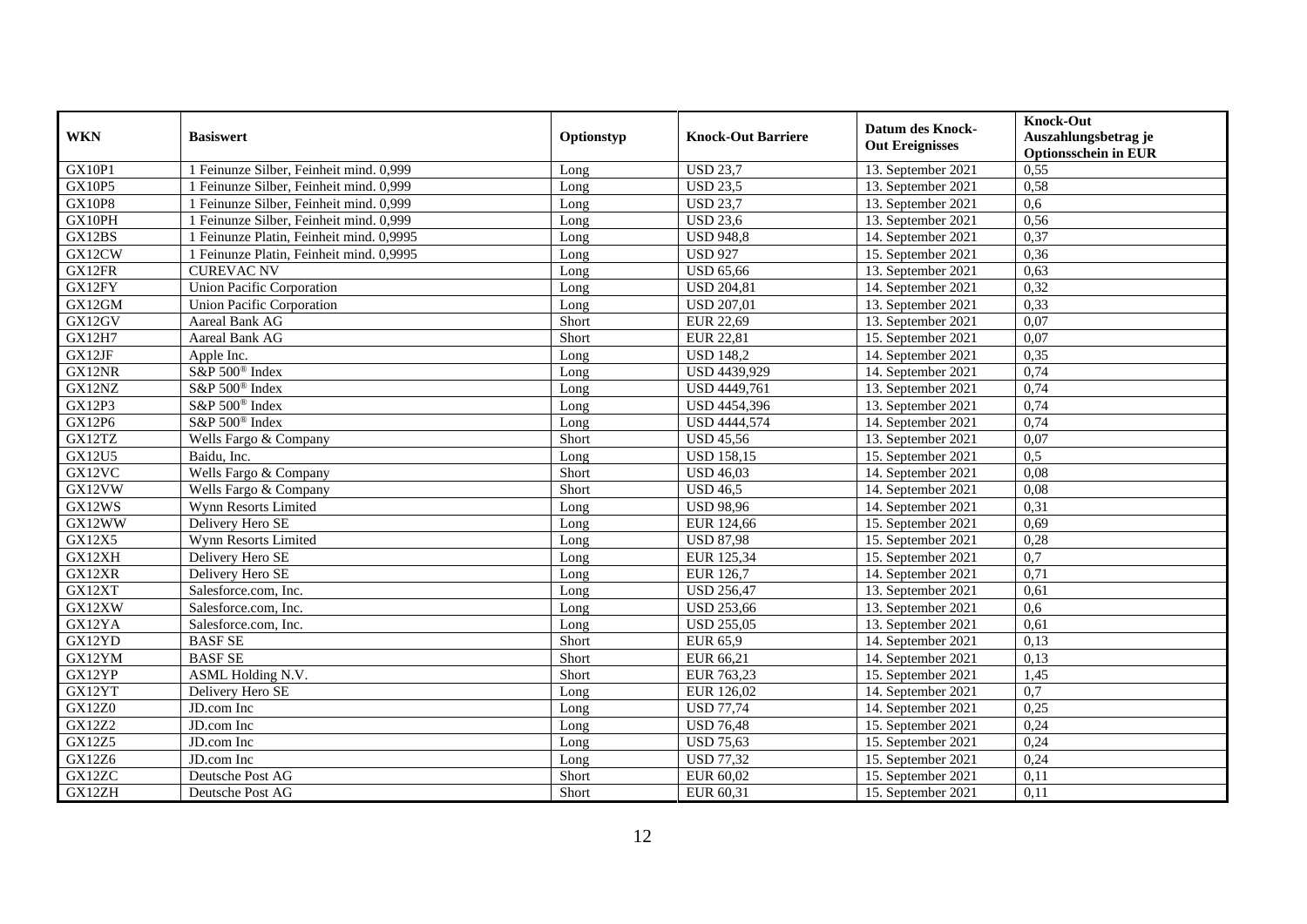| <b>WKN</b>    | <b>Basiswert</b>         | Optionstyp | <b>Knock-Out Barriere</b> | <b>Datum des Knock-</b><br><b>Out Ereignisses</b> | <b>Knock-Out</b><br>Auszahlungsbetrag je<br><b>Optionsschein in EUR</b> |
|---------------|--------------------------|------------|---------------------------|---------------------------------------------------|-------------------------------------------------------------------------|
| GX12ZU        | Weibo Corporation        | Long       | <b>USD 51,47</b>          | 14. September 2021                                | 0,24                                                                    |
| GX1301        | Weibo Corporation        | Long       | <b>USD 50,82</b>          | 15. September 2021                                | 0,24                                                                    |
| GX1306        | Weibo Corporation        | Long       | <b>USD 51,14</b>          | 14. September 2021                                | 0,24                                                                    |
| <b>GX130E</b> | Wynn Resorts Limited     | Long       | <b>USD 97,37</b>          | 14. September 2021                                | 0,31                                                                    |
| GX130Y        | Weibo Corporation        | Long       | <b>USD 51,8</b>           | 13. September 2021                                | 0,24                                                                    |
| <b>GX131E</b> | NIO Inc                  | Long       | <b>USD 37,1</b>           | 13. September 2021                                | 3,31                                                                    |
| GX131J        | Carrefour S.A.           | Long       | <b>EUR 15,14</b>          | 14. September 2021                                | 0,29                                                                    |
| GX131K        | Weibo Corporation        | Long       | <b>USD 50,48</b>          | 15. September 2021                                | 0,23                                                                    |
| GX131M        | Uber Technologies, Inc.  | Long       | <b>USD 39,38</b>          | 13. September 2021                                | 0,18                                                                    |
| GX131S        | Ulta Beauty, Inc.        | Long       | <b>USD 368,42</b>         | 13. September 2021                                | 1,46                                                                    |
| GX131V        | JD.com Inc               | Long       | <b>USD 76,9</b>           | 15. September 2021                                | 0,24                                                                    |
| <b>GX132T</b> | Uber Technologies, Inc.  | Long       | <b>USD 39,61</b>          | 13. September 2021                                | 0,18                                                                    |
| <b>GX132X</b> | Facebook, Inc.           | Long       | <b>USD 371,65</b>         | 15. September 2021                                | 0,88                                                                    |
| <b>GX133D</b> | Facebook, Inc.           | Long       | <b>USD 369,68</b>         | 15. September 2021                                | 0,88                                                                    |
| <b>GX155Y</b> | Daimler AG               | Short      | <b>EUR 71,13</b>          | 13. September 2021                                | 0,21                                                                    |
| GX1567        | Ceconomy AG              | Long       | <b>EUR 3,8</b>            | 15. September 2021                                | 0,16                                                                    |
| GX1568        | Daimler AG               | Short      | EUR 72,16                 | 14. September 2021                                | 0,22                                                                    |
| <b>GX156D</b> | Pan American Silver Corp | Long       | <b>USD 25,1</b>           | 13. September 2021                                | 0,07                                                                    |
| <b>GX156G</b> | PayPal Holdings, Inc.    | Long       | <b>USD 282,26</b>         | 13. September 2021                                | 0,68                                                                    |
| <b>GX156H</b> | Ceconomy AG              | Long       | <b>EUR 3,8</b>            | 15. September 2021                                | 0,14                                                                    |
| GX1578        | Daimler AG               | Short      | <b>EUR 71,82</b>          | 13. September 2021                                | 0,22                                                                    |
| GX157J        | PayPal Holdings, Inc.    | Long       | <b>USD 280,79</b>         | 13. September 2021                                | 0,68                                                                    |
| GX1582        | Daimler AG               | Short      | <b>EUR 71,47</b>          | 13. September 2021                                | 0,22                                                                    |
| <b>GX159R</b> | Ceconomy AG              | Long       | <b>EUR 3,8</b>            | 15. September 2021                                | 0,18                                                                    |
| GX15AG        | PayPal Holdings, Inc.    | Long       | <b>USD 279,31</b>         | 13. September 2021                                | 0,67                                                                    |
| GX15BQ        | Carrefour S.A.           | Long       | <b>EUR 15,01</b>          | 14. September 2021                                | 0,28                                                                    |
| GX15DE        | Spotify Technology S.A.  | Long       | <b>USD 239,93</b>         | 13. September 2021                                | 0,67                                                                    |
| GX15DN        | Spotify Technology S.A.  | Long       | <b>USD 237,3</b>          | 13. September 2021                                | 0,67                                                                    |
| GX15DQ        | Spotify Technology S.A.  | Long       | <b>USD 243,89</b>         | 13. September 2021                                | 0,68                                                                    |
| GX15EN        | Banco Santander S.A.     | Short      | <b>EUR 3,14</b>           | 14. September 2021                                | 0,06                                                                    |
| GX15EX        | Spotify Technology S.A.  | Long       | <b>USD 241,25</b>         | 13. September 2021                                | 0,68                                                                    |
| GX15F5        | Spotify Technology S.A.  | Long       | <b>USD 245,21</b>         | 13. September 2021                                | 0,69                                                                    |
| GX15FU        | ASML Holding N.V.        | Short      | EUR 753,76                | 15. September 2021                                | 1,46                                                                    |
| GX15HD        | Spotify Technology S.A.  | Long       | <b>USD 242,56</b>         | 13. September 2021                                | 0,68                                                                    |
| GX15J3        | Danaher Corporation      | Long       | <b>USD 327,26</b>         | 13. September 2021                                | 0,53                                                                    |
| GX15J5        | Danaher Corporation      | Long       | <b>USD 325,58</b>         | 13. September 2021                                | 0,52                                                                    |
| GX15JB        | Danaher Corporation      | Long       | <b>USD 323,9</b>          | 13. September 2021                                | 0,52                                                                    |
| GX15JE        | Deutsche Lufthansa AG    | Long       | <b>EUR 7,95</b>           | 14. September 2021                                | 0,02                                                                    |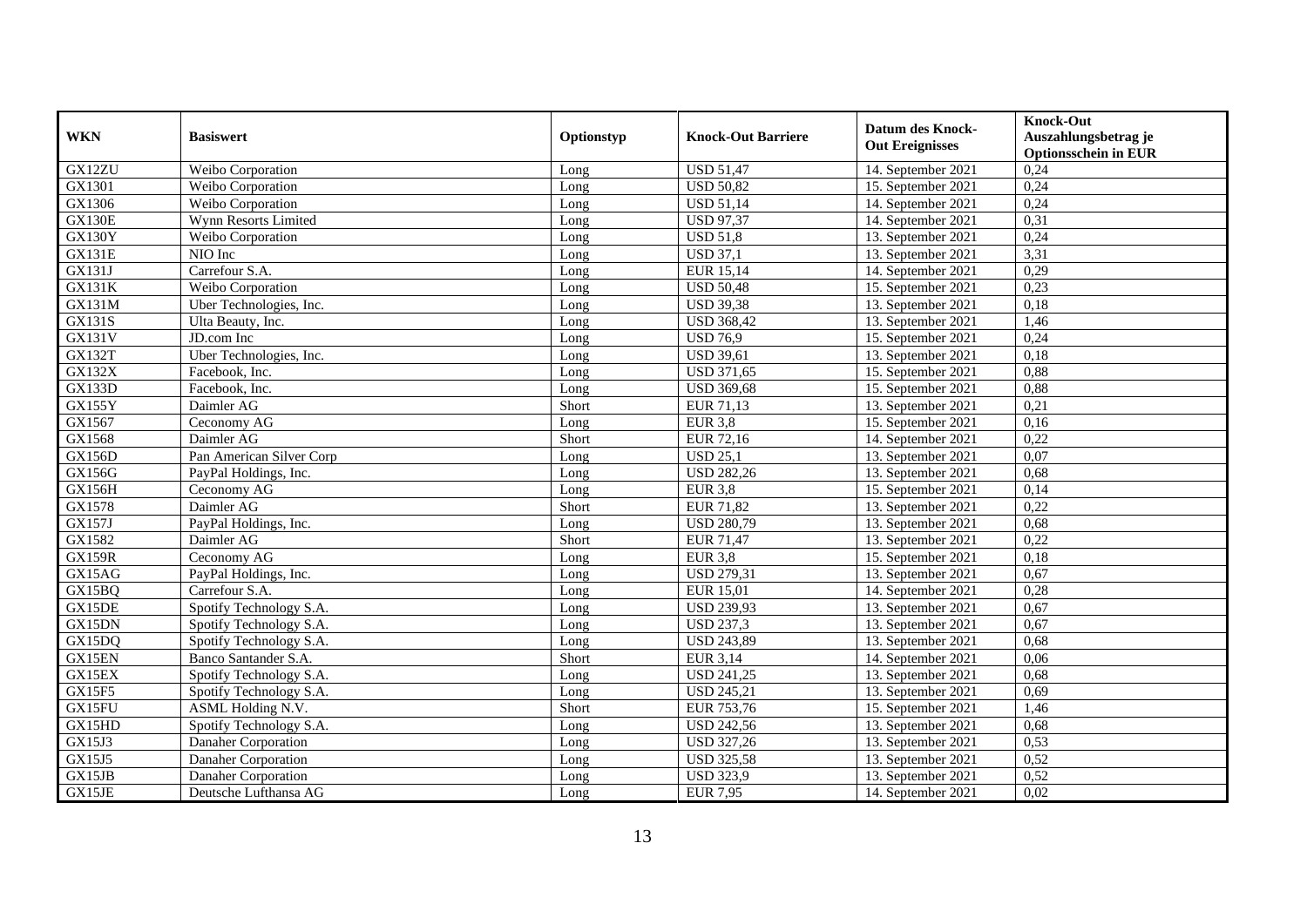| <b>WKN</b>    | <b>Basiswert</b>                         | Optionstyp | <b>Knock-Out Barriere</b> | <b>Datum des Knock-</b><br><b>Out Ereignisses</b> | <b>Knock-Out</b><br>Auszahlungsbetrag je<br><b>Optionsschein in EUR</b> |
|---------------|------------------------------------------|------------|---------------------------|---------------------------------------------------|-------------------------------------------------------------------------|
| GX15JN        | LVMH Moët Hennessy Louis Vuitton SE      | Long       | EUR 621,17                | 15. September 2021                                | 1,17                                                                    |
| GX15KC        | Occidental Petroleum Corporation         | Short      | <b>USD 26,7643</b>        | 13. September 2021                                | 0,07                                                                    |
| GX15KF        | Microsoft Corporation                    | Short      | <b>USD 303,86</b>         | 15. September 2021                                | 0,5                                                                     |
| GX15KH        | Microsoft Corporation                    | Short      | <b>USD 302,38</b>         | 15. September 2021                                | 0,5                                                                     |
| GX15KK        | LVMH Moët Hennessy Louis Vuitton SE      | Long       | EUR 627,78                | 15. September 2021                                | 1,19                                                                    |
| GX15KN        | LVMH Moët Hennessy Louis Vuitton SE      | Long       | EUR 634,38                | 15. September 2021                                | 1,2                                                                     |
| GX15KP        | LVMH Moët Hennessy Louis Vuitton SE      | Long       | EUR 631,08                | 15. September 2021                                | 1,19                                                                    |
| GX15KQ        | LVMH Moët Hennessy Louis Vuitton SE      | Long       | EUR 624,47                | 15. September 2021                                | 1,18                                                                    |
| GX15KS        | Commerzbank AG                           | Long       | <b>EUR 5,35</b>           | 15. September 2021                                | 0,2                                                                     |
| GX15L8        | Koninklijke Philips N.V.                 | Long       | EUR 39,62                 | 13. September 2021                                | 0,08                                                                    |
| GX15LB        | Koninklijke Philips N.V.                 | Long       | <b>EUR 39,41</b>          | 14. September 2021                                | 0,07                                                                    |
| GX15LL        | <b>Ballard Power Systems Inc</b>         | Long       | <b>USD 14,96</b>          | 13. September 2021                                | 1,14                                                                    |
| GX15NP        | Walgreens Boots Alliance, Inc.           | Long       | <b>USD 49,3</b>           | 13. September 2021                                | 0,12                                                                    |
| GX15NU        | Walgreens Boots Alliance, Inc.           | Long       | <b>USD 48,28</b>          | 14. September 2021                                | 0,12                                                                    |
| GX15NY        | Walgreens Boots Alliance, Inc.           | Long       | <b>USD 48,62</b>          | 14. September 2021                                | 0,12                                                                    |
| GX15P2        | Walgreens Boots Alliance, Inc.           | Long       | <b>USD 48,96</b>          | 14. September 2021                                | 0,12                                                                    |
| GX17S3        | 1 Feinunze Platin, Feinheit mind. 0,9995 | Long       | <b>USD 933,8</b>          | 15. September 2021                                | 0,37                                                                    |
| GX17S5        | 1 Feinunze Platin, Feinheit mind, 0.9995 | Long       | <b>USD 953,2</b>          | 13. September 2021                                | 0,38                                                                    |
| GX17S6        | <b>American Express Company</b>          | Short      | <b>USD 162,97</b>         | 14. September 2021                                | 0,27                                                                    |
| <b>GX17S7</b> | American Express Company                 | Short      | <b>USD 163,8</b>          | 14. September 2021                                | 0,27                                                                    |
| GX17SC        | American Express Company                 | Short      | <b>USD 164,63</b>         | 14. September 2021                                | 0,28                                                                    |
| GX17SP        | American Express Company                 | Short      | <b>USD 165,45</b>         | 14. September 2021                                | 0,28                                                                    |
| GX17SS        | BioNTech SE - ADR                        | Long       | <b>USD 326,65</b>         | 13. September 2021                                | 1,17                                                                    |
| GX17SW        | BioNTech SE - ADR                        | Long       | <b>USD 328,39</b>         | 13. September 2021                                | 1,18                                                                    |
| GX17SX        | <b>BioNTech SE - ADR</b>                 | Long       | <b>USD 324,91</b>         | 13. September 2021                                | 1,16                                                                    |
| GX17T0        | BioNTech SE - ADR                        | Long       | <b>USD 323,17</b>         | 13. September 2021                                | 1,16                                                                    |
| GX17TG        | BioNTech SE - ADR                        | Long       | <b>USD 330,13</b>         | 13. September 2021                                | 1,18                                                                    |
| GX17U3        | ThyssenKrupp AG                          | Short      | EUR 9,35                  | 13. September 2021                                | 0,49                                                                    |
| <b>GX17U7</b> | ThyssenKrupp AG                          | Short      | <b>EUR 9,48</b>           | 13. September 2021                                | 0,49                                                                    |
| GX17UC        | ThyssenKrupp AG                          | Short      | <b>EUR 9,44</b>           | 13. September 2021                                | 0,49                                                                    |
| GX17UE        | ThyssenKrupp AG                          | Short      | <b>EUR 9,4</b>            | 13. September 2021                                | 0,48                                                                    |
| GX17UV        | Zoom Video Communications, Inc.          | Long       | <b>USD 289,14</b>         | 14. September 2021                                | 1,58                                                                    |
| <b>GX17V7</b> | Zoom Video Communications, Inc.          | Long       | <b>USD 287,55</b>         | 14. September 2021                                | 1,58                                                                    |
| GX17XS        | Snap Inc.                                | Long       | <b>USD 72,63</b>          | 13. September 2021                                | 3,44                                                                    |
| GX17XT        | Snap Inc.                                | Long       | <b>USD 72,23</b>          | 13. September 2021                                | 3,41                                                                    |
| GX17XW        | Snap Inc.                                | Long       | <b>USD 73,02</b>          | 13. September 2021                                | 3,45                                                                    |
| GX17Y0        | Snap Inc.                                | Long       | <b>USD 70,52</b>          | 13. September 2021                                | 3,33                                                                    |
| GX17Y9        | Snap Inc.                                | Long       | <b>USD 71</b>             | 13. September 2021                                | 3,35                                                                    |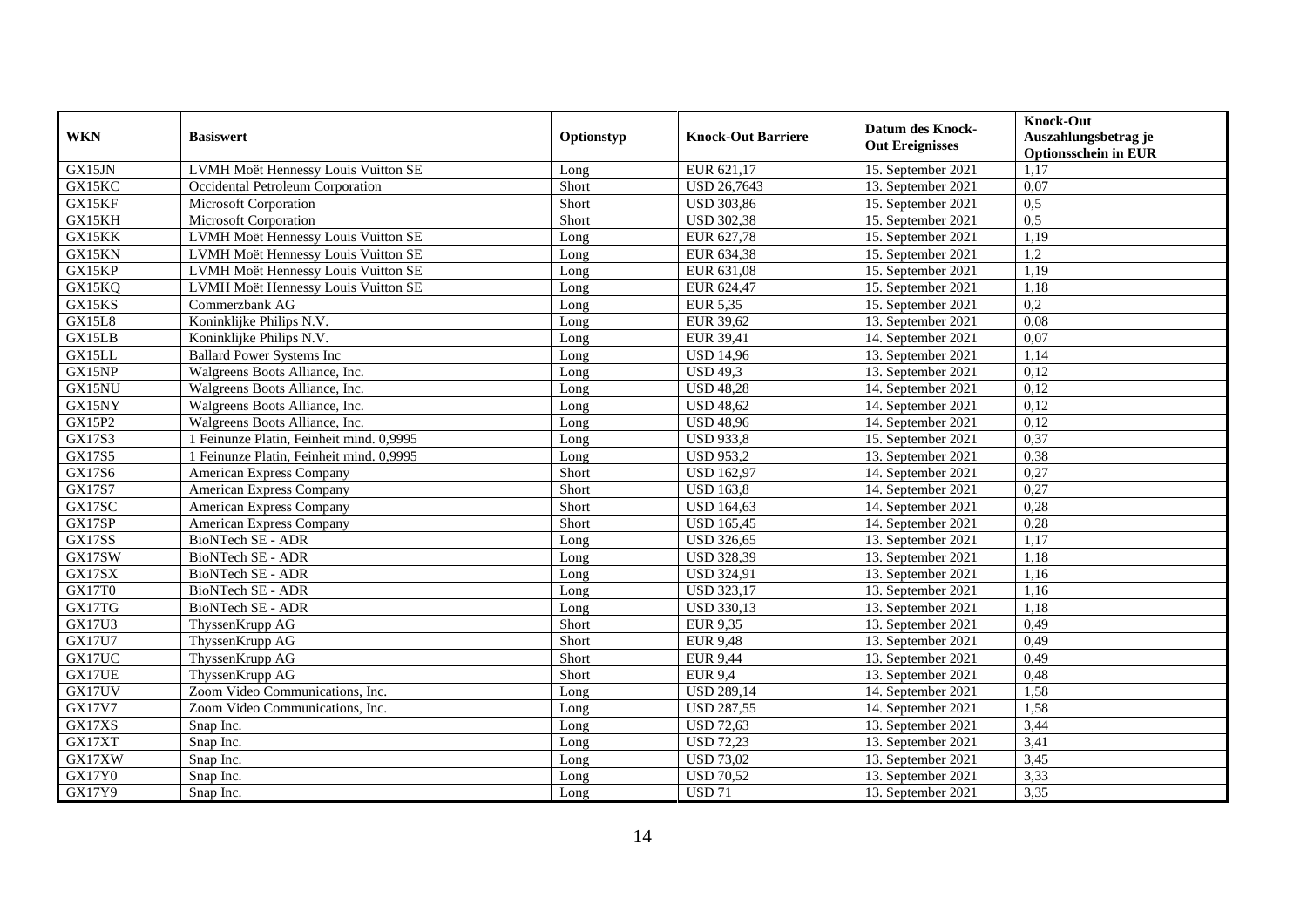| <b>WKN</b>    | <b>Basiswert</b>                    | Optionstyp | <b>Knock-Out Barriere</b> | <b>Datum des Knock-</b> | <b>Knock-Out</b>            |
|---------------|-------------------------------------|------------|---------------------------|-------------------------|-----------------------------|
|               |                                     |            |                           |                         | Auszahlungsbetrag je        |
|               |                                     |            |                           | <b>Out Ereignisses</b>  | <b>Optionsschein in EUR</b> |
| GX17Z0        | Atlassian Corporation Plc - Class A | Long       | <b>USD 375,24</b>         | 13. September 2021      | 1,06                        |
| <b>GX17Z1</b> | Atlassian Corporation Plc - Class A | Long       | <b>USD 377,22</b>         | 13. September 2021      | 1,06                        |
| GX17ZN        | Atlassian Corporation Plc - Class A | Long       | <b>USD 373,25</b>         | 13. September 2021      | 1,05                        |
| GX182L        | STMicroelectronics N.V.             | Short      | <b>EUR 39,45</b>          | 14. September 2021      | 1,62                        |
| <b>GX183A</b> | Continental AG                      | Short      | EUR 112,11                | 13. September 2021      | 0,34                        |
| GX183F        | Continental AG                      | Short      | EUR 113,19                | 14. September 2021      | 0,34                        |
| GX1847        | Continental AG                      | Short      | EUR 112,65                | 14. September 2021      | 0,34                        |
| <b>GX184D</b> | STMicroelectronics N.V.             | Short      | <b>EUR 38,65</b>          | 14. September 2021      | 1,58                        |
| <b>GX184L</b> | STMicroelectronics N.V.             | Short      | EUR 39,99                 | 15. September 2021      | 1,62                        |
| GX19UJ        | TeamViewer AG                       | Long       | <b>EUR 28,71</b>          | 13. September 2021      | 0,14                        |
| GX19UK        | TeamViewer AG                       | Long       | <b>EUR 28,87</b>          | 13. September 2021      | 0,14                        |
| GX19UR        | TeamViewer AG                       | Long       | <b>EUR 28,25</b>          | 14. September 2021      | 0,13                        |
| GX19UY        | TeamViewer AG                       | Long       | <b>EUR 28,1</b>           | 14. September 2021      | 0,13                        |
| <b>GX19V8</b> | Siemens AG                          | Short      | EUR 147,25                | 13. September 2021      | 0,29                        |
| GX19VU        | TeamViewer AG                       | Long       | <b>EUR 28,41</b>          | 14. September 2021      | 0,13                        |
| GX19W7        | TeamViewer AG                       | Long       | <b>EUR 28,56</b>          | 13. September 2021      | 0,14                        |
| GX19WD        | Bechtle AG                          | Short      | EUR 64,07                 | 14. September 2021      | 0,19                        |
| GX19WS        | Wells Fargo & Company               | Short      | <b>USD 46,24</b>          | 14. September 2021      | 0.08                        |
| <b>GX19X8</b> | Banco Santander S.A.                | Short      | EUR 3,12                  | 14. September 2021      | 0,06                        |
| GX19Z3        | Puma SE                             | Long       | EUR 102,14                | 15. September 2021      | 0,2                         |
| <b>GX19Z8</b> | Puma SE                             | Long       | EUR 102,67                | 15. September 2021      | $\overline{0,2}$            |
| GX19ZE        | Kering S.A.                         | Long       | EUR 649,58                | 14. September 2021      | 0,19                        |
| GX19ZV        | Kering S.A.                         | Long       | EUR 675,01                | 13. September 2021      | 0,19                        |
| GX19ZY        | Kering S.A.                         | Long       | EUR 685,91                | 13. September 2021      | 0,2                         |
| GX19ZZ        | Kering S.A.                         | Long       | EUR 671,39                | 14. September 2021      | 0,19                        |
| GX1A03        | Kering S.A.                         | Long       | EUR 660,49                | 14. September 2021      | 0,19                        |
| GX1A04        | Kering S.A.                         | Long       | EUR 678,63                | 13. September 2021      | 0,19                        |
| GX1A0C        | Kering S.A.                         | Long       | EUR 664,13                | 14. September 2021      | 0,19                        |
| GX1A0J        | Kering S.A.                         | Long       | EUR 667,75                | 14. September 2021      | 0,19                        |
| GX1A0Z        | Kering S.A.                         | Long       | EUR 656,87                | 14. September 2021      | 0,19                        |
| <b>GX1A12</b> | Netflix, Inc.                       | Long       | <b>USD 577,86</b>         | 14. September 2021      | 0,18                        |
| GX1A13        | <b>E.ON SE</b>                      | Short      | EUR 11,2                  | 14. September 2021      | 0,22                        |
| GX1A15        | Airbnb, Inc.                        | Long       | <b>USD 155,92</b>         | 13. September 2021      | 0,85                        |
| GX1A16        | Netflix, Inc.                       | Long       | <b>USD 580,95</b>         | 14. September 2021      | 0,19                        |
| GX1A19        | Kering S.A.                         | Long       | EUR 653,25                | 14. September 2021      | 0,19                        |
| GX1A1A        | Netflix, Inc.                       | Long       | <b>USD 587,11</b>         | 13. September 2021      | 0,19                        |
| GX1A1H        | Netflix, Inc.                       | Long       | <b>USD 584,02</b>         | 13. September 2021      | 0,19                        |
| GX1A1M        | Airbnb, Inc.                        | Long       | <b>USD 156,78</b>         | 13. September 2021      | 0,86                        |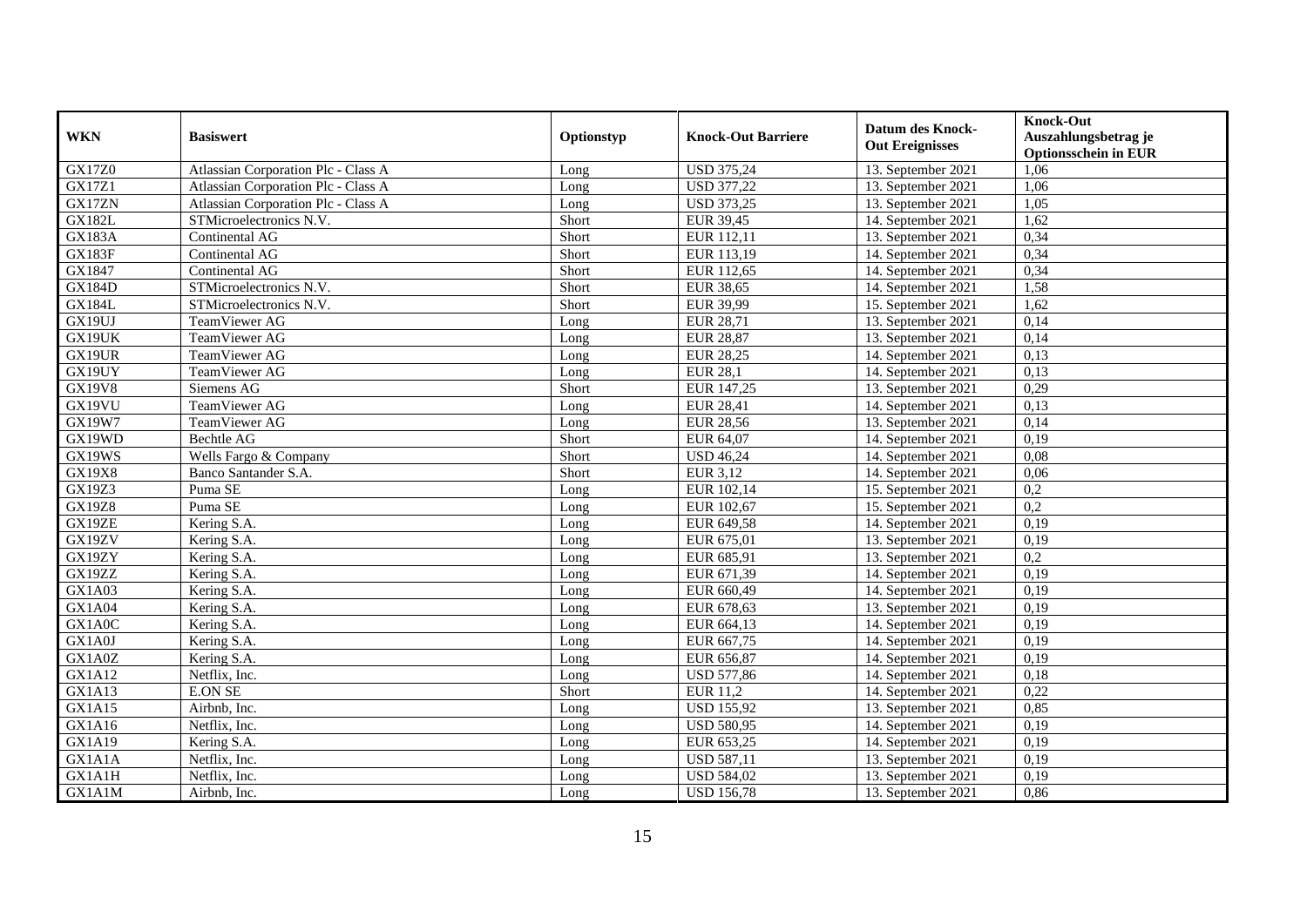| <b>WKN</b>    | <b>Basiswert</b>                                | Optionstyp | <b>Knock-Out Barriere</b> | <b>Datum des Knock-</b><br><b>Out Ereignisses</b> | <b>Knock-Out</b><br>Auszahlungsbetrag je<br><b>Optionsschein in EUR</b> |
|---------------|-------------------------------------------------|------------|---------------------------|---------------------------------------------------|-------------------------------------------------------------------------|
| GX1A2P        | Kering S.A.                                     | Long       | EUR 682,27                | 13. September 2021                                | 0,2                                                                     |
| GX1A39        | Airbnb. Inc.                                    | Long       | <b>USD 155,06</b>         | 13. September 2021                                | 0,85                                                                    |
| GX1A43        | Sartorius AG                                    | Long       | <b>EUR 568,4</b>          | 13. September 2021                                | 1,63                                                                    |
| GX1A4N        | Sartorius AG                                    | Long       | EUR 577,42                | 13. September 2021                                | 1,66                                                                    |
| GX1A4Y        | Airbus SE                                       | Long       | <b>EUR 112,4</b>          | 14. September 2021                                | 0,21                                                                    |
| GX1A57        | Sartorius AG                                    | Long       | EUR 565,38                | 13. September 2021                                | 1,62                                                                    |
| GX1A58        | Air Liquide SA                                  | Long       | EUR 147,93                | 15. September 2021                                | 0,28                                                                    |
| GX1A59        | Air Liquide SA                                  | Long       | <b>EUR 148,7</b>          | 15. September 2021                                | 0,28                                                                    |
| GX1A5C        | Sartorius AG                                    | Long       | EUR 571,41                | 13. September 2021                                | 1,64                                                                    |
| GX1A5G        | Sartorius AG                                    | Long       | EUR 574,42                | 13. September 2021                                | 1,65                                                                    |
| GX1A5K        | Sartorius AG                                    | Long       | EUR 562,38                | 14. September 2021                                | 1,61                                                                    |
| GX1A8R        | EURO STOXX <sup>®</sup> Banks (Price EUR) Index | Short      | <b>EUR 97,96</b>          | 14. September 2021                                | 0,02                                                                    |
| GX1AA4        | EURO STOXX <sup>®</sup> Banks (Price EUR) Index | Short      | EUR 97,67                 | 14. September 2021                                | 0,02                                                                    |
| GX1AB5        | EURO STOXX <sup>®</sup> Banks (Price EUR) Index | Short      | EUR 97,86                 | 14. September 2021                                | 0,02                                                                    |
| <b>GX1ABA</b> | EURO STOXX <sup>®</sup> Banks (Price EUR) Index | Short      | EUR 97,77                 | 14. September 2021                                | 0,02                                                                    |
| GX1AE1        | 1 Feinunze Platin, Feinheit mind. 0,9995        | Long       | <b>USD 924,7</b>          | 15. September 2021                                | 0,37                                                                    |
| GX1BJU        | 1 Feinunze Palladium, Feinheit mind. 0,9995     | Long       | <b>USD 2077,4</b>         | 13. September 2021                                | 0,83                                                                    |
| <b>GX1BJX</b> | 1 Feinunze Gold, Feinheit mind. 0,995, LBMA     | Short      | <b>USD 1806</b>           | 14. September 2021                                | 3,05                                                                    |
| GX1BK7        | 1 Feinunze Palladium, Feinheit mind. 0,9995     | Long       | <b>USD 1994,3</b>         | 14. September 2021                                | 0,8                                                                     |
| <b>GX1BLA</b> | BioNTech SE - ADR                               | Long       | <b>USD 336,78</b>         | 13. September 2021                                | 1,21                                                                    |
| <b>GX1BLF</b> | $K+SAG$                                         | Short      | <b>EUR 12,44</b>          | 13. September 2021                                | 0,37                                                                    |
| <b>GX1BLL</b> | BioNTech SE - ADR                               | Long       | <b>USD 335</b>            | 13. September 2021                                | 1,21                                                                    |
| GX1BLU        | Wynn Resorts Limited                            | Long       | <b>USD 100,07</b>         | 13. September 2021                                | 0,32                                                                    |
| <b>GX1BLV</b> | <b>ASML</b> Holding N.V.                        | Short      | EUR 743,72                | 14. September 2021                                | 1,48                                                                    |
| <b>GX1BLX</b> | Commerzbank AG                                  | Long       | $EUR$ 5,4                 | 15. September 2021                                | 0,21                                                                    |
| GX1BM2        | BioNTech SE - ADR                               | Long       | <b>USD 333,21</b>         | 13. September 2021                                | 1,2                                                                     |
| GX1BM4        | Merck KGaA                                      | Short      | EUR 205,74                | 13. September 2021                                | 0,41                                                                    |
| GX1BM7        | Nvidia Corporation                              | Short      | <b>USD 228,57</b>         | 13. September 2021                                | 1,01                                                                    |
| <b>GX1BMD</b> | Merck KGaA                                      | Short      | EUR 206,73                | 13. September 2021                                | 0,41                                                                    |
| <b>GX1BMM</b> | $K+SAG$                                         | Short      | <b>EUR 12,32</b>          | 13. September 2021                                | 0,37                                                                    |
| <b>GX1BMY</b> | Wynn Resorts Limited                            | Long       | <b>USD 99,52</b>          | 14. September 2021                                | 0,32                                                                    |
| GX1BN4        | Wynn Resorts Limited                            | Long       | <b>USD 100,61</b>         | 13. September 2021                                | 0,32                                                                    |
| GX1BN7        | Commerzbank AG                                  | Long       | <b>EUR 5,43</b>           | 15. September 2021                                | 0,21                                                                    |
| <b>GX1BNE</b> | <b>RWE AG</b>                                   | Short      | EUR 33,43                 | 14. September 2021                                | 0,07                                                                    |
| <b>GX1BNH</b> | Nvidia Corporation                              | Short      | <b>USD 227,5</b>          | 13. September 2021                                | 1,01                                                                    |
| <b>GX1BNM</b> | $K+SAG$                                         | Short      | <b>EUR 12,5</b>           | 13. September 2021                                | 0,37                                                                    |
| <b>GX1BNP</b> | $K\text{+}S$ AG                                 | Short      | <b>EUR 12,56</b>          | 13. September 2021                                | 0,37                                                                    |
| <b>GX1BNR</b> | $K+SAG$                                         | Short      | EUR 12,26                 | 13. September 2021                                | 0,37                                                                    |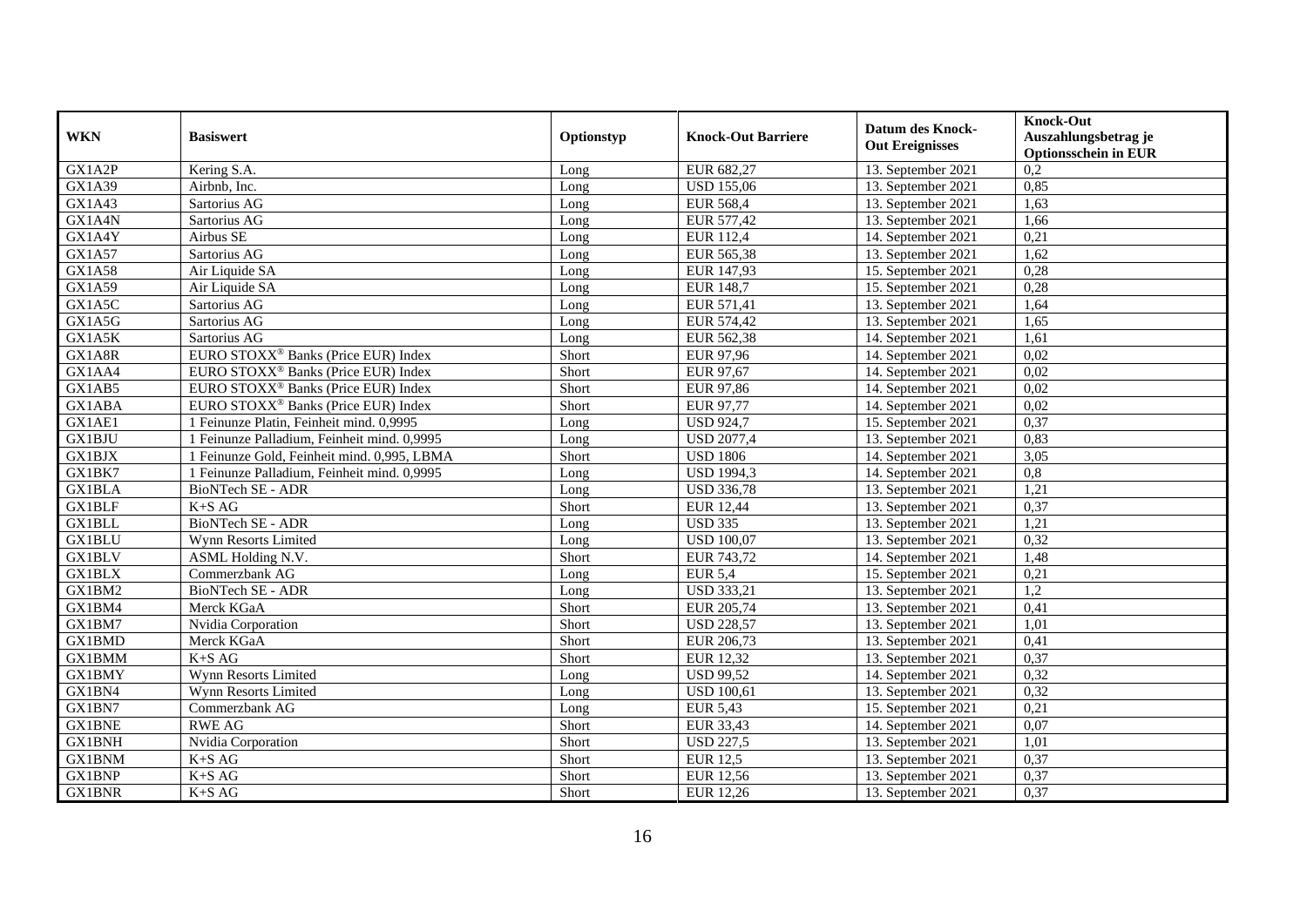| <b>WKN</b>    | <b>Basiswert</b>                 | Optionstyp | <b>Knock-Out Barriere</b> | <b>Datum des Knock-</b><br><b>Out Ereignisses</b> | <b>Knock-Out</b><br>Auszahlungsbetrag je<br><b>Optionsschein in EUR</b> |
|---------------|----------------------------------|------------|---------------------------|---------------------------------------------------|-------------------------------------------------------------------------|
| <b>GX1BNS</b> | $K+SAG$                          | Short      | <b>EUR 12,38</b>          | 13. September 2021                                | 0,37                                                                    |
| <b>GX1BNV</b> | <b>LINDE PLC</b>                 | Short      | EUR 267,12                | 13. September 2021                                | 0,53                                                                    |
| <b>GX1BNY</b> | Delivery Hero SE                 | Long       | EUR 128,43                | 14. September 2021                                | 0,72                                                                    |
| GX1BP0        | Delivery Hero SE                 | Long       | EUR 127,73                | 14. September 2021                                | 0,72                                                                    |
| GX1BP5        | Wells Fargo & Company            | Short      | <b>USD 45,77</b>          | 13. September 2021                                | 0,08                                                                    |
| GX1BPA        | $K+SAG$                          | Short      | <b>EUR 12,61</b>          | 15. September 2021                                | 0,38                                                                    |
| GX1BQB        | QIAGEN N.V.                      | Long       | <b>EUR 46,65</b>          | 13. September 2021                                | 0,13                                                                    |
| GX1BQD        | <b>QIAGEN N.V.</b>               | Long       | EUR 45,91                 | 13. September 2021                                | 0,13                                                                    |
| GX1BQG        | QIAGEN N.V.                      | Long       | EUR 46,16                 | 13. September 2021                                | 0,13                                                                    |
| <b>GX1BQK</b> | QIAGEN N.V.                      | Long       | <b>EUR 46,4</b>           | 13. September 2021                                | 0,13                                                                    |
| <b>GX1BQM</b> | QIAGEN N.V.                      | Long       | <b>EUR 45,66</b>          | 13. September 2021                                | 0,13                                                                    |
| GX1BQS        | QIAGEN N.V.                      | Long       | EUR 45,17                 | 13. September 2021                                | 0,13                                                                    |
| GX1BR7        | <b>OIAGEN N.V.</b>               | Long       | <b>EUR 44,68</b>          | 15. September 2021                                | 0,13                                                                    |
| GX1BRS        | O'Reilly Automotive Inc.         | Short      | <b>USD 600,79</b>         | 15. September 2021                                | 0,1                                                                     |
| GX1BRT        | Air Liquide SA                   | Short      | EUR 151,16                | 13. September 2021                                | 0,3                                                                     |
| <b>GX1BRU</b> | TeamViewer AG                    | Long       | <b>EUR 29,24</b>          | 13. September 2021                                | 0,14                                                                    |
| GX1BSV        | Renault S.A.                     | Short      | <b>EUR 29,86</b>          | 13. September 2021                                | 0,09                                                                    |
| GX1BSX        | Renault S.A.                     | Short      | EUR 30,31                 | 14. September 2021                                | 0,09                                                                    |
| GX1BT2        | Renault S.A.                     | Short      | <b>EUR 30,01</b>          | 13. September 2021                                | 0,09                                                                    |
| <b>GX1BTY</b> | Amazon.com, Inc.                 | Long       | <b>USD 3455,55</b>        | 13. September 2021                                | 0,84                                                                    |
| <b>GX1BTZ</b> | TeamViewer AG                    | Long       | <b>EUR 29,09</b>          | 13. September 2021                                | 0,14                                                                    |
| <b>GX1BUD</b> | Tesla Inc                        | Long       | <b>USD 728,51</b>         | 13. September 2021                                | 0,29                                                                    |
| <b>GX1BUU</b> | Cancom SE                        | Long       | <b>EUR 54,77</b>          | 13. September 2021                                | 0,21                                                                    |
| <b>GX1BUV</b> | Renault S.A.                     | Short      | EUR 30,16                 | 14. September 2021                                | 0,09                                                                    |
| <b>GX1BUX</b> | Cancom SE                        | Long       | <b>EUR 53,89</b>          | 15. September 2021                                | 0,21                                                                    |
| GX1BV0        | Cancom SE                        | Long       | EUR 53,29                 | 15. September 2021                                | 0,2                                                                     |
| GX1BV4        | Renault S.A.                     | Short      | <b>EUR 30,47</b>          | 14. September 2021                                | 0,09                                                                    |
| GX1BV6        | Cancom SE                        | Long       | <b>EUR 54,48</b>          | 15. September 2021                                | 0,21                                                                    |
| <b>GX1BVV</b> | Enel S.p.A.                      | Long       | <b>EUR 7,33</b>           | 15. September 2021                                | 0,14                                                                    |
| GX1BW3        | Enel S.p.A.                      | Long       | <b>EUR 7,17</b>           | 15. September 2021                                | 0,14                                                                    |
| GX1BW9        | Tesla Inc                        | Long       | <b>USD 732,47</b>         | 13. September 2021                                | 0,29                                                                    |
| <b>GX1BWA</b> | Cancom SE                        | Long       | <b>EUR 54,18</b>          | 15. September 2021                                | 0,21                                                                    |
| <b>GX1BWB</b> | Cancom SE                        | Long       | EUR 53,59                 | 15. September 2021                                | $\overline{0,2}$                                                        |
| <b>GX1BYR</b> | Occidental Petroleum Corporation | Short      | <b>USD 26,37</b>          | 13. September 2021                                | 0,07                                                                    |
| <b>GX1BYW</b> | Occidental Petroleum Corporation | Short      | <b>USD 26,64</b>          | 13. September 2021                                | 0,07                                                                    |
| <b>GX1BZE</b> | Occidental Petroleum Corporation | Short      | <b>USD 26,09</b>          | 13. September 2021                                | 0,07                                                                    |
| GX1BZM        | Pan American Silver Corp         | Short      | <b>USD 26,25</b>          | 14. September 2021                                | 0,08                                                                    |
| GX1C02        | Roblox Corporation - Class A     | Long       | <b>USD 81,97</b>          | 14. September 2021                                | 0,45                                                                    |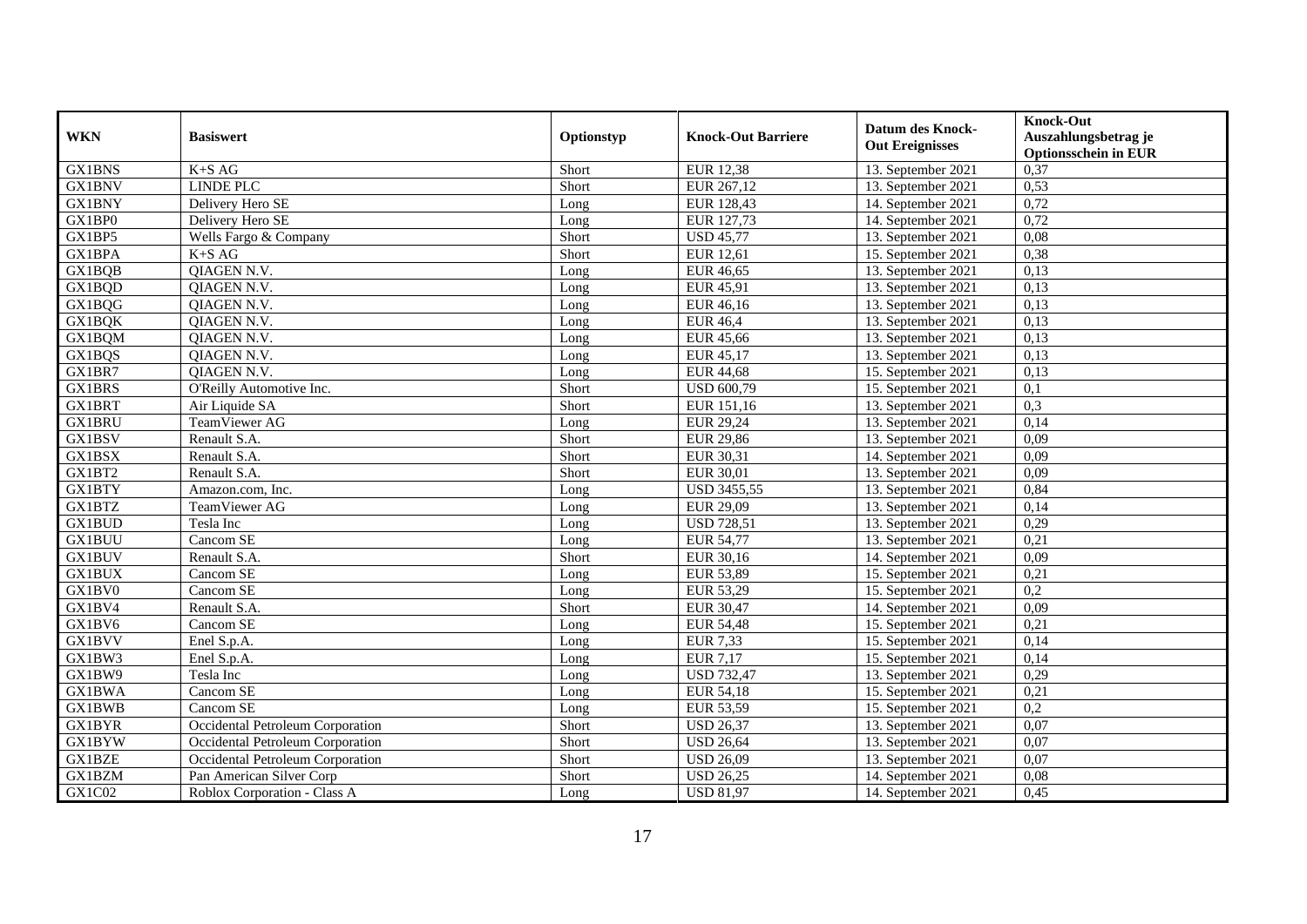| <b>WKN</b>    | <b>Basiswert</b>                                 | Optionstyp | <b>Knock-Out Barriere</b> | Datum des Knock-<br><b>Out Ereignisses</b> | <b>Knock-Out</b><br>Auszahlungsbetrag je<br><b>Optionsschein in EUR</b> |
|---------------|--------------------------------------------------|------------|---------------------------|--------------------------------------------|-------------------------------------------------------------------------|
| GX1C09        | Pan American Silver Corp                         | Short      | <b>USD 26,1</b>           | 13. September 2021                         | 0,08                                                                    |
| GX1C0D        | Occidental Petroleum Corporation                 | Short      | <b>USD 25,81</b>          | 13. September 2021                         | 0,07                                                                    |
| <b>GX1EKL</b> | 1 Feinunze Palladium, Feinheit mind. 0,9995      | Long       | <b>USD 2065,4</b>         | 14. September 2021                         | 0,83                                                                    |
| <b>GX1EKP</b> | 1 Feinunze Palladium, Feinheit mind. 0,9995      | Long       | <b>USD 2153</b>           | 13. September 2021                         | 0,87                                                                    |
| <b>GX1EKQ</b> | 1 Feinunze Palladium, Feinheit mind. 0,9995      | Long       | <b>USD 2199,7</b>         | 13. September 2021                         | 0,89                                                                    |
| <b>GX1EKS</b> | 1 Feinunze Palladium, Feinheit mind. 0,9995      | Long       | <b>USD 2071,3</b>         | 14. September 2021                         | 0,83                                                                    |
| <b>GX1EKW</b> | 1 Feinunze Palladium, Feinheit mind. 0,9995      | Long       | <b>USD 2036</b>           | 14. September 2021                         | 0,82                                                                    |
| <b>GX1EKX</b> | 1 Feinunze Palladium, Feinheit mind. 0,9995      | Long       | <b>USD 2129,6</b>         | 13. September 2021                         | 0,86                                                                    |
| GX1EL1        | 1 Feinunze Palladium, Feinheit mind. 0,9995      | Long       | <b>USD 2176,3</b>         | 13. September 2021                         | 0,88                                                                    |
| GX1EL2        | 1 Feinunze Palladium, Feinheit mind. 0,9995      | Long       | <b>USD 2100,4</b>         | 13. September 2021                         | 0,85                                                                    |
| GX1EL7        | 1 Feinunze Palladium, Feinheit mind. 0,9995      | Long       | <b>USD 2182,2</b>         | 13. September 2021                         | 0,88                                                                    |
| <b>GX1ELB</b> | 1 Feinunze Platin, Feinheit mind. 0,9995         | Long       | <b>USD 965,5</b>          | 13. September 2021                         | 0,39                                                                    |
| <b>GX1ELD</b> | 1 Feinunze Silber, Feinheit mind. 0,999          | Long       | <b>USD 23,9</b>           | 13. September 2021                         | 0,6                                                                     |
| <b>GX1ELE</b> | 1 Feinunze Palladium, Feinheit mind. 0,9995      | Long       | <b>USD 2117,9</b>         | 13. September 2021                         | 0,85                                                                    |
| <b>GX1ELL</b> | 1 Feinunze Palladium, Feinheit mind. 0,9995      | Long       | <b>USD 2003,3</b>         | 14. September 2021                         | 0,81                                                                    |
| <b>GX1ELQ</b> | 1 Feinunze Palladium, Feinheit mind. 0,9995      | Long       | <b>USD 2170,4</b>         | 13. September 2021                         | 0,87                                                                    |
| <b>GX1ELR</b> | 1 Feinunze Gold, Feinheit mind. 0,995, LBMA      | Short      | <b>USD 1797</b>           | 13. September 2021                         | 3,1                                                                     |
| <b>GX1ELS</b> | 1 Feinunze Palladium, Feinheit mind. 0,9995      | Long       | <b>USD 2112</b>           | 13. September 2021                         | 0.85                                                                    |
| <b>GX1ELZ</b> | 1 Feinunze Palladium, Feinheit mind. 0,9995      | Long       | <b>USD 2193,8</b>         | 13. September 2021                         | 0,88                                                                    |
| GX1EM5        | 1 Feinunze Platin, Feinheit mind. 0,9995         | Long       | <b>USD 941,8</b>          | 14. September 2021                         | 0,38                                                                    |
| GX1EM7        | 1 Feinunze Palladium, Feinheit mind. 0,9995      | Long       | <b>USD 1947,6</b>         | 14. September 2021                         | 0,78                                                                    |
| <b>GX1EMD</b> | 1 Feinunze Palladium, Feinheit mind. 0,9995      | Long       | <b>USD 2018,7</b>         | 14. September 2021                         | 0,81                                                                    |
| <b>GX1EMG</b> | 1 Feinunze Palladium, Feinheit mind. 0,9995      | Long       | <b>USD 2158,7</b>         | 13. September 2021                         | 0,87                                                                    |
| <b>GX1EMJ</b> | 1 Feinunze Palladium, Feinheit mind. 0,9995      | Long       | <b>USD 2123,7</b>         | 13. September 2021                         | 0,86                                                                    |
| <b>GX1EMM</b> | 1 Feinunze Palladium, Feinheit mind. 0,9995      | Long       | <b>USD 2042,1</b>         | 14. September 2021                         | 0,82                                                                    |
| <b>GX1EMN</b> | 1 Feinunze Palladium, Feinheit mind. 0,9995      | Long       | <b>USD 2106,2</b>         | 13. September 2021                         | 0,85                                                                    |
| <b>GX1EMP</b> | 1 Feinunze Palladium, Feinheit mind. 0,9995      | Long       | <b>USD 2164,7</b>         | 13. September 2021                         | 0,87                                                                    |
| <b>GX1EMQ</b> | 1 Feinunze Palladium, Feinheit mind. 0,9995      | Long       | <b>USD 2088,8</b>         | 13. September 2021                         | 0,84                                                                    |
| <b>GX1EMR</b> | 1 Feinunze Palladium, Feinheit mind. 0,9995      | Long       | <b>USD 2094,5</b>         | 13. September 2021                         | 0,84                                                                    |
| <b>GX1EMX</b> | 1 Feinunze Palladium, Feinheit mind. 0,9995      | Long       | <b>USD 2012,5</b>         | 14. September 2021                         | 0,81                                                                    |
| <b>GX1EMZ</b> | 1 Feinunze Palladium, Feinheit mind. 0,9995      | Long       | <b>USD 2047,9</b>         | 14. September 2021                         | 0,82                                                                    |
| GX1EN2        | 1 Feinunze Gold, Feinheit mind. 0,995, LBMA      | Long       | <b>USD 1783</b>           | 14. September 2021                         | 2,92                                                                    |
| GX1EN3        | 1 Feinunze Palladium, Feinheit mind. 0,9995      | Long       | <b>USD 2188</b>           | 13. September 2021                         | 0,88                                                                    |
| GX1ER7        | Eckert & Ziegler Strahlen- und Medizintechnik AG | Short      | EUR 133,96                | 13. September 2021                         | 0,56                                                                    |
| <b>GX1ERJ</b> | Siemens Energy AG                                | Short      | EUR 23,31                 | 14. September 2021                         | 0,1                                                                     |
| <b>GX1ERK</b> | Eckert & Ziegler Strahlen- und Medizintechnik AG | Short      | EUR 136,52                | 13. September 2021                         | 0,57                                                                    |
| GX1ES3        | Square Inc                                       | Long       | <b>USD 246,5</b>          | 13. September 2021                         | 0,99                                                                    |
| GX1ES4        | Square Inc                                       | Long       | <b>USD 251,84</b>         | 13. September 2021                         | 1,01                                                                    |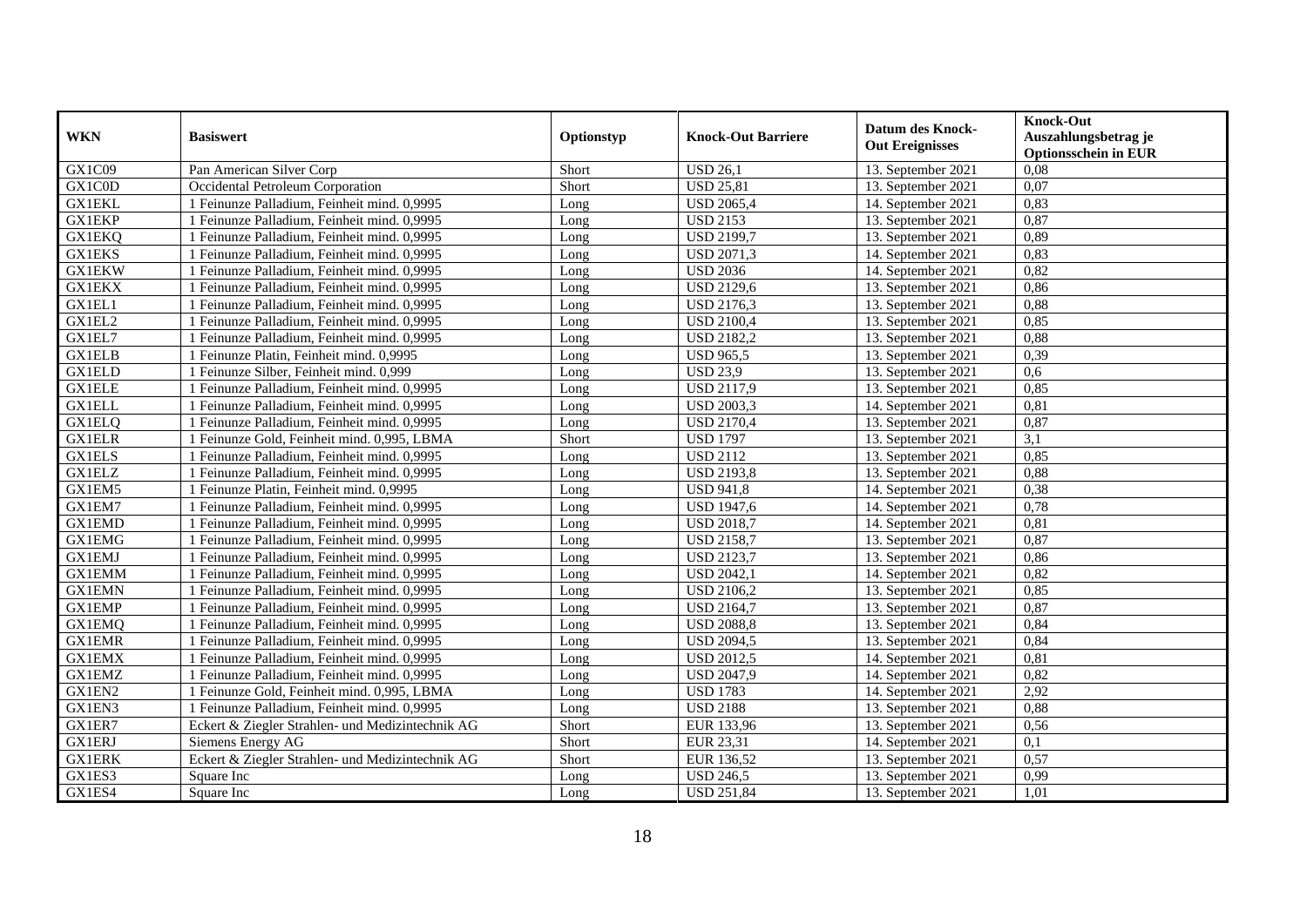| <b>WKN</b>    | <b>Basiswert</b>                                 | Optionstyp | <b>Knock-Out Barriere</b> | <b>Datum des Knock-</b><br><b>Out Ereignisses</b> | <b>Knock-Out</b><br>Auszahlungsbetrag je<br><b>Optionsschein in EUR</b> |
|---------------|--------------------------------------------------|------------|---------------------------|---------------------------------------------------|-------------------------------------------------------------------------|
| GX1ES5        | Microsoft Corporation                            | Short      | <b>USD 300,32</b>         | 14. September 2021                                | $0,\overline{52}$                                                       |
| GX1ES9        | NetEase Inc ADR                                  | Short      | <b>USD 89,39</b>          | 13. September 2021                                | 0,31                                                                    |
| <b>GX1ESB</b> | Square Inc                                       | Long       | <b>USD 250,51</b>         | 13. September 2021                                | 1,01                                                                    |
| <b>GX1ESK</b> | Siemens Energy AG                                | Short      | <b>EUR 23,09</b>          | 13. September 2021                                | 0,1                                                                     |
| <b>GX1ESU</b> | Eckert & Ziegler Strahlen- und Medizintechnik AG | Short      | EUR 134,6                 | 13. September 2021                                | 0,56                                                                    |
| GX1ET4        | Siemens Energy AG                                | Short      | <b>EUR 23,2</b>           | 13. September 2021                                | 0,1                                                                     |
| <b>GX1ETH</b> | Eckert & Ziegler Strahlen- und Medizintechnik AG | Short      | EUR 135,24                | 13. September 2021                                | 0,56                                                                    |
| <b>GX1ETV</b> | Eckert & Ziegler Strahlen- und Medizintechnik AG | Short      | <b>EUR 135,88</b>         | 13. September 2021                                | 0,57                                                                    |
| GX1EU0        | Eckert & Ziegler Strahlen- und Medizintechnik AG | Short      | EUR 137,16                | 13. September 2021                                | 0,57                                                                    |
| GX1EU4        | SolarEdge Technologies, Inc.                     | Short      | <b>USD 278,57</b>         | 14. September 2021                                | 0,85                                                                    |
| GX1EU7        | Deutsche Lufthansa AG                            | Long       | <b>EUR 8,06</b>           | 13. September 2021                                | 0,02                                                                    |
| <b>GX1EUB</b> | Deutsche Lufthansa AG                            | Long       | <b>EUR 8,11</b>           | 13. September 2021                                | 0,02                                                                    |
| <b>GX1EUP</b> | MTU Aero Engines AG                              | Long       | EUR 187,85                | 14. September 2021                                | 0,37                                                                    |
| <b>GX1EUR</b> | Eckert & Ziegler Strahlen- und Medizintechnik AG | Long       | EUR 129,16                | 14. September 2021                                | 0,5                                                                     |
| <b>GX1EUS</b> | Eckert & Ziegler Strahlen- und Medizintechnik AG | Long       | EUR 131,24                | 14. September 2021                                | 0,5                                                                     |
| <b>GX1EUT</b> | Eckert & Ziegler Strahlen- und Medizintechnik AG | Long       | EUR 129,85                | 14. September 2021                                | 0,5                                                                     |
| <b>GX1EUU</b> | MTU Aero Engines AG                              | Long       | EUR 188,81                | 13. September 2021                                | 0,37                                                                    |
| <b>GX1EUV</b> | Eckert & Ziegler Strahlen- und Medizintechnik AG | Long       | EUR 130.55                | 14. September 2021                                | 0,5                                                                     |
| GX1EV0        | Eckert & Ziegler Strahlen- und Medizintechnik AG | Long       | EUR 131,93                | 13. September 2021                                | 0,51                                                                    |
| GX1EV2        | Moderna Inc                                      | Short      | <b>USD 448,39</b>         | 13. September 2021                                | 4,22                                                                    |
| GX1EV4        | NetEase Inc ADR                                  | Long       | <b>USD 85,43</b>          | 14. September 2021                                | 0,28                                                                    |
| GX1EV5        | NetEase Inc ADR                                  | Long       | <b>USD 84,91</b>          | 14. September 2021                                | 0,28                                                                    |
| GX1EV6        | NetEase Inc ADR                                  | Long       | <b>USD 86,47</b>          | 14. September 2021                                | 0,28                                                                    |
| GX1EV7        | NetEase Inc ADR                                  | Long       | <b>USD 85,95</b>          | 14. September 2021                                | 0,28                                                                    |
| GX1EV8        | NetEase Inc ADR                                  | Long       | <b>USD 88,03</b>          | 13. September 2021                                | 0,29                                                                    |
| GX1EV9        | NetEase Inc ADR                                  | Long       | <b>USD 87,51</b>          | 13. September 2021                                | 0,28                                                                    |
| <b>GX1EVC</b> | NetEase Inc ADR                                  | Long       | <b>USD 86,99</b>          | 13. September 2021                                | 0,28                                                                    |
| <b>GX1EVD</b> | Siemens AG                                       | Short      | EUR 144,5                 | 13. September 2021                                | 0.3                                                                     |
| <b>GX1EVU</b> | Sartorius AG                                     | Short      | EUR 589,93                | 13. September 2021                                | 1,82                                                                    |
| <b>GX1EVW</b> | Sartorius AG                                     | Short      | EUR 592,78                | 13. September 2021                                | 1,83                                                                    |
| GX1EW0        | Infineon Technologies AG                         | Short      | EUR 37,24                 | 13. September 2021                                | 1,55                                                                    |
| GX1EW8        | Infineon Technologies AG                         | Short      | EUR 37,06                 | 13. September 2021                                | 1,54                                                                    |
| <b>GX1EWB</b> | <b>TUI AG</b>                                    | Long       | <b>EUR 3,3</b>            | 15. September 2021                                | 0,12                                                                    |
| <b>GX1EWC</b> | Henkel AG & Co KGaA                              | Long       | <b>EUR 79,05</b>          | 13. September 2021                                | 0,16                                                                    |
| <b>GX1EWD</b> | <b>TUI AG</b>                                    | Long       | <b>EUR 3,45</b>           | 13. September 2021                                | 0,13                                                                    |
| <b>GX1EWE</b> | <b>TUI AG</b>                                    | Long       | <b>EUR 3,49</b>           | 13. September 2021                                | 0,14                                                                    |
| <b>GX1EWF</b> | TUI AG                                           | Long       | <b>EUR 3,43</b>           | 13. September 2021                                | 0,13                                                                    |
| <b>GX1EWK</b> | <b>TUI AG</b>                                    | Long       | <b>EUR 3,47</b>           | 13. September 2021                                | 0,14                                                                    |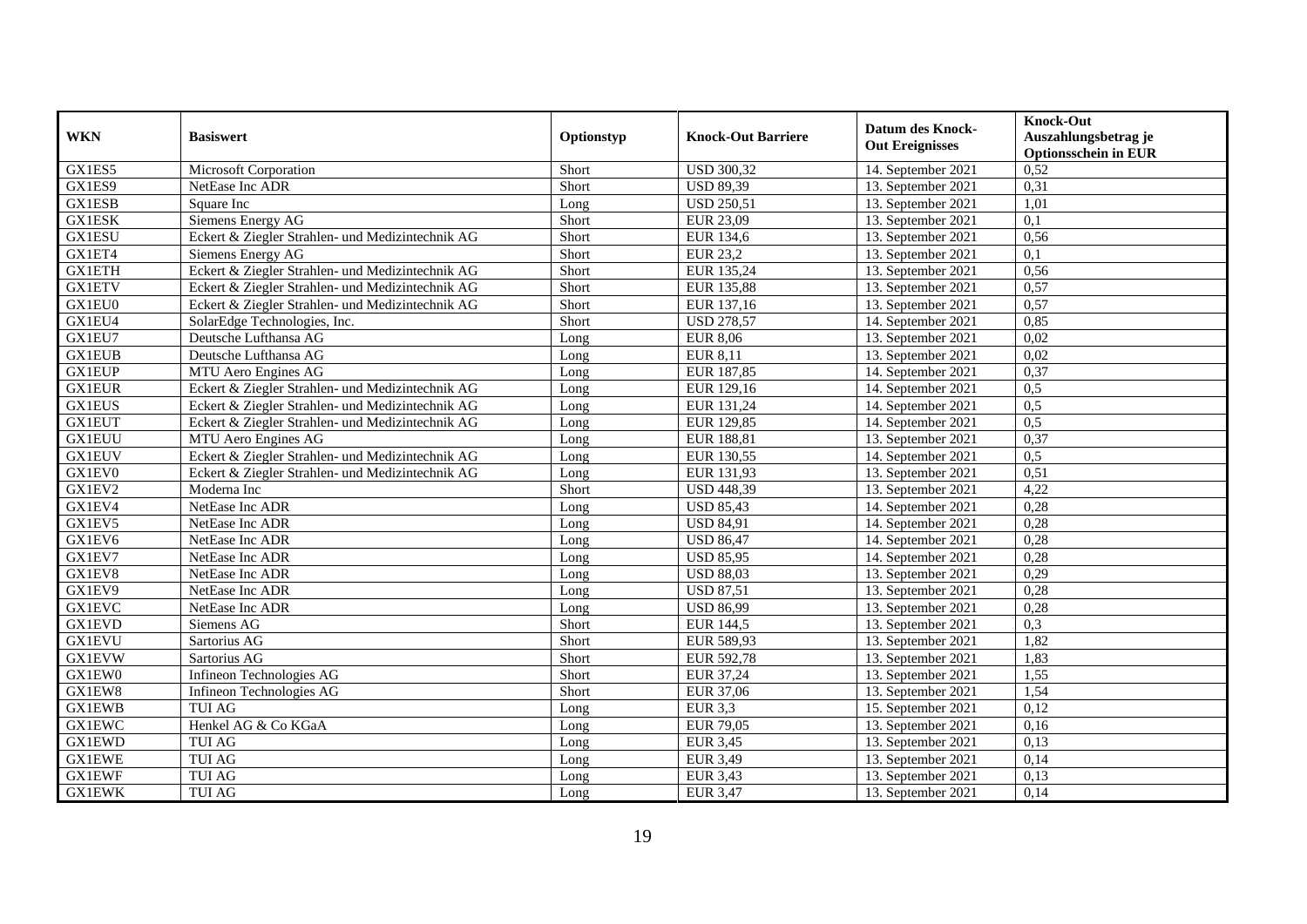| <b>WKN</b>    | <b>Basiswert</b>            | Optionstyp | <b>Knock-Out Barriere</b> | <b>Datum des Knock-</b><br><b>Out Ereignisses</b> | <b>Knock-Out</b><br>Auszahlungsbetrag je<br><b>Optionsschein in EUR</b> |
|---------------|-----------------------------|------------|---------------------------|---------------------------------------------------|-------------------------------------------------------------------------|
| GX1EX4        | Nordex SE                   | Long       | <b>EUR 15,2</b>           | 13. September 2021                                | 0,72                                                                    |
| GX1EX5        | Nordex SE                   | Long       | EUR 15,12                 | 13. September 2021                                | 0,72                                                                    |
| GX1EX6        | Nordex SE                   | Long       | <b>EUR 14,96</b>          | 13. September 2021                                | 0,72                                                                    |
| <b>GX1EXB</b> | Nordex SE                   | Long       | <b>EUR 14,88</b>          | 13. September 2021                                | 0,71                                                                    |
| <b>GX1EXD</b> | Nordex SE                   | Long       | <b>EUR 15,04</b>          | 13. September 2021                                | 0,72                                                                    |
| GX1EY1        | BioNTech SE - ADR           | Long       | <b>USD 339,87</b>         | 13. September 2021                                | 1,24                                                                    |
| GX1EY3        | BioNTech SE - ADR           | Long       | <b>USD 341,7</b>          | 13. September 2021                                | 1,25                                                                    |
| GX1EY4        | BioNTech SE - ADR           | Long       | <b>USD 347,19</b>         | 13. September 2021                                | 1,27                                                                    |
| GX1EY5        | BioNTech SE - ADR           | Long       | <b>USD 345,36</b>         | 13. September 2021                                | 1,26                                                                    |
| GX1EY7        | BioNTech SE - ADR           | Long       | <b>USD 343,53</b>         | 13. September 2021                                | 1,25                                                                    |
| <b>GX1EYC</b> | Bayer AG                    | Short      | EUR 46,07                 | 13. September 2021                                | 0,14                                                                    |
| <b>GX1EYD</b> | <b>Bayer AG</b>             | Short      | EUR 46,29                 | 13. September 2021                                | 0,14                                                                    |
| <b>GX1EYF</b> | <b>Bayer AG</b>             | Short      | EUR 45,63                 | 13. September 2021                                | 0,14                                                                    |
| <b>GX1EYG</b> | <b>Bayer AG</b>             | Short      | <b>EUR 45,85</b>          | 13. September 2021                                | 0,14                                                                    |
| <b>GX1EYH</b> | MorphoSys AG                | Long       | <b>EUR 44,44</b>          | 13. September 2021                                | 0,17                                                                    |
| <b>GX1EYK</b> | MorphoSys AG                | Long       | <b>EUR 44,67</b>          | 13. September 2021                                | 0,17                                                                    |
| <b>GX1EYL</b> | MorphoSys AG                | Long       | EUR 44,91                 | 13. September 2021                                | 0,17                                                                    |
| <b>GX1EYS</b> | Volkswagen AG               | Short      | EUR 197,02                | 13. September 2021                                | 0,4                                                                     |
| <b>GX1EYU</b> | Peloton Interactive Inc.    | Short      | <b>USD 107,9</b>          | 13. September 2021                                | 1,01                                                                    |
| <b>GX1EYX</b> | Rheinmetall AG              | Long       | <b>EUR 77,2</b>           | 13. September 2021                                | 0,23                                                                    |
| <b>GX1EYY</b> | Volkswagen AG               | Short      | EUR 197,99                | 14. September 2021                                | 0,4                                                                     |
| <b>GX1EYZ</b> | Peloton Interactive Inc.    | Short      | <b>USD 105,7</b>          | 13. September 2021                                | 0,99                                                                    |
| GX1EZ4        | Peloton Interactive Inc.    | Short      | <b>USD 104,3</b>          | 13. September 2021                                | 0,98                                                                    |
| GX1EZ6        | Peloton Interactive Inc.    | Short      | <b>USD 102,76</b>         | 13. September 2021                                | 0,97                                                                    |
| GX1EZ7        | Peloton Interactive Inc.    | Short      | <b>USD 103,52</b>         | 13. September 2021                                | 0,97                                                                    |
| <b>GX1EZK</b> | <b>Evonik Industries AG</b> | Short      | <b>EUR 28,25</b>          | 13. September 2021                                | 0,06                                                                    |
| <b>GX1EZL</b> | <b>Evonik Industries AG</b> | Short      | <b>EUR 28,11</b>          | 13. September 2021                                | 0,06                                                                    |
| <b>GX1EZR</b> | Daimler AG                  | Short      | EUR 69,15                 | 13. September 2021                                | 0,21                                                                    |
| <b>GX1EZS</b> | Evonik Industries AG        | Short      | <b>EUR 27,98</b>          | 13. September 2021                                | 0,06                                                                    |
| <b>GX1EZT</b> | Daimler AG                  | Short      | EUR 69,48                 | 13. September 2021                                | 0,22                                                                    |
| <b>GX1EZU</b> | Daimler AG                  | Short      | EUR 70,15                 | 13. September 2021                                | 0,22                                                                    |
| <b>GX1EZV</b> | Daimler AG                  | Short      | EUR 69,81                 | 13. September 2021                                | 0,22                                                                    |
| <b>GX1EZW</b> | Robinhood Markets Inc       | Long       | <b>USD 40,57</b>          | 13. September 2021                                | 0,45                                                                    |
| <b>GX1EZX</b> | Daimler AG                  | Short      | <b>EUR 70,48</b>          | 13. September 2021                                | 0,22                                                                    |
| <b>GX1EZY</b> | Robinhood Markets Inc       | Long       | <b>USD 39,44</b>          | 14. September 2021                                | 0,43                                                                    |
| <b>GX1EZZ</b> | Daimler AG                  | Short      | <b>EUR 68,82</b>          | 13. September 2021                                | 0,21                                                                    |
| GX1F1B        | $AEX-Index^{\circledR}$     | Short      | EUR 790,89                | 13. September 2021                                | 0,16                                                                    |
| $GXI$ F1E     | $AEX-Index^{\circledR}$     | Short      | EUR 791,66                | 13. September 2021                                | 0,16                                                                    |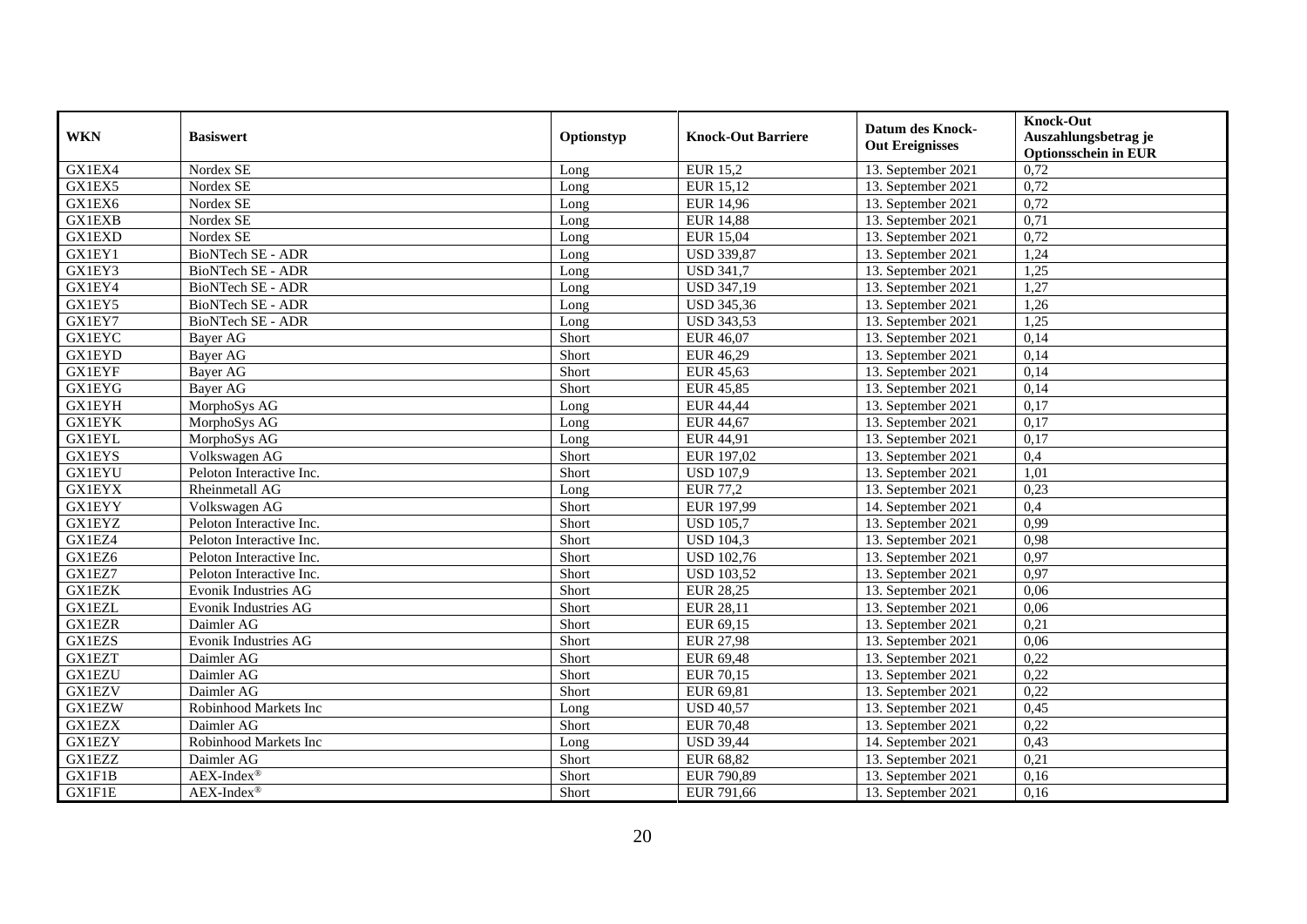| <b>WKN</b>    | <b>Basiswert</b>                                            | Optionstyp | <b>Knock-Out Barriere</b> | <b>Datum des Knock-</b><br><b>Out Ereignisses</b> | <b>Knock-Out</b><br>Auszahlungsbetrag je<br><b>Optionsschein in EUR</b> |
|---------------|-------------------------------------------------------------|------------|---------------------------|---------------------------------------------------|-------------------------------------------------------------------------|
| <b>GX1F1G</b> | AEX-Index®                                                  | Short      | EUR 792,44                | 13. September 2021                                | 0,16                                                                    |
| <b>GX1F1H</b> | $AEX-Index^{\circledR}$                                     | Short      | EUR 793,21                | 13. September 2021                                | 0,16                                                                    |
| GX1F1J        | $AEX-Index^{\circledR}$                                     | Short      | EUR 795,53                | 14. September 2021                                | 0,16                                                                    |
| <b>GX1F1K</b> | $AEX-Index^{\circledR}$                                     | Short      | EUR 794,76                | 13. September 2021                                | 0,16                                                                    |
| <b>GX1F1L</b> | $AEX$ -Index®                                               | Short      | EUR 797,07                | 14. September 2021                                | 0,16                                                                    |
| <b>GX1F1N</b> | $AEX$ -Index®                                               | Short      | EUR 798,62                | 15. September 2021                                | 0,16                                                                    |
| GX1F1P        | $AEX-Index^{\circledR}$                                     | Short      | <b>EUR 796,3</b>          | 14. September 2021                                | 0,16                                                                    |
| GX1F1Q        | AEX-Index®                                                  | Short      | EUR 797,84                | 14. September 2021                                | 0,16                                                                    |
| <b>GX1F1R</b> | $AEX-Index^{\circledR}$                                     | Short      | EUR 799,39                | 15. September 2021                                | 0,16                                                                    |
| GX1F1U        | $AEX-Index^{\circledR}$                                     | Short      | <b>EUR 793,98</b>         | 13. September 2021                                | 0,16                                                                    |
| GX1F3B        | DAX <sup>®</sup> (Performance Index)/X-DAX <sup>®</sup>     | Long       | EUR 15618,32              | 13. September 2021                                | 1,55                                                                    |
| GX1F3E        | DAX <sup>®</sup> (Performance Index)/ X-DAX <sup>®</sup>    | Long       | EUR 15626,24              | 13. September 2021                                | 1,55                                                                    |
| GX1F3G        | DAX <sup>®</sup> (Performance Index)/ X-DAX <sup>®</sup>    | Long       | EUR 15610,4               | 13. September 2021                                | 1,55                                                                    |
| GX1F3Q        | $DAX^{\circledR}$ (Performance Index)                       | Short      | EUR 15774,39              | 13. September 2021                                | 1,59                                                                    |
| GX1F3T        | DAX <sup>®</sup> (Performance Index)                        | Short      | EUR 15766,6               | 13. September 2021                                | 1,59                                                                    |
| GX1F3V        | DAX <sup>®</sup> (Performance Index)                        | Short      | EUR 15751,09              | 13. September 2021                                | 1,59                                                                    |
| GX1F3Y        | DAX <sup>®</sup> (Performance Index)                        | Short      | EUR 15758,86              | 13. September 2021                                | 1,59                                                                    |
| GX1F3Z        | $DAX^{\circledcirc}$ (Performance Index)                    | Short      | EUR 15782,14              | 13. September 2021                                | 1,59                                                                    |
| GX1F41        | DAX <sup>®</sup> (Performance Index)                        | Short      | EUR 15712,34              | 13. September 2021                                | 1,59                                                                    |
| <b>GX1F42</b> | DAX <sup>®</sup> (Performance Index)                        | Short      | EUR 15735,58              | 13. September 2021                                | 1,59                                                                    |
| GX1F43        | DAX <sup>®</sup> (Performance Index)                        | Short      | EUR 15720,1               | 13. September 2021                                | 1,59                                                                    |
| GX1F44        | DAX <sup>®</sup> (Performance Index)                        | Short      | EUR 15743,34              | 13. September 2021                                | 1,59                                                                    |
| GX1F45        | DAX <sup>®</sup> (Performance Index)                        | Short      | EUR 15727,84              | 13. September 2021                                | 1,59                                                                    |
| GX1F4E        | $DAX^{\circledR}$ (Performance Index)                       | Short      | EUR 15704,57              | 13. September 2021                                | 1,59                                                                    |
| GX1F56        | DAX <sup>®</sup> (Performance Index)/ X-DAX <sup>®</sup>    | Short      | EUR 15774,39              | 13. September 2021                                | 1,59                                                                    |
| GX1F58        | DAX <sup>®</sup> (Performance Index)/ X-DAX <sup>®</sup>    | Short      | EUR 15782,14              | 13. September 2021                                | 1,59                                                                    |
| GX1F5H        | DAX <sup>®</sup> (Performance Index)/ X-DAX <sup>®</sup>    | Short      | EUR 15712,34              | 13. September 2021                                | 1,59                                                                    |
| GX1F5J        | $DAX^{\circledcirc}$ (Performance Index)/X-DAX <sup>®</sup> | Short      | EUR 15727,84              | 13. September 2021                                | 1,59                                                                    |
| GX1F5K        | DAX <sup>®</sup> (Performance Index)/ X-DAX <sup>®</sup>    | Short      | EUR 15743,34              | 13. September 2021                                | 1,59                                                                    |
| GX1F5M        | DAX <sup>®</sup> (Performance Index)/X-DAX <sup>®</sup>     | Short      | EUR 15751,09              | 13. September 2021                                | 1,59                                                                    |
| GX1F5N        | DAX <sup>®</sup> (Performance Index)/ X-DAX <sup>®</sup>    | Short      | EUR 15766,6               | 13. September 2021                                | 1,59                                                                    |
| GX1F5P        | Dow Jones Industrial Average® Index                         | Long       | <b>USD 34872,51</b>       | 13. September 2021                                | 0,58                                                                    |
| GX1F5Q        | DAX <sup>®</sup> (Performance Index)/ X-DAX <sup>®</sup>    | Short      | EUR 15735,58              | 13. September 2021                                | 1,59                                                                    |
| GX1F5W        | DAX <sup>®</sup> (Performance Index)/ X-DAX <sup>®</sup>    | Short      | EUR 15758,86              | 13. September 2021                                | 1,59                                                                    |
| GX1F5Y        | DAX <sup>®</sup> (Performance Index)                        | Long       | EUR 15618,32              | 15. September 2021                                | 1,53                                                                    |
| GX1F60        | DAX <sup>®</sup> (Performance Index)/X-DAX <sup>®</sup>     | Short      | EUR 15704,57              | 13. September 2021                                | 1,59                                                                    |
| GX1F61        | Dow Jones Industrial Average® Index                         | Long       | USD 34908,21              | 13. September 2021                                | 0,58                                                                    |
| GX1F62        | Dow Jones Industrial Average <sup>®</sup> Index             | Long       | USD 34654,797             | 14. September 2021                                | 0,57                                                                    |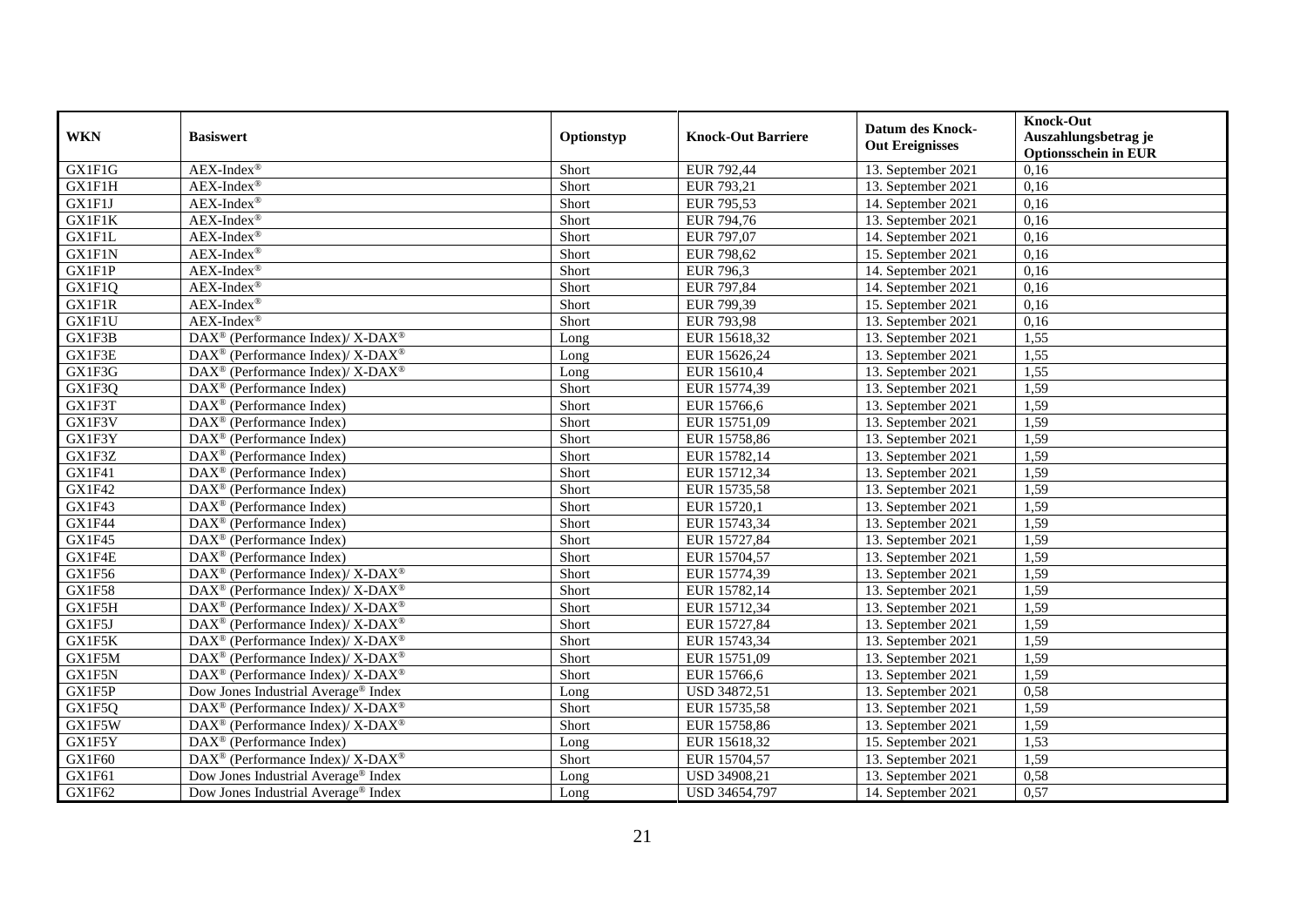| <b>WKN</b>    | <b>Basiswert</b>                                         | Optionstyp | <b>Knock-Out Barriere</b> | <b>Datum des Knock-</b><br><b>Out Ereignisses</b> | <b>Knock-Out</b><br>Auszahlungsbetrag je<br><b>Optionsschein in EUR</b> |
|---------------|----------------------------------------------------------|------------|---------------------------|---------------------------------------------------|-------------------------------------------------------------------------|
| GX1F63        | Dow Jones Industrial Average <sup>®</sup> Index          | Long       | USD 34890,41              | 13. September 2021                                | 0,58                                                                    |
| GX1F66        | $DAX^{\circledR}$ (Performance Index)                    | Long       | EUR 15626,24              | 15. September 2021                                | 1,53                                                                    |
| GX1F67        | DAX <sup>®</sup> (Performance Index)/ X-DAX <sup>®</sup> | Short      | EUR 15720,1               | 13. September 2021                                | 1,59                                                                    |
| GX1GKC        | <b>Bank of America Corporation</b>                       | Short      | <b>USD 40,51</b>          | 14. September 2021                                | 0,07                                                                    |
| GX1GKE        | <b>Bank of America Corporation</b>                       | Short      | $\overline{USD41,3}$      | 14. September 2021                                | 0,07                                                                    |
| GX1GKM        | Aurubis AG                                               | Long       | EUR 69,31                 | 14. September 2021                                | 0,2                                                                     |
| GX1GKS        | Aurubis AG                                               | Long       | <b>EUR 70,41</b>          | 14. September 2021                                | 0,21                                                                    |
| GX1GKT        | Aurubis AG                                               | Long       | <b>EUR 70,04</b>          | 14. September 2021                                | 0,2                                                                     |
| GX1GKZ        | Aurubis AG                                               | Long       | EUR 69,68                 | 14. September 2021                                | 0,2                                                                     |
| GX1GL7        | NetEase Inc ADR                                          | Short      | <b>USD 85,97</b>          | 14. September 2021                                | 0,3                                                                     |
| <b>GX1GLK</b> | Carrefour S.A.                                           | Short      | <b>EUR 15,3</b>           | 14. September 2021                                | 0,31                                                                    |
| GX1GM1        | <b>Bank of America Corporation</b>                       | Short      | <b>USD 40,91</b>          | 14. September 2021                                | 0,07                                                                    |
| GX1GM2        | <b>Bank of America Corporation</b>                       | Short      | <b>USD 41,11</b>          | 14. September 2021                                | 0,07                                                                    |
| GX1GM5        | Adobe Inc.                                               | Short      | <b>USD 662,46</b>         | 15. September 2021                                | 1,73                                                                    |
| GX1GM6        | Vale S.A.                                                | Short      | <b>USD 18,2</b>           | 14. September 2021                                | 0,8                                                                     |
| GX1GMF        | <b>Bank of America Corporation</b>                       | Short      | <b>USD 40,71</b>          | 14. September 2021                                | 0,07                                                                    |
| GX1GMG        | Rheinmetall AG                                           | Short      | <b>EUR 77,36</b>          | 14. September 2021                                | 0,24                                                                    |
| GX1GMH        | NetEase Inc ADR                                          | Short      | <b>USD 86,38</b>          | 14. September 2021                                | 0.3                                                                     |
| <b>GX1GMS</b> | Rheinmetall AG                                           | Short      | <b>EUR 77,73</b>          | 14. September 2021                                | 0,24                                                                    |
| GX1GMY        | Autodesk, Inc.                                           | Short      | <b>USD 286,51</b>         | 15. September 2021                                | 1,01                                                                    |
| GX1GN5        | Rheinmetall AG                                           | Short      | <b>EUR 78,11</b>          | 14. September 2021                                | 0,24                                                                    |
| GX1GN8        | Lanxess AG                                               | Short      | EUR 65,11                 | 14. September 2021                                | 0,2                                                                     |
| GX1GN9        | Lanxess AG                                               | Short      | <b>EUR 64,8</b>           | 14. September 2021                                | 0,2                                                                     |
| <b>GX1GNC</b> | Enel S.p.A.                                              | Short      | <b>EUR 7,49</b>           | 14. September 2021                                | 0,15                                                                    |
| <b>GX1GNJ</b> | Enel S.p.A.                                              | Short      | <b>EUR 7,45</b>           | 14. September 2021                                | 0,15                                                                    |
| GX1GNT        | Banco Santander S.A.                                     | Long       | <b>EUR 3,07</b>           | 15. September 2021                                | 0,06                                                                    |
| GX1GQL        | DAX <sup>®</sup> (Performance Index)                     | Short      | EUR 15659,9               | 14. September 2021                                | 1,58                                                                    |
| GX1GQN        | DAX <sup>®</sup> (Performance Index)/ X-DAX <sup>®</sup> | Short      | EUR 15675,33              | 14. September 2021                                | 1,58                                                                    |
| <b>GX1GQR</b> | DAX <sup>®</sup> (Performance Index)/ X-DAX <sup>®</sup> | Short      | EUR 15698,52              | 14. September 2021                                | 1,59                                                                    |
| GX1GQT        | Dow Jones Industrial Average <sup>®</sup> Index          | Short      | USD 34924,66              | 14. September 2021                                | 0.6                                                                     |
| GX1GQU        | Dow Jones Industrial Average <sup>®</sup> Index          | Short      | USD 34975,74              | 14. September 2021                                | 0,6                                                                     |
| GX1GQV        | DAX <sup>®</sup> (Performance Index)/ X-DAX <sup>®</sup> | Short      | EUR 15652,17              | 14. September 2021                                | 1,58                                                                    |
| GX1GQY        | DAX <sup>®</sup> (Performance Index)                     | Short      | EUR 15667,61              | 14. September 2021                                | 1,58                                                                    |
| GX1GR8        | Dow Jones Industrial Average® Index                      | Short      | USD 34873,55              | $14.$ September 2021                              | 0,6                                                                     |
| GX1GR9        | $\text{DAX}^{\textcircled{}}$ (Performance Index)        | Short      | EUR 15706,23              | 14. September 2021                                | 1,59                                                                    |
| GX1GRA        | DAX <sup>®</sup> (Performance Index)/ X-DAX <sup>®</sup> | Short      | EUR 15721,71              | 14. September 2021                                | 1,59                                                                    |
| GX1GRB        | Dow Jones Industrial Average® Index                      | Short      | USD 34907,55              | 14. September 2021                                | 0,6                                                                     |
| GX1GRF        | DAX <sup>®</sup> (Performance Index)                     | Short      | EUR 15690,78              | 14. September 2021                                | 1,58                                                                    |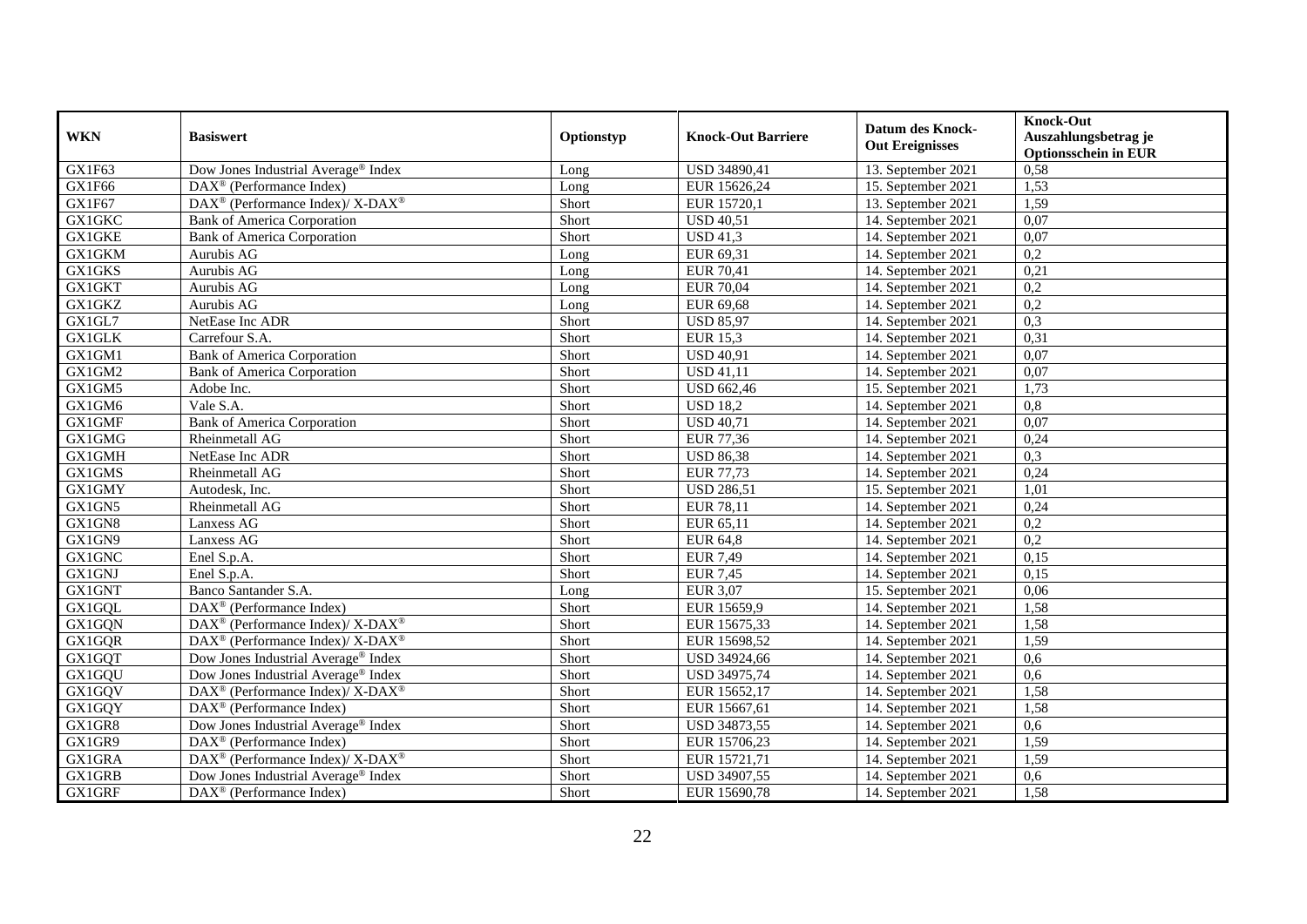| <b>WKN</b>    | <b>Basiswert</b>                                                                       | Optionstyp | <b>Knock-Out Barriere</b> | <b>Datum des Knock-</b><br><b>Out Ereignisses</b> | <b>Knock-Out</b><br>Auszahlungsbetrag je<br><b>Optionsschein in EUR</b> |
|---------------|----------------------------------------------------------------------------------------|------------|---------------------------|---------------------------------------------------|-------------------------------------------------------------------------|
| GX1GRG        | $\overline{\text{DAX}^{\textcircled{\tiny 0}}}$ (Performance Index)/X-DAX <sup>®</sup> | Short      | EUR 15713,99              | 14. September 2021                                | 1,59                                                                    |
| <b>GX1GRH</b> | Dow Jones Industrial Average® Index                                                    | Short      | USD 34958,69              | 14. September 2021                                | 0,6                                                                     |
| GX1GRJ        | DAX <sup>®</sup> (Performance Index)/ X-DAX <sup>®</sup>                               | Short      | EUR 15644,44              | 14. September 2021                                | 1,58                                                                    |
| <b>GX1GRK</b> | DAX <sup>®</sup> (Performance Index)/ X-DAX <sup>®</sup>                               | Short      | EUR 15659,9               | 14. September 2021                                | 1,58                                                                    |
| <b>GX1GRL</b> | DAX <sup>®</sup> (Performance Index)                                                   | Short      | EUR 15713,99              | 14. September 2021                                | 1,59                                                                    |
| <b>GX1GRM</b> | $\text{DAX}^{\textcircled{p}}$ (Performance Index)                                     | Short      | EUR 15683,06              | 14. September 2021                                | 1,58                                                                    |
| GX1GRS        | $DAX^{\circledcirc}$ (Performance Index)/X-DAX <sup>®</sup>                            | Short      | EUR 15706,23              | 14. September 2021                                | 1,59                                                                    |
| GX1GRW        | DAX <sup>®</sup> (Performance Index)/ X-DAX <sup>®</sup>                               | Short      | EUR 15690,78              | 14. September 2021                                | 1,58                                                                    |
| GX1GRY        | DAX <sup>®</sup> (Performance Index)/ X-DAX <sup>®</sup>                               | Short      | EUR 15683,06              | 14. September 2021                                | 1,58                                                                    |
| GX1GRZ        | Dow Jones Industrial Average <sup>®</sup> Index                                        | Short      | USD 34890,51              | 14. September 2021                                | 0,6                                                                     |
| GX1GS3        | DAX <sup>®</sup> (Performance Index)                                                   | Short      | EUR 15652,17              | 14. September 2021                                | 1,58                                                                    |
| GX1GS5        | $\overline{\text{DAX}^{\otimes}}$ (Performance Index)                                  | Short      | EUR 15698,52              | 14. September 2021                                | 1,59                                                                    |
| GX1GS7        | DAX <sup>®</sup> (Performance Index)                                                   | Short      | EUR 15675,33              | 14. September 2021                                | 1,58                                                                    |
| GX1GS9        | Dow Jones Industrial Average <sup>®</sup> Index                                        | Short      | USD 34941,57              | 14. September 2021                                | 0,6                                                                     |
| GX1GSA        | DAX <sup>®</sup> (Performance Index)/ X-DAX <sup>®</sup>                               | Short      | EUR 15667,61              | 14. September 2021                                | 1,58                                                                    |
| GX1GSD        | DAX <sup>®</sup> (Performance Index)                                                   | Short      | EUR 15644,44              | 14. September 2021                                | 1,58                                                                    |
| GX1GSJ        | DAX <sup>®</sup> (Performance Index)                                                   | Short      | EUR 15721,71              | 14. September 2021                                | 1,59                                                                    |
| GX1GWD        | Tesla Inc                                                                              | Short      | <b>USD 744,07</b>         | 14. September 2021                                | 0,33                                                                    |
| GX1GWE        | Tesla Inc                                                                              | Short      | <b>USD 740,58</b>         | 14. September 2021                                | 0,33                                                                    |
| GX1GWF        | Tesla Inc                                                                              | Short      | <b>USD 747,57</b>         | 14. September 2021                                | 0,33                                                                    |
| <b>GX1GWG</b> | Tesla Inc                                                                              | Short      | <b>USD 751,05</b>         | 14. September 2021                                | 0,33                                                                    |
| <b>GX1GWH</b> | Tesla Inc                                                                              | Short      | <b>USD 754,55</b>         | 15. September 2021                                | 0,34                                                                    |
| <b>GX1GWK</b> | Apple Inc.                                                                             | Short      | <b>USD 150,66</b>         | 14. September 2021                                | 0,39                                                                    |
| GX1GWQ        | Fresenius Medical Care AG & Co. KGaA                                                   | Short      | EUR 62,89                 | 14. September 2021                                | 0,13                                                                    |
| GX1GWT        | Fresenius Medical Care AG & Co. KGaA                                                   | Short      | EUR 62,58                 | 14. September 2021                                | 0,13                                                                    |
| GX1GWU        | Fresenius Medical Care AG & Co. KGaA                                                   | Short      | EUR 62,28                 | 14. September 2021                                | 0,13                                                                    |
| GX1GXC        | BioNTech SE - ADR                                                                      | Short      | <b>USD 353,23</b>         | 15. September 2021                                | 1,41                                                                    |
| GX1GXF        | <b>BioNTech SE - ADR</b>                                                               | Short      | <b>USD 354,91</b>         | 15. September 2021                                | 1,41                                                                    |
| GX1GXG        | BioNTech SE - ADR                                                                      | Short      | <b>USD 356,58</b>         | 15. September 2021                                | 1,42                                                                    |
| GX1GXJ        | Alphabet Inc. - Class C                                                                | Short      | <b>USD 2855,9</b>         | 14. September 2021                                | 0,75                                                                    |
| GX1GXK        | Alphabet Inc. - Class C                                                                | Short      | USD 2869,69               | 14. September 2021                                | 0,75                                                                    |
| <b>GX1GXM</b> | Alphabet Inc. - Class C                                                                | Short      | <b>USD 2911,03</b>        | 15. September 2021                                | 0,76                                                                    |
| <b>GX1GXN</b> | Alphabet Inc. - Class C                                                                | Short      | <b>USD 2883,5</b>         | 14. September 2021                                | 0,76                                                                    |
| GX1GXP        | Alphabet Inc. - Class C                                                                | Short      | <b>USD 2897,25</b>        | 15. September 2021                                | 0,76                                                                    |
| GX1GXY        | Veolia Environnement S.A.                                                              | Short      | EUR 29,15                 | 15. September 2021                                | 0,6                                                                     |
| GX1GY0        | Veolia Environnement S.A.                                                              | Short      | <b>EUR 28,85</b>          | 14. September 2021                                | 0,58                                                                    |
| GX1GY3        | Uniper SE                                                                              | Short      | EUR 36,12                 | 15. September 2021                                | 0,11                                                                    |
| GX1GY4        | <b>Uniper SE</b>                                                                       | Short      | EUR 35,79                 | 14. September 2021                                | 0,11                                                                    |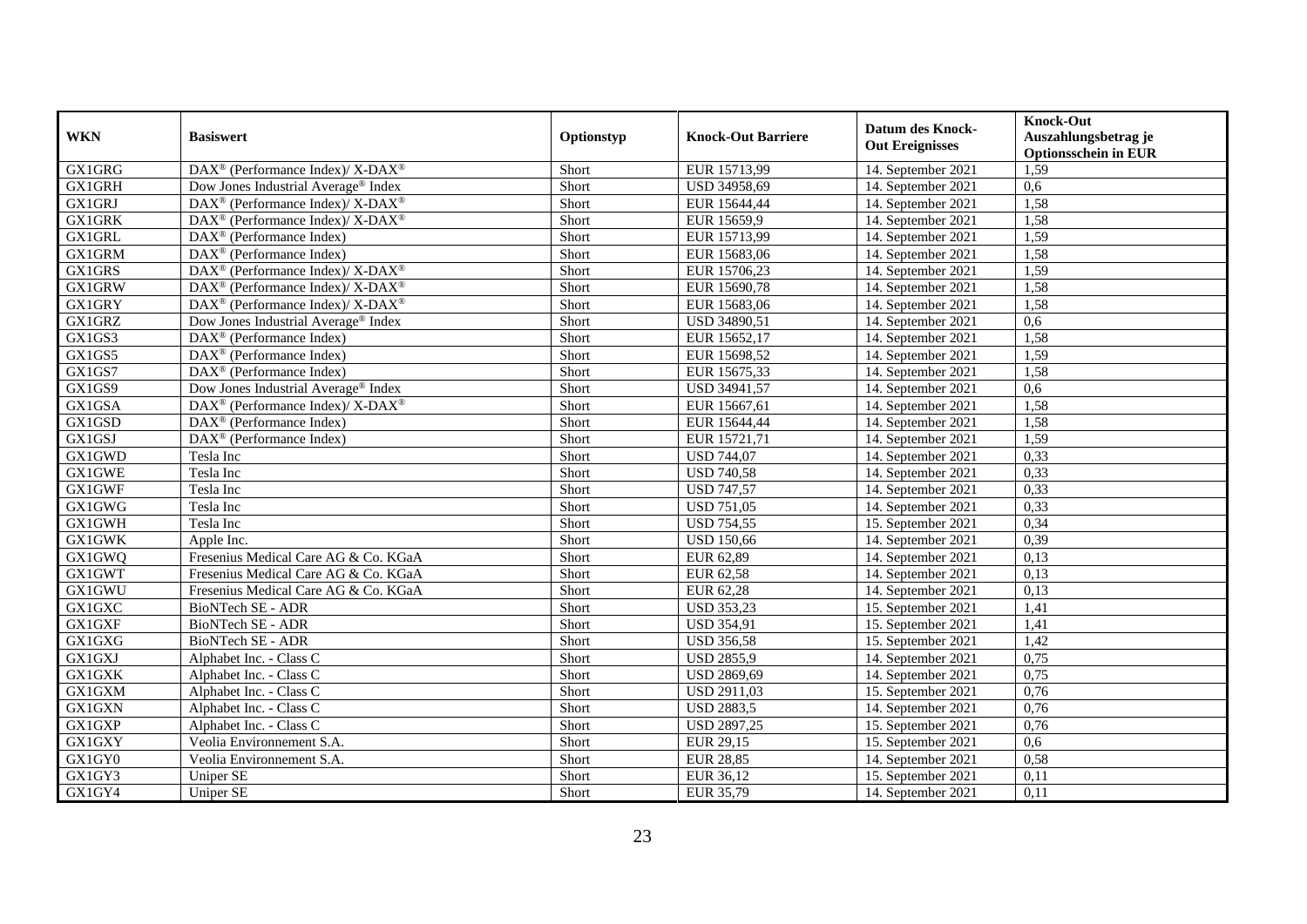| <b>WKN</b>    | <b>Basiswert</b>        | Optionstyp | <b>Knock-Out Barriere</b> | <b>Datum des Knock-</b><br><b>Out Ereignisses</b> | <b>Knock-Out</b><br>Auszahlungsbetrag je<br><b>Optionsschein in EUR</b> |
|---------------|-------------------------|------------|---------------------------|---------------------------------------------------|-------------------------------------------------------------------------|
| <b>GX1GYE</b> | CME Group Inc.          | Short      | <b>USD 190,4</b>          | 14. September 2021                                | 0,33                                                                    |
| <b>GX1GYP</b> | Medtronic, PLC          | Short      | <b>USD 131,45</b>         | 15. September 2021                                | 0,23                                                                    |
| <b>GX1GYR</b> | Medtronic, PLC          | Short      | <b>USD 130,68</b>         | 14. September 2021                                | 0,23                                                                    |
| GX1GYS        | Medtronic, PLC          | Short      | <b>USD 132,22</b>         | 15. September 2021                                | 0,23                                                                    |
| GX1GZ5        | ASML Holding N.V.       | Short      | EUR 738,13                | 14. September 2021                                | 1,51                                                                    |
| GX1GZ7        | <b>TUI AG</b>           | Long       | <b>EUR 3,23</b>           | 15. September 2021                                | 0,12                                                                    |
| <b>GX1GZE</b> | ASML Holding N.V.       | Short      | EUR 734,54                | 14. September 2021                                | 1,5                                                                     |
| GX1GZX        | Deutsche Telekom AG     | Short      | <b>EUR 17,43</b>          | 14. September 2021                                | 0,36                                                                    |
| GX1H08        | Square Inc              | Short      | <b>USD 249,67</b>         | 14. September 2021                                | 1,11                                                                    |
| GX1H09        | Deutsche Telekom AG     | Short      | <b>EUR 17,52</b>          | 14. September 2021                                | 0,36                                                                    |
| GX1H0A        | Square Inc              | Short      | <b>USD 250,85</b>         | 14. September 2021                                | 1,12                                                                    |
| GX1H0B        | Square Inc              | Short      | <b>USD 253,2</b>          | 14. September 2021                                | 1,13                                                                    |
| GX1H0C        | Square Inc              | Short      | <b>USD 252,03</b>         | 14. September 2021                                | 1,12                                                                    |
| GX1H0E        | Puma SE                 | Long       | EUR 104,91                | 14. September 2021                                | 0,21                                                                    |
| GX1H0F        | Puma SE                 | Long       | EUR 103,82                | 14. September 2021                                | 0,2                                                                     |
| GX1H0G        | Puma SE                 | Long       | EUR 104,37                | 14. September 2021                                | 0,21                                                                    |
| GX1H0H        | Puma SE                 | Long       | EUR 103,28                | 14. September 2021                                | 0,2                                                                     |
| GX1H0J        | Zalando SE              | Long       | EUR 94,11                 | 14. September 2021                                | 0,36                                                                    |
| GX1H0K        | Zalando SE              | Long       | EUR 93,59                 | 14. September 2021                                | 0,36                                                                    |
| GX1H0L        | Puma SE                 | Long       | EUR 105,99                | 14. September 2021                                | 0,21                                                                    |
| GX1H0M        | Puma SE                 | Long       | EUR 105,45                | 14. September 2021                                | 0,21                                                                    |
| GX1H0N        | Zalando SE              | Long       | EUR 96,16                 | 14. September 2021                                | 0,37                                                                    |
| GX1H0P        | Zalando SE              | Long       | <b>EUR 95,65</b>          | 14. September 2021                                | 0,37                                                                    |
| GX1H0Q        | Zalando SE              | Long       | EUR 95,14                 | 14. September 2021                                | 0,37                                                                    |
| GX1H0R        | Zalando SE              | Long       | EUR 94,62                 | 14. September 2021                                | 0,36                                                                    |
| GX1H0T        | Zalando SE              | Long       | EUR 97,7                  | 14. September 2021                                | 0,38                                                                    |
| GX1H0U        | Zalando SE              | Long       | EUR 97,19                 | 14. September 2021                                | 0,37                                                                    |
| GX1H0V        | Zalando SE              | Long       | <b>EUR 96,68</b>          | 14. September 2021                                | 0,37                                                                    |
| GX1H16        | Nordex SE               | Short      | <b>EUR 15,42</b>          | 14. September 2021                                | 0,82                                                                    |
| GX1H17        | Nordex SE               | Short      | <b>EUR 15,5</b>           | 14. September 2021                                | 0,81                                                                    |
| GX1H18        | Nordex SE               | Short      | <b>EUR 15,57</b>          | 15. September 2021                                | 0,82                                                                    |
| GX1H1A        | Nordex SE               | Short      | <b>EUR 15,14</b>          | 14. September 2021                                | $\overline{0,8}$                                                        |
| <b>GX1H1C</b> | Nordex SE               | Short      | EUR 15,21                 | 14. September 2021                                | 0,8                                                                     |
| GX1H1D        | Nordex SE               | Short      | <b>EUR 15,28</b>          | 14. September 2021                                | 0,81                                                                    |
| <b>GX1H1E</b> | Nordex SE               | Short      | <b>EUR 15,35</b>          | 14. September 2021                                | 0,81                                                                    |
| <b>GX1H1L</b> | Siemens Healthineers AG | Short      | <b>EUR 57,55</b>          | 15. September 2021                                | 0,18                                                                    |
| GX1H1R        | NIO Inc                 | Short      | <b>USD 37,92</b>          | 14. September 2021                                | 4,38                                                                    |
| GX1H1T        | NIO Inc                 | Short      | <b>USD 38,71</b>          | 14. September 2021                                | 4,47                                                                    |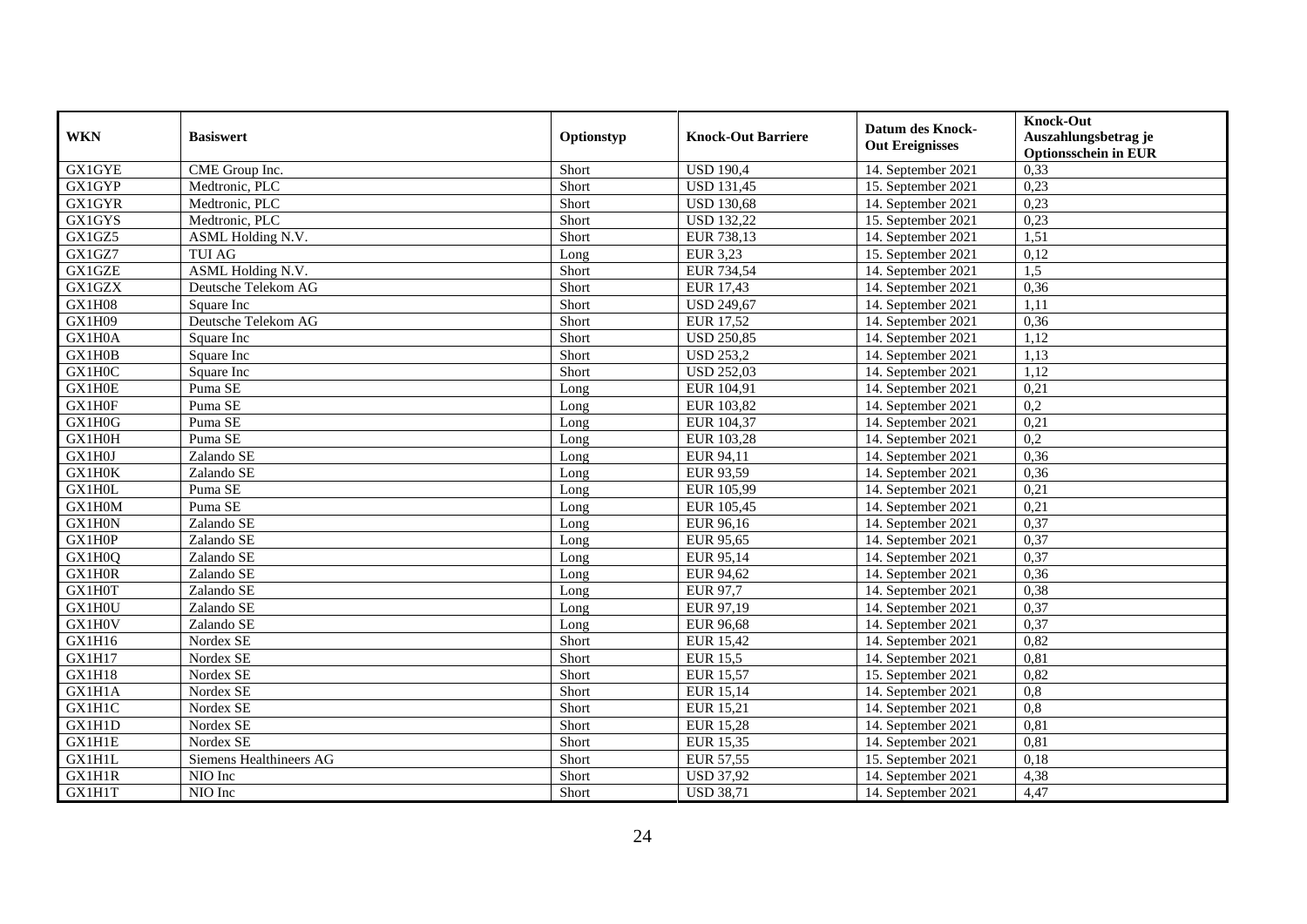| <b>WKN</b>    | <b>Basiswert</b>                    | Optionstyp | <b>Knock-Out Barriere</b> | <b>Datum des Knock-</b><br><b>Out Ereignisses</b> | <b>Knock-Out</b><br>Auszahlungsbetrag je<br><b>Optionsschein in EUR</b> |
|---------------|-------------------------------------|------------|---------------------------|---------------------------------------------------|-------------------------------------------------------------------------|
| GX1H20        | Roblox Corporation - Class A        | Long       | <b>USD 82,79</b>          | 14. September 2021                                | 0,46                                                                    |
| <b>GX1H21</b> | Roblox Corporation - Class A        | Long       | <b>USD 83,66</b>          | 14. September 2021                                | 0,46                                                                    |
| GX1H24        | Advanced Micro Devices, Inc.        | Short      | <b>USD 105,92</b>         | 14. September 2021                                | 0,57                                                                    |
| GX1H25        | Advanced Micro Devices, Inc.        | Short      | <b>USD 106,42</b>         | 14. September 2021                                | 0,57                                                                    |
| GX1H26        | AbbVie Inc.                         | Short      | <b>USD 108,25</b>         | 15. September 2021                                | 0,28                                                                    |
| GX1H27        | AbbVie Inc.                         | Short      | <b>USD 108,76</b>         | 15. September 2021                                | 0,28                                                                    |
| <b>GX1H28</b> | Roblox Corporation - Class A        | Long       | <b>USD 86,28</b>          | 14. September 2021                                | 0,48                                                                    |
| GX1H29        | Roblox Corporation - Class A        | Long       | <b>USD 84,53</b>          | 14. September 2021                                | 0,47                                                                    |
| GX1H2A        | Roblox Corporation - Class A        | Long       | <b>USD 85,4</b>           | 14. September 2021                                | 0,47                                                                    |
| GX1H2B        | Infineon Technologies AG            | Long       | <b>EUR 37,22</b>          | 14. September 2021                                | 1,44                                                                    |
| GX1H2E        | AbbVie Inc.                         | Short      | <b>USD 107,21</b>         | 14. September 2021                                | 0,28                                                                    |
| GX1H2F        | AbbVie Inc.                         | Short      | <b>USD 107,73</b>         | 14. September 2021                                | 0,28                                                                    |
| GX1H2K        | Infineon Technologies AG            | Long       | EUR 37,41                 | 14. September 2021                                | 1,44                                                                    |
| GX1H2S        | Peloton Interactive Inc.            | Long       | <b>USD 108,27</b>         | 14. September 2021                                | 0,83                                                                    |
| GX1H2T        | Peloton Interactive Inc.            | Long       | <b>USD 105,26</b>         | 15. September 2021                                | 0,81                                                                    |
| GX1H2W        | Peloton Interactive Inc.            | Long       | <b>USD 112,28</b>         | 14. September 2021                                | 0,86                                                                    |
| GX1H2X        | Peloton Interactive Inc.            | Long       | <b>USD 111,3</b>          | 14. September 2021                                | 0,86                                                                    |
| GX1H2Y        | Peloton Interactive Inc.            | Long       | <b>USD 110,31</b>         | 14. September 2021                                | 0.85                                                                    |
| GX1H33        | Anheuser-Busch InBev SA/NV          | Short      | EUR 49,15                 | 14. September 2021                                | 0,1                                                                     |
| GX1H34        | Anheuser-Busch InBev SA/NV          | Short      | <b>EUR 48,91</b>          | 14. September 2021                                | $\overline{0,1}$                                                        |
| GX1H35        | Anheuser-Busch InBev SA/NV          | Short      | EUR 49,39                 | 14. September 2021                                | 0,1                                                                     |
| GX1H3C        | The Boeing Company                  | Short      | <b>USD 213,5</b>          | 14. September 2021                                | 0,06                                                                    |
| GX1H3D        | The Boeing Company                  | Short      | <b>USD 215,54</b>         | 14. September 2021                                | 0,06                                                                    |
| GX1H3E        | The Boeing Company                  | Short      | <b>USD 214,52</b>         | 14. September 2021                                | 0,06                                                                    |
| GX1H3J        | The Boeing Company                  | Short      | <b>USD 211,46</b>         | 14. September 2021                                | 0,06                                                                    |
| GX1H3K        | The Boeing Company                  | Short      | <b>USD 212,48</b>         | 14. September 2021                                | 0,06                                                                    |
| GX1H3W        | 3M Company                          | Short      | <b>USD 185,22</b>         | 14. September 2021                                | 0,32                                                                    |
| GX1H3X        | ArcelorMittal S.A.                  | Short      | <b>EUR 28,64</b>          | 15. September 2021                                | 0,15                                                                    |
| GX1H3Z        | ArcelorMittal S.A.                  | Short      | <b>EUR 28,77</b>          | 15. September 2021                                | 0,15                                                                    |
| GX1H41        | ArcelorMittal S.A.                  | Short      | <b>EUR 28,11</b>          | 15. September 2021                                | 0,15                                                                    |
| GX1H42        | ArcelorMittal S.A.                  | Short      | <b>EUR 28,24</b>          | 15. September 2021                                | 0,15                                                                    |
| GX1H43        | ArcelorMittal S.A.                  | Short      | <b>EUR 28,51</b>          | 15. September 2021                                | 0,15                                                                    |
| GX1H44        | ArcelorMittal S.A.                  | Short      | <b>EUR 28,37</b>          | 15. September 2021                                | 0,15                                                                    |
| GX1H48        | <b>LEONI AG</b>                     | Long       | <b>EUR 15,51</b>          | 15. September 2021                                | $\overline{0,1}$                                                        |
| GX1H4J        | LVMH Moët Hennessy Louis Vuitton SE | Long       | EUR 650,51                | 14. September 2021                                | 1,28                                                                    |
| GX1H4K        | LVMH Moët Hennessy Louis Vuitton SE | Long       | EUR 647,13                | 14. September 2021                                | 1,27                                                                    |
| GX1H4L        | LVMH Moët Hennessy Louis Vuitton SE | Long       | EUR 643,74                | 14. September 2021                                | 1,26                                                                    |
| GX1H4M        | LVMH Moët Hennessy Louis Vuitton SE | Long       | EUR 640,35                | 14. September 2021                                | 1,26                                                                    |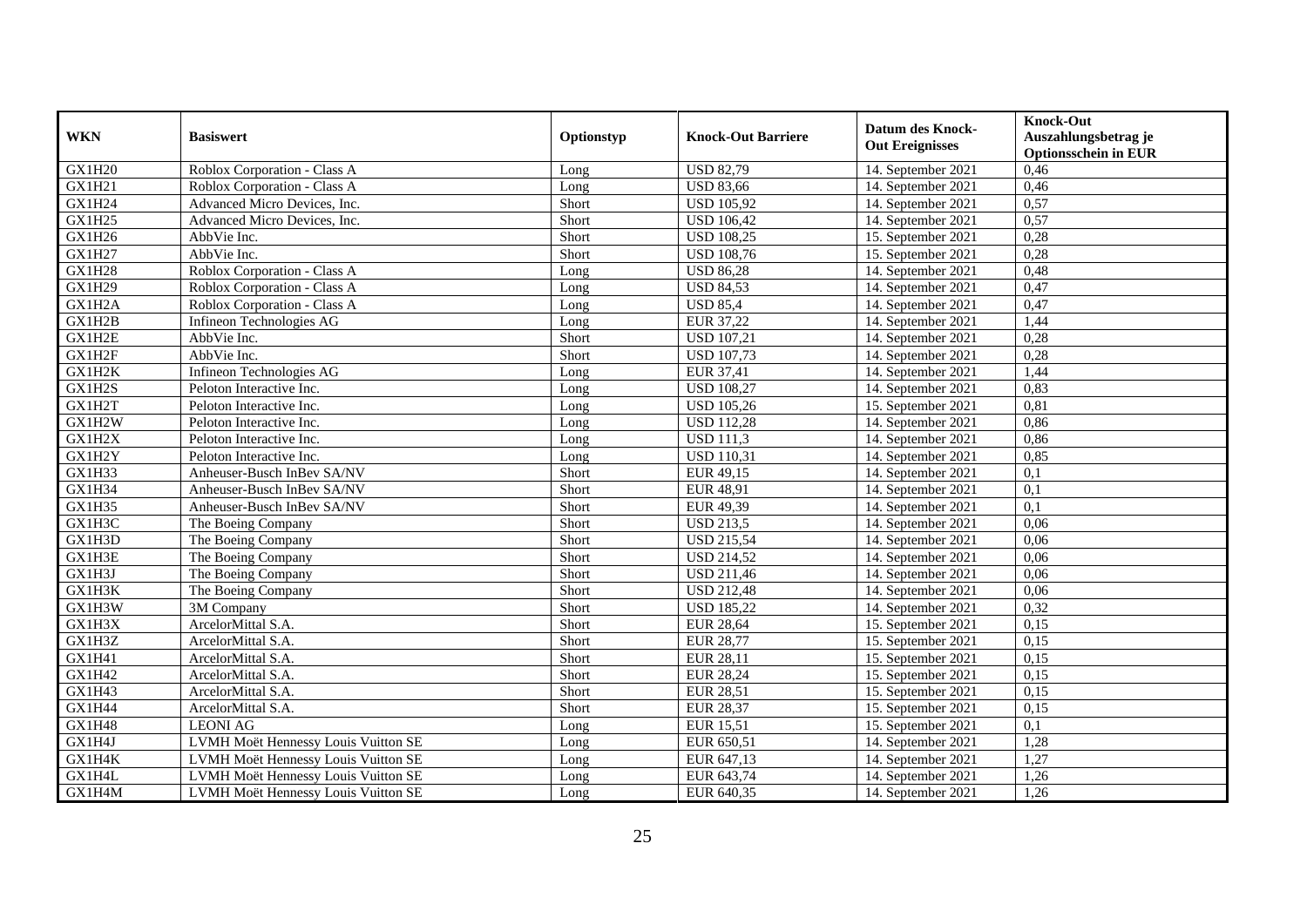| <b>WKN</b>    | <b>Basiswert</b>                                 | Optionstyp | <b>Knock-Out Barriere</b> | <b>Datum des Knock-</b><br><b>Out Ereignisses</b> | <b>Knock-Out</b><br>Auszahlungsbetrag je<br><b>Optionsschein in EUR</b> |
|---------------|--------------------------------------------------|------------|---------------------------|---------------------------------------------------|-------------------------------------------------------------------------|
| GX1H4P        | LVMH Moët Hennessy Louis Vuitton SE              | Long       | EUR 660,66                | 14. September 2021                                | 1,3                                                                     |
| GX1H4Q        | LVMH Moët Hennessy Louis Vuitton SE              | Long       | EUR 657,27                | 14. September 2021                                | 1,29                                                                    |
| GX1H4R        | LVMH Moët Hennessy Louis Vuitton SE              | Long       | EUR 653,89                | 14. September 2021                                | 1,28                                                                    |
| GX1H4S        | Heineken N.V.                                    | Short      | EUR 90,02                 | 15. September 2021                                | 0,18                                                                    |
| GX1H4W        | Deutsche Post AG                                 | Short      | <b>EUR 58,93</b>          | 14. September 2021                                | 0,12                                                                    |
| GX1H4X        | Deutsche Post AG                                 | Short      | EUR 59,21                 | 14. September 2021                                | 0,12                                                                    |
| GX1H4Y        | Deutsche Post AG                                 | Short      | <b>EUR 59,5</b>           | 14. September 2021                                | 0,12                                                                    |
| GX1H4Z        | Deutsche Post AG                                 | Short      | <b>EUR 58,36</b>          | 14. September 2021                                | 0,12                                                                    |
| GX1H50        | Heineken N.V.                                    | Short      | <b>EUR 89,58</b>          | 14. September 2021                                | 0,18                                                                    |
| GX1H51        | Deutsche Post AG                                 | Short      | <b>EUR 58,64</b>          | 14. September 2021                                | 0,12                                                                    |
| GX1H52        | <b>Bumble Inc</b>                                | Long       | <b>USD 54,81</b>          | 14. September 2021                                | 0,26                                                                    |
| GX1H53        | <b>Bumble Inc</b>                                | Long       | <b>USD 53,8</b>           | 14. September 2021                                | 0,26                                                                    |
| <b>GX1H54</b> | <b>Bumble Inc</b>                                | Long       | <b>USD 52,79</b>          | 14. September 2021                                | 0,25                                                                    |
| GX1H5B        | Eckert & Ziegler Strahlen- und Medizintechnik AG | Long       | EUR 135,18                | 14. September 2021                                | 0,52                                                                    |
| GX1H5C        | Eckert & Ziegler Strahlen- und Medizintechnik AG | Long       | EUR 134,47                | 14. September 2021                                | 0,52                                                                    |
| GX1H5D        | Eckert & Ziegler Strahlen- und Medizintechnik AG | Long       | EUR 133,75                | 14. September 2021                                | 0,51                                                                    |
| GX1H5E        | Eckert & Ziegler Strahlen- und Medizintechnik AG | Long       | EUR 133,04                | 14. September 2021                                | 0,51                                                                    |
| GX1H5F        | <b>Bilfinger SE</b>                              | Short      | EUR 30.07                 | 14. September 2021                                | 0,13                                                                    |
| GX1H5J        | Eckert & Ziegler Strahlen- und Medizintechnik AG | Long       | EUR 135,89                | 14. September 2021                                | 0,52                                                                    |
| GX1H5N        | <b>Bilfinger SE</b>                              | Short      | <b>EUR 29,9</b>           | 14. September 2021                                | 0,12                                                                    |
| GX1H5P        | Bilfinger SE                                     | Short      | EUR 29,72                 | 14. September 2021                                | 0,12                                                                    |
| GX1H5Q        | Wells Fargo & Company                            | Short      | <b>USD 45,25</b>          | 14. September 2021                                | 0.08                                                                    |
| GX1H5Y        | Wells Fargo & Company                            | Short      | <b>USD 44,81</b>          | 14. September 2021                                | 0,08                                                                    |
| GX1H5Z        | Wells Fargo & Company                            | Short      | <b>USD 44,59</b>          | 14. September 2021                                | 0,08                                                                    |
| GX1H60        | Wells Fargo & Company                            | Short      | <b>USD 45,03</b>          | 14. September 2021                                | 0,08                                                                    |
| GX1H61        | Siemens AG                                       | Short      | EUR 146,53                | 14. September 2021                                | 0,3                                                                     |
| GX1H62        | Citigroup Inc.                                   | Short      | <b>USD 70,69</b>          | 14. September 2021                                | 0,12                                                                    |
| GX1H63        | Citigroup Inc.                                   | Short      | <b>USD 71,04</b>          | 14. September 2021                                | 0,12                                                                    |
| GX1H6B        | Zoom Video Communications, Inc.                  | Long       | <b>USD 293,99</b>         | 14. September 2021                                | 1,63                                                                    |
| GX1H6C        | Zoom Video Communications, Inc.                  | Long       | <b>USD 292,37</b>         | 14. September 2021                                | 1,62                                                                    |
| GX1H6H        | Zoom Video Communications, Inc.                  | Long       | <b>USD 295,6</b>          | 14. September 2021                                | 1,64                                                                    |
| GX1H79        | 1 Feinunze Palladium, Feinheit mind. 0,9995      | Long       | <b>USD 1985,1</b>         | 14. September 2021                                | 0,8                                                                     |
| GX1H7A        | 1 Feinunze Silber, Feinheit mind. 0,999          | Short      | <b>USD 23,9</b>           | 14. September 2021                                | 0,62                                                                    |
| GX1H7G        | 1 Feinunze Palladium, Feinheit mind. 0,9995      | Long       | <b>USD 1973,7</b>         | 14. September 2021                                | $\overline{0,8}$                                                        |
| GX1H7M        | 1 Feinunze Silber, Feinheit mind. 0,999          | Short      | <b>USD 24</b>             | 14. September 2021                                | 0,64                                                                    |
| GX1H7P        | Feinunze Platin, Feinheit mind. 0,9995           | Long       | <b>USD 931,5</b>          | 15. September 2021                                | 0,38                                                                    |
| GX1H7R        | Feinunze Silber, Feinheit mind. 0,999            | Short      | <b>USD 24</b>             | 14. September 2021                                | 0,59                                                                    |
| GX1H7W        | 1 Feinunze Platin, Feinheit mind. 0,9995         | Long       | <b>USD 954,9</b>          | 14. September 2021                                | 0,39                                                                    |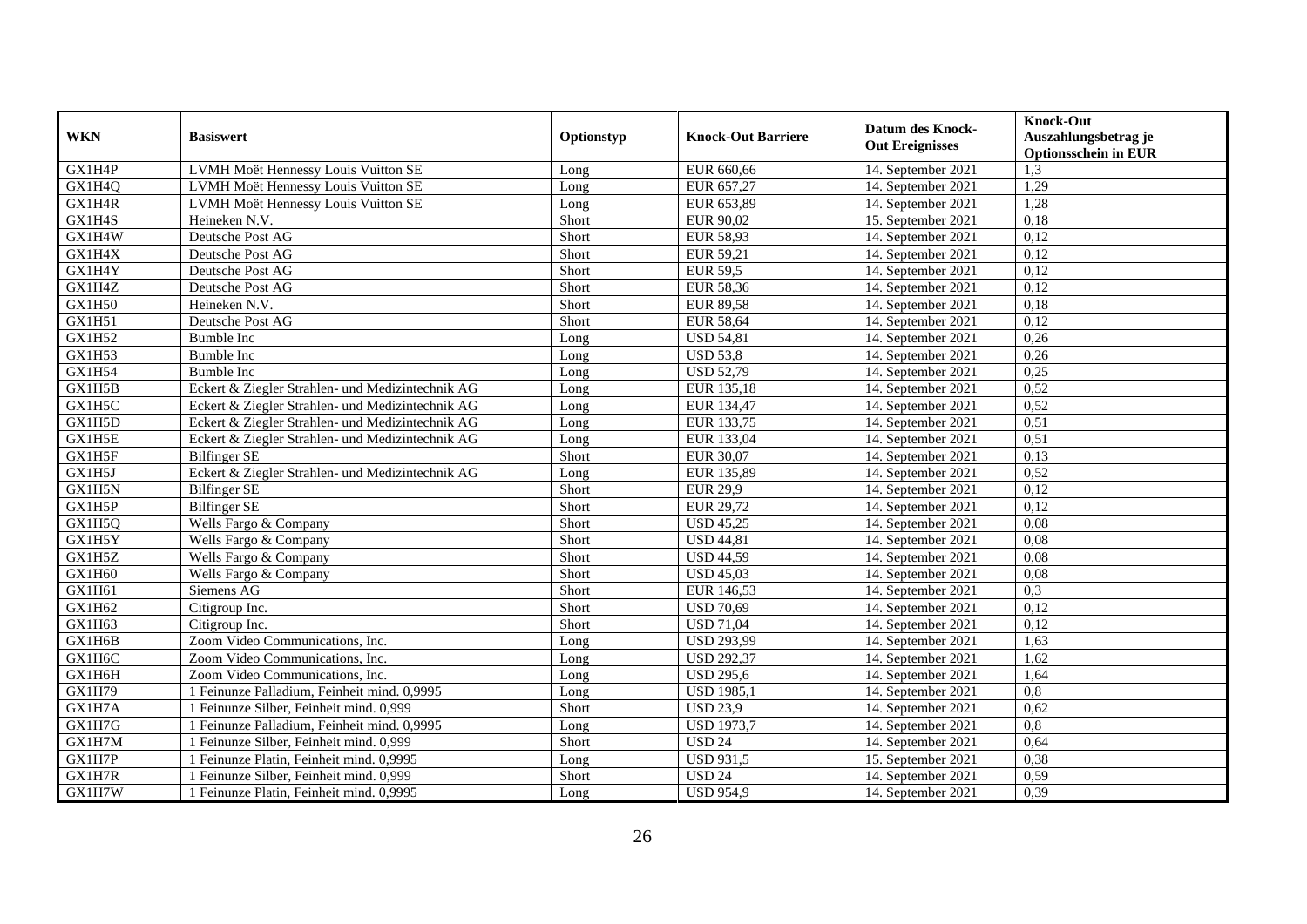| <b>WKN</b>    | <b>Basiswert</b>                                 | Optionstyp | <b>Knock-Out Barriere</b> | <b>Datum des Knock-</b><br><b>Out Ereignisses</b> | <b>Knock-Out</b><br>Auszahlungsbetrag je<br><b>Optionsschein in EUR</b> |
|---------------|--------------------------------------------------|------------|---------------------------|---------------------------------------------------|-------------------------------------------------------------------------|
| GX1H84        | 1 Feinunze Platin, Feinheit mind. 0,9995         | Long       | <b>USD 922,1</b>          | 15. September 2021                                | 0,37                                                                    |
| <b>GX1H85</b> | 1 Feinunze Silber, Feinheit mind. 0,999          | Long       | <b>USD 23.6</b>           | 14. September 2021                                | 0,56                                                                    |
| <b>GX1H88</b> | 1 Feinunze Palladium, Feinheit mind. 0,9995      | Long       | <b>USD 1962,7</b>         | 14. September 2021                                | 0,79                                                                    |
| <b>GX1H89</b> | 1 Feinunze Palladium, Feinheit mind. 0,9995      | Long       | <b>USD 1979,5</b>         | 14. September 2021                                | $\overline{0,8}$                                                        |
| GX1H8E        | 1 Feinunze Palladium, Feinheit mind. 0,9995      | Long       | <b>USD 1968,3</b>         | 14. September 2021                                | 0,79                                                                    |
| GX1H8N        | 1 Feinunze Palladium, Feinheit mind. 0,9995      | Long       | <b>USD 1940,3</b>         | 14. September 2021                                | 0,78                                                                    |
| <b>GX1HKR</b> | Moderna Inc                                      | Short      | <b>USD 424,51</b>         | 15. September 2021                                | 3,99                                                                    |
| <b>GX1HKS</b> | Nvidia Corporation                               | Short      | <b>USD 221,88</b>         | 15. September 2021                                | 0,99                                                                    |
| <b>GX1HKT</b> | BioNTech SE - ADR                                | Short      | <b>USD 333,47</b>         | 15. September 2021                                | 1,33                                                                    |
| <b>GX1HKX</b> | Sartorius AG                                     | Short      | EUR 579,47                | 15. September 2021                                | 1,79                                                                    |
| <b>GX1HKY</b> | Eckert & Ziegler Strahlen- und Medizintechnik AG | Short      | EUR 132,99                | 15. September 2021                                | 0,55                                                                    |
| <b>GX1HKZ</b> | MorphoSys AG                                     | Long       | <b>EUR 40,76</b>          | 15. September 2021                                | 0,16                                                                    |
| GX1HL0        | Aurelius Equity Opportunities SE & KGaA          | Short      | <b>EUR 25,94</b>          | 15. September 2021                                | 0,08                                                                    |
| GX1HL1        | BioNTech SE - ADR                                | Short      | <b>USD 344,54</b>         | 15. September 2021                                | 1,37                                                                    |
| GX1HLA        | BioNTech SE - ADR                                | Short      | <b>USD 348,62</b>         | 15. September 2021                                | 1,39                                                                    |
| <b>GX1HLD</b> | BioNTech SE - ADR                                | Short      | <b>USD 342,81</b>         | 15. September 2021                                | 1,37                                                                    |
| <b>GX1HLH</b> | Danaher Corporation                              | Short      | <b>USD 325,36</b>         | 15. September 2021                                | 0,56                                                                    |
| <b>GX1HLM</b> | Moderna Inc                                      | Short      | <b>USD 431,25</b>         | 15. September 2021                                | 4.06                                                                    |
| <b>GX1HLP</b> | Infineon Technologies AG                         | Short      | EUR 37,74                 | 15. September 2021                                | 1,58                                                                    |
| <b>GX1HLQ</b> | BioNTech SE - ADR                                | Short      | <b>USD 338,14</b>         | 15. September 2021                                | 1,35                                                                    |
| <b>GX1HLR</b> | Infineon Technologies AG                         | Short      | <b>EUR 37,57</b>          | 15. September 2021                                | 1,56                                                                    |
| <b>GX1HLS</b> | Eckert & Ziegler Strahlen- und Medizintechnik AG | Short      | EUR 133,61                | 15. September 2021                                | 0,56                                                                    |
| <b>GX1HLT</b> | <b>BioNTech SE - ADR</b>                         | Short      | <b>USD 327,25</b>         | 15. September 2021                                | 1,31                                                                    |
| <b>GX1HLW</b> | BioNTech SE - ADR                                | Short      | <b>USD 339,68</b>         | 15. September 2021                                | 1,36                                                                    |
| <b>GX1HLZ</b> | Nvidia Corporation                               | Short      | <b>USD 220,84</b>         | 15. September 2021                                | 0,98                                                                    |
| GX1HM6        | BioNTech SE - ADR                                | Short      | <b>USD 335,03</b>         | 15. September 2021                                | 1,34                                                                    |
| <b>GX1HMA</b> | BioNTech SE - ADR                                | Short      | <b>USD 330,36</b>         | 15. September 2021                                | 1,32                                                                    |
| <b>GX1HMG</b> | Moderna Inc                                      | Short      | <b>USD 421,74</b>         | 15. September 2021                                | 3,97                                                                    |
| <b>GX1HMH</b> | <b>BioNTech SE - ADR</b>                         | Short      | <b>USD 346,46</b>         | 15. September 2021                                | 1,38                                                                    |
| <b>GX1HMJ</b> | Nvidia Corporation                               | Short      | <b>USD 222,92</b>         | 15. September 2021                                | 0,99                                                                    |
| <b>GX1HMK</b> | Eckert & Ziegler Strahlen- und Medizintechnik AG | Short      | EUR 134,25                | 15. September 2021                                | 0,56                                                                    |
| <b>GX1HMM</b> | Sartorius AG                                     | Short      | <b>EUR 582,2</b>          | 15. September 2021                                | $\overline{1,8}$                                                        |
| <b>GX1HMT</b> | BioNTech SE - ADR                                | Short      | <b>USD 341,25</b>         | 15. September 2021                                | 1,36                                                                    |
| <b>GX1HMU</b> | Infineon Technologies AG                         | Short      | <b>EUR 37,92</b>          | 15. September 2021                                | 1,58                                                                    |
| <b>GX1HMV</b> | <b>BioNTech SE - ADR</b>                         | Short      | <b>USD 336,58</b>         | 15. September 2021                                | 1,34                                                                    |
| <b>GX1HMX</b> | Eckert & Ziegler Strahlen- und Medizintechnik AG | Short      | EUR 132,35                | 15. September 2021                                | 0,55                                                                    |
| GX1HMZ        | Infineon Technologies AG                         | Short      | EUR 37,39                 | 15. September 2021                                | 1,56                                                                    |
| GX1HN2        | Sartorius AG                                     | Short      | EUR 576,74                | 15. September 2021                                | 1,78                                                                    |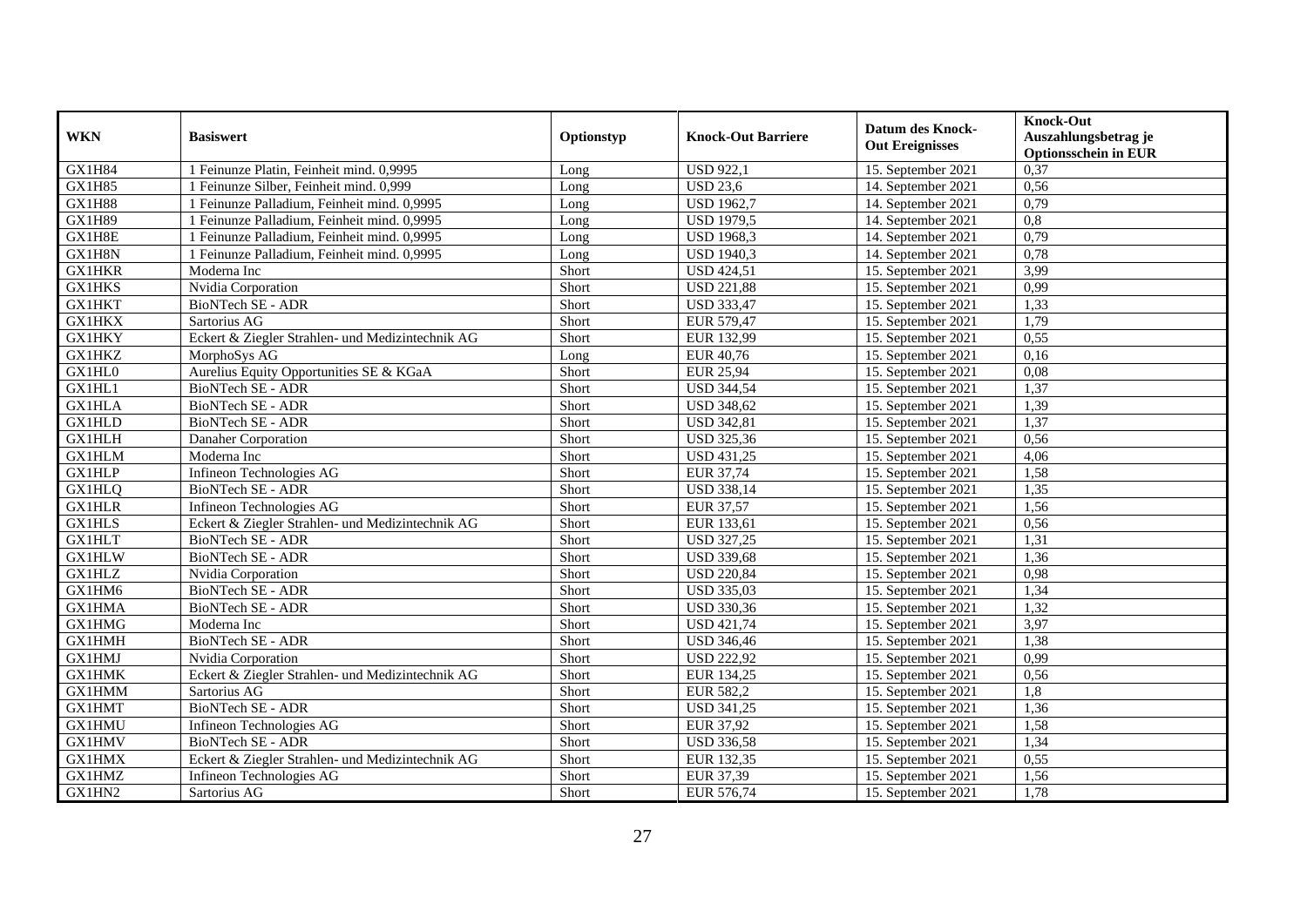| <b>WKN</b>    | <b>Basiswert</b>         | Optionstyp | <b>Knock-Out Barriere</b> | <b>Datum des Knock-</b><br><b>Out Ereignisses</b> | <b>Knock-Out</b><br>Auszahlungsbetrag je<br><b>Optionsschein in EUR</b> |
|---------------|--------------------------|------------|---------------------------|---------------------------------------------------|-------------------------------------------------------------------------|
| GX1HN6        | Danaher Corporation      | Short      | <b>USD 322,22</b>         | 15. September 2021                                | 0,56                                                                    |
| <b>GX1HNB</b> | Sartorius AG             | Short      | EUR 565,81                | 15. September 2021                                | 1,75                                                                    |
| <b>GX1HNC</b> | Sartorius AG             | Short      | EUR 571,28                | 15. September 2021                                | 1,77                                                                    |
| <b>GX1HND</b> | Sartorius AG             | Short      | EUR 568,55                | 15. September 2021                                | 1,76                                                                    |
| <b>GX1HNF</b> | Sartorius AG             | Short      | EUR 574,01                | 15. September 2021                                | 1,78                                                                    |
| <b>GX1HNG</b> | Moderna Inc              | Short      | <b>USD 419,27</b>         | 15. September 2021                                | 3,95                                                                    |
| <b>GX1HNH</b> | HelloFresh SE            | Short      | <b>EUR 89,96</b>          | 15. September 2021                                | 0,68                                                                    |
| <b>GX1HNN</b> | HelloFresh SE            | Short      | <b>EUR 89,55</b>          | 15. September 2021                                | 0,67                                                                    |
| <b>GX1HNS</b> | <b>AIXTRON SE</b>        | Short      | <b>EUR 25,15</b>          | 15. September 2021                                | 1,32                                                                    |
| <b>GX1HNT</b> | Puma SE                  | Short      | EUR 103,29                | 15. September 2021                                | 0,21                                                                    |
| <b>GX1HNX</b> | Danaher Corporation      | Short      | <b>USD 326,93</b>         | 15. September 2021                                | 0,57                                                                    |
| <b>GX1HNZ</b> | <b>AIXTRON SE</b>        | Short      | <b>EUR 25,26</b>          | 15. September 2021                                | 1,33                                                                    |
| GX1HP4        | Danaher Corporation      | Short      | <b>USD 323,79</b>         | 15. September 2021                                | 0,56                                                                    |
| GX1HP8        | Siemens AG               | Short      | EUR 147,81                | 15. September 2021                                | 0,3                                                                     |
| <b>GX1HPB</b> | Siemens AG               | Short      | EUR 147,09                | 15. September 2021                                | 0,3                                                                     |
| GX1HPD        | <b>AIXTRON SE</b>        | Short      | <b>EUR 25,03</b>          | 15. September 2021                                | 1,32                                                                    |
| GX1HPH        | <b>AIXTRON SE</b>        | Short      | <b>EUR 24,8</b>           | 15. September 2021                                | 1,3                                                                     |
| <b>GX1HPJ</b> | <b>AIXTRON SE</b>        | Short      | <b>EUR 24,68</b>          | 15. September 2021                                | 1,3                                                                     |
| <b>GX1HPU</b> | Salesforce.com, Inc.     | Short      | <b>USD 255,71</b>         | 15. September 2021                                | 0,67                                                                    |
| GX1HQ4        | Pinterest, Inc.          | Long       | <b>USD 54,2</b>           | 15. September 2021                                | 0,15                                                                    |
| <b>GX1HQB</b> | Pinterest, Inc.          | Long       | <b>USD 54,56</b>          | 15. September 2021                                | 0,16                                                                    |
| <b>GX1HQC</b> | Pinterest, Inc.          | Long       | <b>USD 53,84</b>          | 15. September 2021                                | 0,15                                                                    |
| <b>GX1HQP</b> | <b>BASF SE</b>           | Long       | <b>EUR 65</b>             | 15. September 2021                                | 0,13                                                                    |
| <b>GX1HQT</b> | <b>BioNTech SE - ADR</b> | Short      | <b>USD 331,91</b>         | 15. September 2021                                | 1,32                                                                    |
| GX1HR3        | Siemens Energy AG        | Long       | <b>EUR 22,66</b>          | 15. September 2021                                | 0,09                                                                    |
| GX1HR4        | Siemens Energy AG        | Long       | <b>EUR 22,54</b>          | 15. September 2021                                | 0,09                                                                    |
| GX1HR5        | <b>TUI AG</b>            | Long       | <b>EUR 3,44</b>           | 15. September 2021                                | 0,13                                                                    |
| GX1HR6        | Siemens Energy AG        | Long       | <b>EUR 22,78</b>          | 15. September 2021                                | 0,09                                                                    |
| GX1HR7        | <b>TUI AG</b>            | Long       | <b>EUR 3,42</b>           | 15. September 2021                                | 0,13                                                                    |
| GX1HR8        | <b>TUI AG</b>            | Long       | <b>EUR 3,4</b>            | 15. September 2021                                | 0,13                                                                    |
| GX1HR9        | <b>TUI AG</b>            | Long       | <b>EUR 3,38</b>           | 15. September 2021                                | 0,13                                                                    |
| <b>GX1HRA</b> | Snap Inc.                | Short      | <b>USD 71,94</b>          | 15. September 2021                                | 3,89                                                                    |
| <b>GX1HRB</b> | <b>TUI AG</b>            | Long       | <b>EUR 3,37</b>           | 15. September 2021                                | 0,13                                                                    |
| <b>GX1HRD</b> | Snap Inc.                | Short      | <b>USD 72,79</b>          | 15. September 2021                                | 3,93                                                                    |
| <b>GX1HRE</b> | ADYEN N.V.               | Short      | EUR 2685,93               | 15. September 2021                                | 2,34                                                                    |
| <b>GX1HRF</b> | ADYEN N.V.               | Short      | EUR 2700,47               | 15. September 2021                                | 2,35                                                                    |
| <b>GX1HRG</b> | ADYEN N.V.               | Short      | EUR 2660,6                | 15. September 2021                                | 2,31                                                                    |
| <b>GX1HRJ</b> | TeamViewer AG            | Short      | <b>EUR 28,68</b>          | 15. September 2021                                | 0,15                                                                    |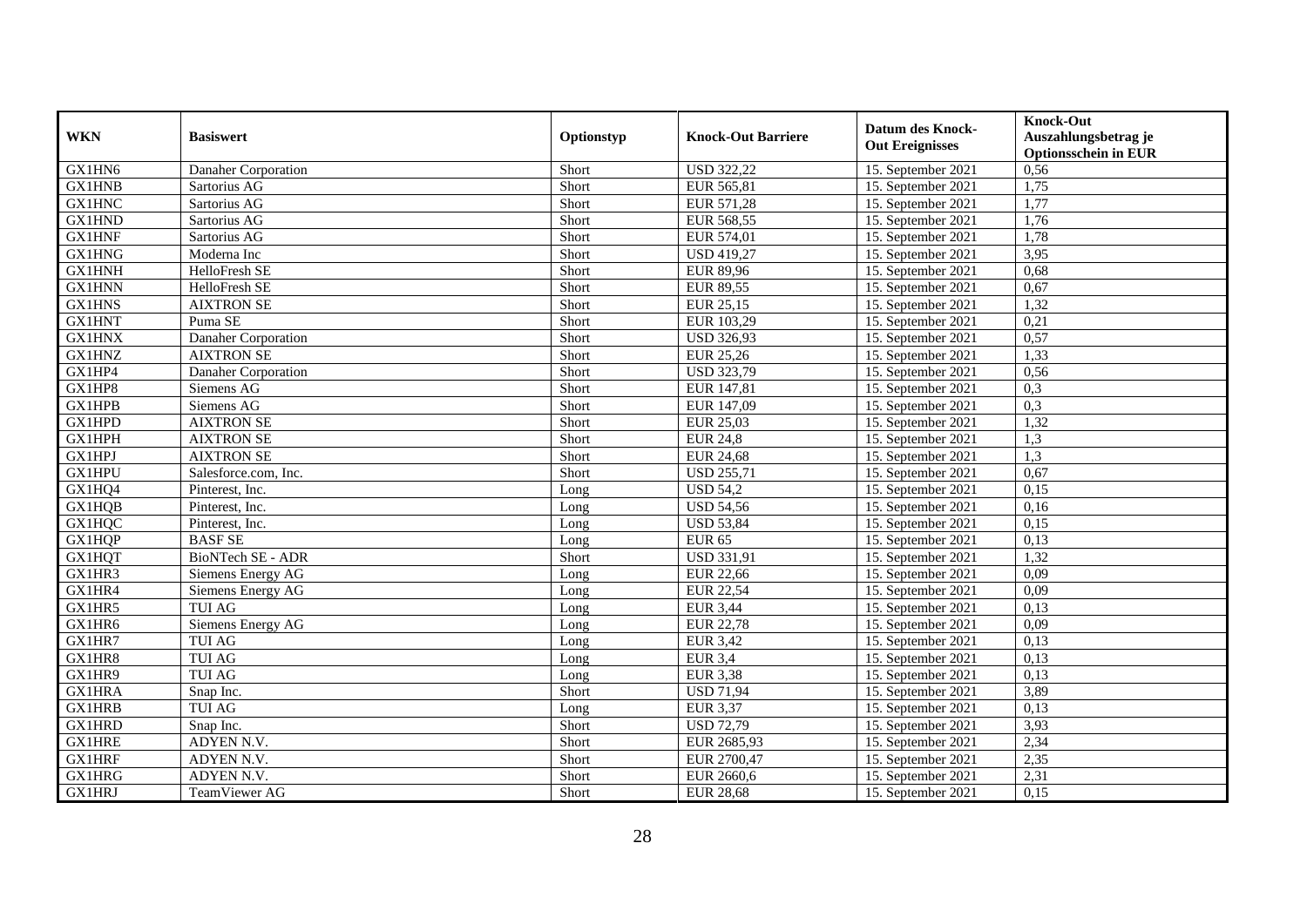| <b>WKN</b>    | <b>Basiswert</b>         | Optionstyp | <b>Knock-Out Barriere</b> | <b>Datum des Knock-</b><br><b>Out Ereignisses</b> | <b>Knock-Out</b><br>Auszahlungsbetrag je<br><b>Optionsschein in EUR</b> |
|---------------|--------------------------|------------|---------------------------|---------------------------------------------------|-------------------------------------------------------------------------|
| <b>GX1HRL</b> | Snap Inc.                | Short      | <b>USD 73,21</b>          | 15. September 2021                                | 3,96                                                                    |
| <b>GX1HRM</b> | TeamViewer AG            | Short      | <b>EUR 28,95</b>          | 15. September 2021                                | 0,15                                                                    |
| <b>GX1HRN</b> | TeamViewer AG            | Short      | <b>EUR 28,81</b>          | 15. September 2021                                | 0,15                                                                    |
| <b>GX1HRP</b> | Siemens AG               | Long       | EUR 145,97                | 15. September 2021                                | 0,29                                                                    |
| <b>GX1HRR</b> | TeamViewer AG            | Short      | <b>EUR 29,08</b>          | 15. September 2021                                | 0,15                                                                    |
| <b>GX1HRV</b> | BioNTech SE - ADR        | Short      | <b>USD 328,81</b>         | 15. September 2021                                | 1,31                                                                    |
| <b>GX1HRX</b> | ADYEN N.V.               | Short      | EUR 2672,86               | 15. September 2021                                | 2,32                                                                    |
| GX1HS0        | Siemens Energy AG        | Long       | <b>EUR 22,9</b>           | 15. September 2021                                | 0,09                                                                    |
| GX1HS5        | Pinterest, Inc.          | Long       | <b>USD 53,49</b>          | 15. September 2021                                | 0,15                                                                    |
| GX1HSD        | ADYEN N.V.               | Short      | EUR 2648,09               | 15. September 2021                                | 2,3                                                                     |
| <b>GX1HSE</b> | <b>AIXTRON SE</b>        | Short      | EUR 24,91                 | 15. September 2021                                | 1,31                                                                    |
| <b>GX1HSH</b> | Intuitive Surgical, Inc. | Short      | <b>USD 1029,21</b>        | 15. September 2021                                | 0,27                                                                    |
| <b>GX1HSJ</b> | Intuitive Surgical, Inc. | Short      | <b>USD 1034,21</b>        | 15. September 2021                                | 0,27                                                                    |
| <b>GX1HSR</b> | Microsoft Corporation    | Short      | <b>USD 296,3</b>          | 15. September 2021                                | 0,51                                                                    |
| GX1HSS        | Microsoft Corporation    | Short      | <b>USD 297,75</b>         | 15. September 2021                                | 0,51                                                                    |
| <b>GX1HSV</b> | Intuitive Surgical, Inc. | Short      | <b>USD 1044,21</b>        | 15. September 2021                                | 0,27                                                                    |
| <b>GX1HSW</b> | Altria Group, Inc.       | Long       | <b>USD 48,58</b>          | 15. September 2021                                | 0,08                                                                    |
| <b>GX1HSX</b> | Altria Group, Inc.       | Long       | <b>USD 49,86</b>          | 15. September 2021                                | 0,08                                                                    |
| GX1HSZ        | Altria Group, Inc.       | Long       | <b>USD 49,09</b>          | 15. September 2021                                | 0,08                                                                    |
| GX1HT2        | Altria Group, Inc.       | Long       | <b>USD 48,33</b>          | 15. September 2021                                | 0,08                                                                    |
| GX1HT4        | Altria Group, Inc.       | Long       | <b>USD 49,35</b>          | 15. September 2021                                | 0,08                                                                    |
| GX1HT7        | Snap Inc.                | Short      | <b>USD 72,36</b>          | 15. September 2021                                | 3,91                                                                    |
| GX1HT9        | Intuitive Surgical, Inc. | Short      | <b>USD 1039,2</b>         | 15. September 2021                                | 0,27                                                                    |
| <b>GX1HTB</b> | ADYEN N.V.               | Short      | EUR 2716,74               | 15. September 2021                                | 2,36                                                                    |
| <b>GX1HTD</b> | Volkswagen AG            | Long       | EUR 194,86                | 15. September 2021                                | 0,38                                                                    |
| <b>GX1HTF</b> | Altria Group, Inc.       | Long       | <b>USD 49,61</b>          | 15. September 2021                                | 0.08                                                                    |
| <b>GX1HTG</b> | Altria Group, Inc.       | Long       | <b>USD 48,84</b>          | 15. September 2021                                | 0,08                                                                    |
| <b>GX1HTN</b> | Siemens Energy AG        | Long       | <b>EUR 23,02</b>          | 15. September 2021                                | 0,09                                                                    |
| <b>GX1HTP</b> | Deutsche Bank AG         | Long       | <b>EUR 10,95</b>          | 15. September 2021                                | 0,42                                                                    |
| <b>GX1HTT</b> | PayPal Holdings, Inc.    | Short      | <b>USD 283,34</b>         | 15. September 2021                                | 0,74                                                                    |
| <b>GX1HTX</b> | Uber Technologies, Inc.  | Long       | <b>USD 39,68</b>          | 15. September 2021                                | 0,19                                                                    |
| <b>GX1HTY</b> | Uber Technologies, Inc.  | Long       | <b>USD 40,12</b>          | 15. September 2021                                | 0,19                                                                    |
| <b>GX1HTZ</b> | Uber Technologies, Inc.  | Long       | <b>USD 39,23</b>          | 15. September 2021                                | 0,19                                                                    |
| GX1HU0        | Uber Technologies, Inc.  | Long       | <b>USD 39,46</b>          | 15. September 2021                                | 0,19                                                                    |
| GX1HU4        | QIAGEN N.V.              | Short      | <b>EUR 45,3</b>           | 15. September 2021                                | 0,14                                                                    |
| GX1HU5        | Uber Technologies, Inc.  | Long       | <b>USD 39,9</b>           | 15. September 2021                                | 0,19                                                                    |
| GX1HU6        | QIAGEN N.V.              | Short      | <b>EUR 45,55</b>          | 15. September 2021                                | 0,14                                                                    |
| <b>GX1HUC</b> | <b>BASF SE</b>           | Long       | EUR 65,34                 | 15. September 2021                                | 0,13                                                                    |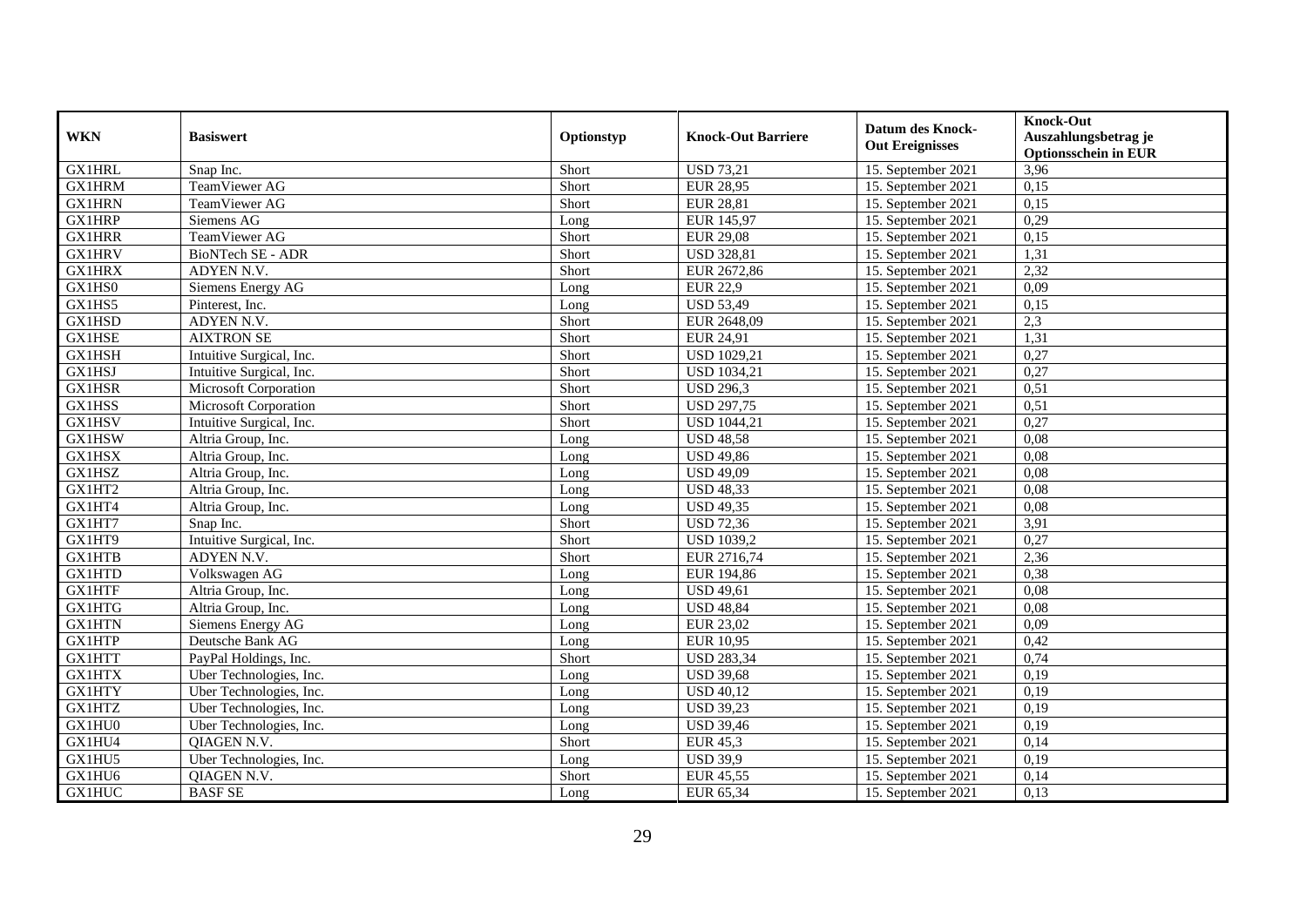| <b>WKN</b>    | <b>Basiswert</b>                    | Optionstyp | <b>Knock-Out Barriere</b> | <b>Datum des Knock-</b><br><b>Out Ereignisses</b> | <b>Knock-Out</b><br>Auszahlungsbetrag je<br><b>Optionsschein in EUR</b> |
|---------------|-------------------------------------|------------|---------------------------|---------------------------------------------------|-------------------------------------------------------------------------|
| <b>GX1HUK</b> | Deutsche Lufthansa AG               | Long       | <b>EUR 8,09</b>           | 15. September 2021                                | 0,02                                                                    |
| <b>GX1HUN</b> | <b>Union Pacific Corporation</b>    | Long       | <b>USD 203,09</b>         | 15. September 2021                                | 0,34                                                                    |
| <b>GX1HUQ</b> | Deutsche Lufthansa AG               | Long       | <b>EUR 8,05</b>           | 15. September 2021                                | 0,02                                                                    |
| GX1HV3        | PayPal Holdings, Inc.               | Short      | <b>USD 281,97</b>         | 15. September 2021                                | 0,74                                                                    |
| GX1HV4        | Shop Apotheke Europe NV             | Short      | EUR 148,79                | 15. September 2021                                | 1,12                                                                    |
| GX1HV5        | PayPal Holdings, Inc.               | Short      | <b>USD 284,7</b>          | 15. September 2021                                | 0,75                                                                    |
| GX1HV7        | Shop Apotheke Europe NV             | Short      | <b>EUR 148,1</b>          | 15. September 2021                                | 1,12                                                                    |
| GX1HV8        | Shop Apotheke Europe NV             | Short      | EUR 150,15                | 15. September 2021                                | 1,13                                                                    |
| GX1HV9        | Shop Apotheke Europe NV             | Short      | EUR 150,85                | 15. September 2021                                | 1,14                                                                    |
| <b>GX1HVB</b> | Volkswagen AG                       | Long       | EUR 195,87                | 15. September 2021                                | 0,38                                                                    |
| <b>GX1HVC</b> | Shop Apotheke Europe NV             | Short      | EUR 149,47                | 15. September 2021                                | 1,13                                                                    |
| <b>GX1HVG</b> | Shop Apotheke Europe NV             | Short      | EUR 151,62                | 15. September 2021                                | 1,14                                                                    |
| <b>GX1HVV</b> | Deutsche Lufthansa AG               | Long       | EUR 8                     | 15. September 2021                                | 0,02                                                                    |
| <b>GX1HVY</b> | Weibo Corporation                   | Short      | <b>USD 52,18</b>          | 15. September 2021                                | 0,28                                                                    |
| GX1HY5        | Cisco Systems, Inc.                 | Short      | <b>USD 59,28</b>          | 15. September 2021                                | 0,16                                                                    |
| GX1HY8        | Cisco Systems, Inc.                 | Short      | <b>USD 58,34</b>          | 15. September 2021                                | 0,15                                                                    |
| GX1HY9        | LVMH Moët Hennessy Louis Vuitton SE | Long       | EUR 638,65                | 15. September 2021                                | 1,25                                                                    |
| <b>GX1HYA</b> | Carl-Zeiss Meditec AG               | Short      | EUR 196,84                | 15. September 2021                                | 0,82                                                                    |
| <b>GX1HYE</b> | LVMH Moët Hennessy Louis Vuitton SE | Long       | EUR 642,01                | 15. September 2021                                | 1,26                                                                    |
| <b>GX1HYF</b> | Intuit Inc.                         | Short      | <b>USD 570,69</b>         | 15. September 2021                                | 1,49                                                                    |
| <b>GX1HYM</b> | Occidental Petroleum Corporation    | Short      | <b>USD 26,86</b>          | 15. September 2021                                | 0,07                                                                    |
| <b>GX1HYP</b> | Intuit Inc.                         | Short      | <b>USD 567,99</b>         | 15. September 2021                                | 1,49                                                                    |
| <b>GX1HYR</b> | Danone S.A.                         | Short      | <b>EUR 59,77</b>          | 15. September 2021                                | 0,12                                                                    |
| <b>GX1HYS</b> | Spotify Technology S.A.             | Long       | <b>USD 240,13</b>         | 15. September 2021                                | 0,69                                                                    |
| <b>GX1HYW</b> | <b>CUREVAC NV</b>                   | Long       | <b>USD 65,1</b>           | 15. September 2021                                | 0,63                                                                    |
| GX1HZ0        | Danone S.A.                         | Short      | EUR 60,07                 | 15. September 2021                                | 0,12                                                                    |
| GX1HZ5        | Ørsted A/S                          | Short      | DKK 942,29                | 15. September 2021                                | 0,53                                                                    |
| GX1HZ6        | Cisco Systems, Inc.                 | Short      | <b>USD 58,65</b>          | 15. September 2021                                | 0,15                                                                    |
| GX1HZ8        | LVMH Moët Hennessy Louis Vuitton SE | Long       | EUR 652,07                | 15. September 2021                                | 1,28                                                                    |
| GX1HZB        | Occidental Petroleum Corporation    | Short      | <b>USD 27,13</b>          | 15. September 2021                                | 0,07                                                                    |
| <b>GX1HZC</b> | Cancom SE                           | Short      | EUR 55,32                 | 15. September 2021                                | 0,23                                                                    |
| <b>GX1HZE</b> | Spotify Technology S.A.             | Long       | <b>USD 242,67</b>         | 15. September 2021                                | 0,69                                                                    |
| <b>GX1HZF</b> | Spotify Technology S.A.             | Long       | <b>USD 243,95</b>         | 15. September 2021                                | $\overline{0,7}$                                                        |
| <b>GX1HZH</b> | Intuit Inc.                         | Short      | <b>USD 559,88</b>         | 15. September 2021                                | 1,47                                                                    |
| <b>GX1HZK</b> | Carl-Zeiss Meditec AG               | Short      | EUR 195,92                | 15. September 2021                                | 0,82                                                                    |
| GX1HZU        | <b>CUREVAC NV</b>                   | Long       | <b>USD 63,29</b>          | 15. September 2021                                | 0,62                                                                    |
| GX1J07        | Cisco Systems, Inc.                 | Short      | <b>USD 58,02</b>          | 15. September 2021                                | 0,15                                                                    |
| GX1J09        | LVMH Moët Hennessy Louis Vuitton SE | Long       | EUR 655,43                | 15. September 2021                                | 1,29                                                                    |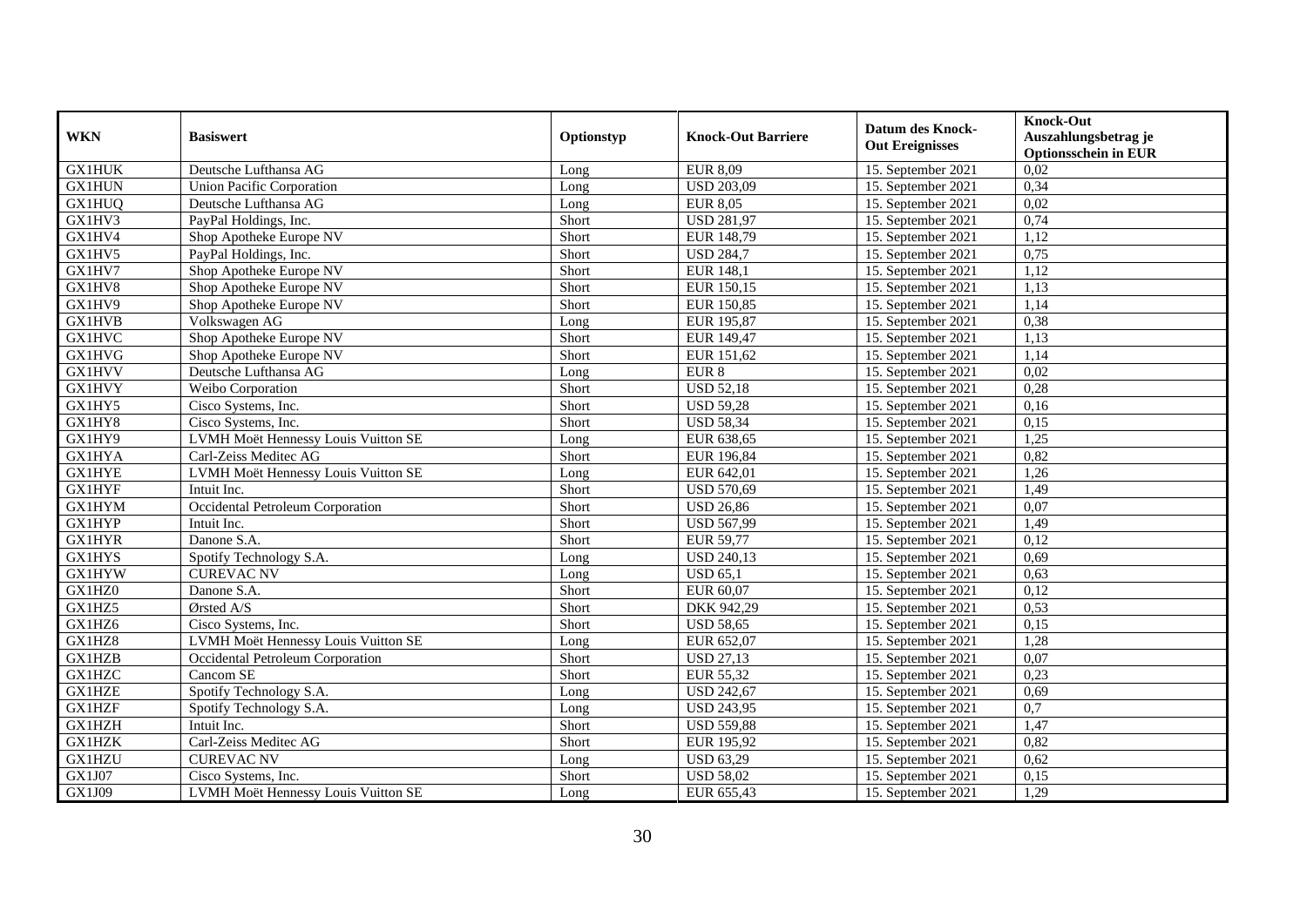| <b>WKN</b>    | <b>Basiswert</b>                                                    | Optionstyp   | <b>Knock-Out Barriere</b> | <b>Datum des Knock-</b><br><b>Out Ereignisses</b> | <b>Knock-Out</b><br>Auszahlungsbetrag je<br><b>Optionsschein in EUR</b> |
|---------------|---------------------------------------------------------------------|--------------|---------------------------|---------------------------------------------------|-------------------------------------------------------------------------|
| GX1J0A        | LVMH Moët Hennessy Louis Vuitton SE                                 | Long         | EUR 645,36                | 15. September 2021                                | 1,27                                                                    |
| GX1J0B        | Porsche Automobil Holding SE                                        | Long         | <b>EUR 86,45</b>          | 15. September 2021                                | 0,17                                                                    |
| GX1J0C        | Carl-Zeiss Meditec AG                                               | Short        | <b>EUR 194,98</b>         | 15. September 2021                                | 0,81                                                                    |
| GX1J0J        | Spotify Technology S.A.                                             | Long         | <b>USD 241,4</b>          | 15. September 2021                                | 0,69                                                                    |
| GX1J0K        | Intuit Inc.                                                         | Short        | <b>USD 562,59</b>         | 15. September 2021                                | 1,47                                                                    |
| GX1J0M        | Cisco Systems, Inc.                                                 | Short        | <b>USD 58,97</b>          | 15. September 2021                                | 0,15                                                                    |
| GX1J0P        | LVMH Moët Hennessy Louis Vuitton SE                                 | Long         | EUR 648,72                | 15. September 2021                                | 1.27                                                                    |
| GX1J0Q        | Intuit Inc.                                                         | Short        | <b>USD 565,28</b>         | 15. September 2021                                | 1,48                                                                    |
| GX1J0S        | Coinbase Global Inc                                                 | Short        | <b>USD 247,53</b>         | 15. September 2021                                | 0,16                                                                    |
| GX1J0U        | Sea Ltd                                                             | Short        | <b>USD 325,46</b>         | 15. September 2021                                |                                                                         |
| GX1J0W        | Sea Ltd                                                             | Short        | <b>USD 330,53</b>         | 15. September 2021                                | 1,02                                                                    |
| GX1J0X        | Sea Ltd                                                             | Short        | <b>USD 338,13</b>         | 15. September 2021                                | 1,04                                                                    |
| GX1J0Z        | Coinbase Global Inc                                                 | Short        | <b>USD 243,55</b>         | 15. September 2021                                | 0,16                                                                    |
| <b>GX1J10</b> | Sea Ltd                                                             | Short        | <b>USD 327,99</b>         | 15. September 2021                                | 1,01                                                                    |
| GX1J11        | Coinbase Global Inc                                                 | Short        | <b>USD 245,54</b>         | 15. September 2021                                | 0,16                                                                    |
| <b>GX1J12</b> | Sea Ltd                                                             | Short        | <b>USD 335,6</b>          | 15. September 2021                                | 1,03                                                                    |
| GX1J13        | Ørsted A/S                                                          | Short        | DKK 937,02                | 15. September 2021                                | 0,53                                                                    |
| <b>GX1J1C</b> | Sea Ltd                                                             | Short        | <b>USD 333,06</b>         | 15. September 2021                                | 1,02                                                                    |
| <b>GX1J1E</b> | Continental AG                                                      | Long         | EUR 111,18                | 15. September 2021                                | 0,32                                                                    |
| GX1J1G        | <b>RWE AG</b>                                                       | Short        | EUR 33,23                 | 15. September 2021                                | 0,07                                                                    |
| GX1J1J        | <b>RWE AG</b>                                                       | Short        | EUR 33,06                 | 15. September 2021                                | 0,07                                                                    |
| GX1J1L        | NYMEX Light, Sweet Crude Oil Future (Generic Front<br>Month Future) | Long         | <b>USD 70.5</b>           | 15. September 2021                                | 1,74                                                                    |
| GX1J1S        | <b>EUREX Euro Bund Future (Generic Front Month</b><br>Future)       | Short        | <b>EUR 172</b>            | 15. September 2021                                | 3,51                                                                    |
| GX1J1T        | <b>EUREX Euro Bund Future (Generic Front Month</b><br>Future)       | <b>Short</b> | EUR 171,5                 | 15. September 2021                                | 3,5                                                                     |
| GX1J1Z        | CBOT Soybeans Future (Generic Front Month Future)                   | Long         | <b>USD 12,9</b>           | 15. September 2021                                | 0,71                                                                    |
| <b>GX1J20</b> | CBOT Soybeans Future (Generic Front Month Future)                   | Long         | <b>USD 12,8</b>           | 15. September 2021                                | 0,71                                                                    |
| GX1J21        | 10-Year U.S. Treasury Note Future (Generic Front<br>Month Future)   | Long         | <b>USD 133,5</b>          | 15. September 2021                                | 22,17                                                                   |
| GX1J2R        | $\text{DAX}^{\circledR}$ (Performance Index)/ X-DAX <sup>®</sup>    | Long         | EUR 15632,75              | 15. September 2021                                | 1.55                                                                    |
| GX1J2U        | EURO STOXX <sup>®</sup> Banks (Price EUR) Index                     | Long         | <b>EUR 96,81</b>          | 15. September 2021                                | 0,02                                                                    |
| GX1J2Y        | DAX <sup>®</sup> (Performance Index)/ X-DAX <sup>®</sup>            | Long         | EUR 15664,46              | 15. September 2021                                | 1,55                                                                    |
| GX1J30        | EURO STOXX <sup>®</sup> Banks (Price EUR) Index                     | Long         | <b>EUR 96,41</b>          | 15. September 2021                                | 0,02                                                                    |
| GX1J31        | TecDAX <sup>®</sup> (Performance Index)                             | Short        | EUR 3905,4                | 15. September 2021                                | $\overline{0,8}$                                                        |
| GX1J35        | $\text{DAX}^{\circledR}$ (Performance Index)/ X-DAX <sup>®</sup>    | Long         | EUR 15656,52              | 15. September 2021                                | 1,55                                                                    |
| GX1J36        | EURO STOXX <sup>®</sup> Banks (Price EUR) Index                     | Long         | EUR 96,31                 | 15. September 2021                                | 0,02                                                                    |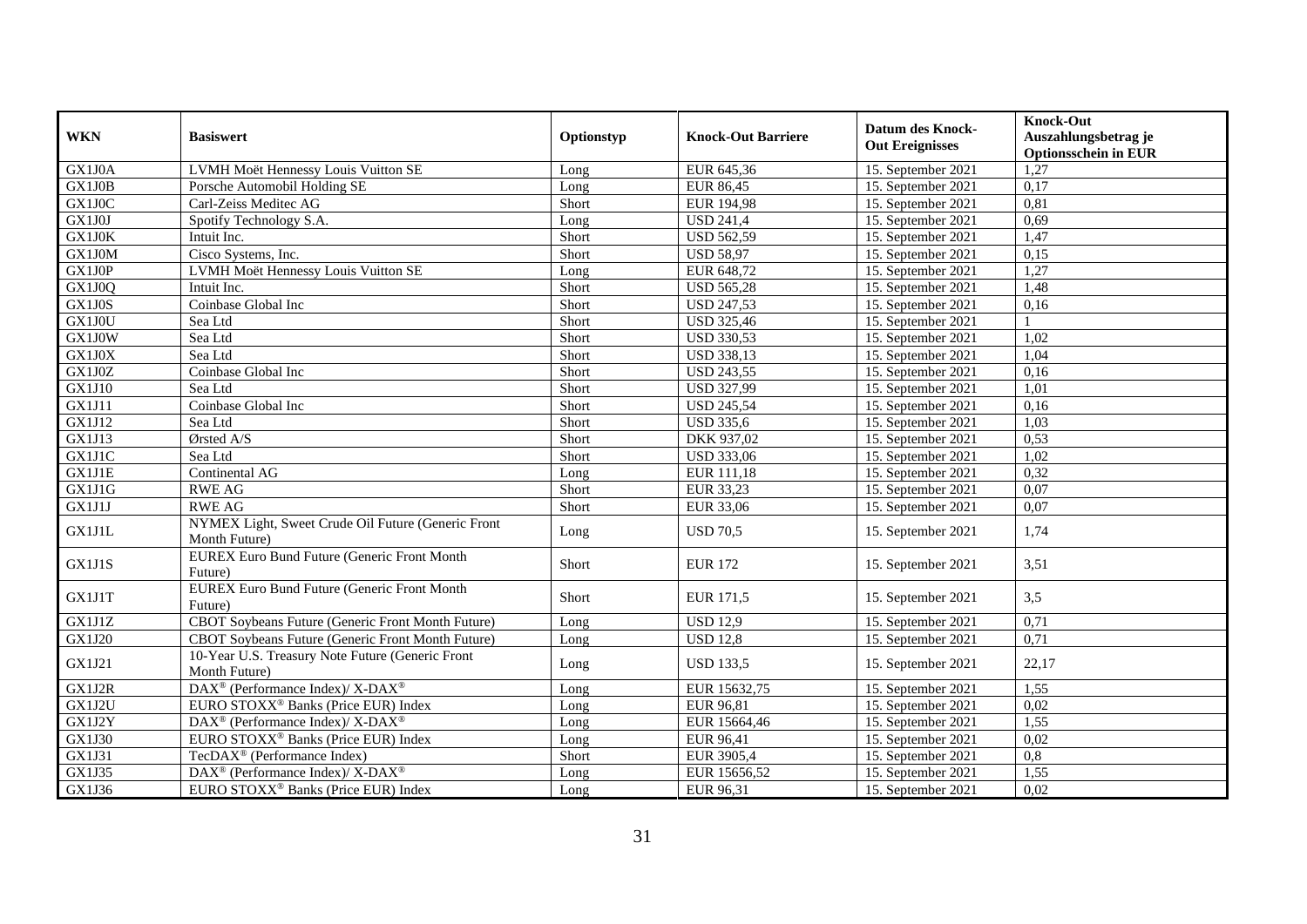| <b>WKN</b>    | <b>Basiswert</b>                                                                        | Optionstyp | <b>Knock-Out Barriere</b> | <b>Datum des Knock-</b><br><b>Out Ereignisses</b> | <b>Knock-Out</b><br>Auszahlungsbetrag je<br><b>Optionsschein in EUR</b> |
|---------------|-----------------------------------------------------------------------------------------|------------|---------------------------|---------------------------------------------------|-------------------------------------------------------------------------|
| GX1J37        | NASDAQ-100 Index®                                                                       | Short      | USD 15509,84              | 15. September 2021                                | 2,68                                                                    |
| GX1J39        | NASDAO-100 Index®                                                                       | Short      | USD 15449,49              | 15. September 2021                                | 2,67                                                                    |
| GX1J3A        | TecDAX <sup>®</sup> (Performance Index)                                                 | Short      | EUR 3916,76               | 15. September 2021                                | $\overline{0,8}$                                                        |
| GX1J3B        | EURO STOXX <sup>®</sup> Banks (Price EUR) Index                                         | Long       | EUR 96,71                 | 15. September 2021                                | 0,02                                                                    |
| GX1J3C        | TecDAX <sup>®</sup> (Performance Index)                                                 | Short      | EUR 3928,12               | 15. September 2021                                | $\overline{0,8}$                                                        |
| GX1J3G        | DAX <sup>®</sup> (Performance Index)                                                    | Long       | EUR 15640,67              | 15. September 2021                                | 1,55                                                                    |
| GX1J3J        | EURO STOXX <sup>®</sup> Banks (Price EUR) Index                                         | Long       | EUR 96,91                 | 15. September 2021                                | 0,02                                                                    |
| GX1J3L        | TecDA $X^{\circledR}$ (Performance Index)                                               | Short      | EUR 3909,18               | 15. September 2021                                | 0,8                                                                     |
| GX1J3N        | $\text{DAX}^{\textcircled{p}}$ (Performance Index)                                      | Long       | EUR 15648,59              | 15. September 2021                                | 1,55                                                                    |
| GX1J3S        | $\text{DAX}^{\textcircled{\tiny{\textcircled{\tiny \dag}}}}$ (Performance Index)/X-DAX® | Long       | EUR 15640,67              | 15. September 2021                                | 1,55                                                                    |
| GX1J3T        | TecDAX <sup>®</sup> (Performance Index)                                                 | Short      | EUR 3882,67               | 15. September 2021                                | 0,79                                                                    |
| GX1J3Y        | TecDAX <sup>®</sup> (Performance Index)                                                 | Short      | EUR 3890,25               | 15. September 2021                                | 0,79                                                                    |
| GX1J3Z        | NASDAQ-100 Index®                                                                       | Short      | USD 15464,55              | 15. September 2021                                | 2,67                                                                    |
| GX1J40        | EURO STOXX <sup>®</sup> Banks (Price EUR) Index                                         | Long       | EUR 96,21                 | 15. September 2021                                | 0,02                                                                    |
| GX1J41        | $\text{DAX}^{\circledR}$ (Performance Index)/ X-DAX <sup>®</sup>                        | Long       | EUR 15624,82              | 15. September 2021                                | 1,55                                                                    |
| GX1J46        | TecDAX <sup>®</sup> (Performance Index)                                                 | Short      | EUR 3931,92               | 15. September 2021                                | 0,8                                                                     |
| GX1J4A        | DAX <sup>®</sup> (Performance Index)/ X-DAX <sup>®</sup>                                | Long       | EUR 15616,89              | 15. September 2021                                | 1,55                                                                    |
| GX1J4G        | TecDAX <sup>®</sup> (Performance Index)                                                 | Short      | EUR 3897.83               | 15. September 2021                                | 0,8                                                                     |
| GX1J4M        | NASDAQ-100 Index®                                                                       | Short      | USD 15494,76              | 15. September 2021                                | 2,68                                                                    |
| GX1J4S        | TecDAX <sup>®</sup> (Performance Index)                                                 | Short      | EUR 3886,45               | 15. September 2021                                | 0,79                                                                    |
| GX1J4U        | $DAX^{\circledast}$ (Performance Index)/X-DAX <sup>®</sup>                              | Long       | EUR 15648,59              | 15. September 2021                                | 1,55                                                                    |
| GX1J4V        | EURO STOXX <sup>®</sup> Banks (Price EUR) Index                                         | Long       | <b>EUR 97,01</b>          | 15. September 2021                                | 0,02                                                                    |
| GX1J4W        | TecDAX <sup>®</sup> (Performance Index)                                                 | Short      | EUR 3920,55               | 15. September 2021                                | $\overline{0,8}$                                                        |
| GX1J4Y        | NASDAQ-100 Index®                                                                       | Short      | USD 15479,62              | 15. September 2021                                | 2,68                                                                    |
| GX1J4Z        | S&P 500 <sup>®</sup> Index                                                              | Short      | <b>USD 4477,25</b>        | 15. September 2021                                | 0,77                                                                    |
| GX1J51        | TecDAX <sup>®</sup> (Performance Index)                                                 | Short      | EUR 3912,98               | 15. September 2021                                | 0,8                                                                     |
| GX1J55        | TecDAX <sup>®</sup> (Performance Index)                                                 | Short      | EUR 3935,7                | 15. September 2021                                | 0,8                                                                     |
| GX1J56        | TecDAX <sup>®</sup> (Performance Index)                                                 | Short      | EUR 3901,61               | 15. September 2021                                | 0,8                                                                     |
| <b>GX1J58</b> | $S\&P 500^{\circ}$ Index                                                                | Short      | <b>USD 4481,62</b>        | 15. September 2021                                | 0,77                                                                    |
| GX1J5A        | DAX <sup>®</sup> (Performance Index)                                                    | Long       | EUR 15656,52              | 15. September 2021                                | 1,55                                                                    |
| GX1J5B        | EURO STOXX <sup>®</sup> Banks (Price EUR) Index                                         | Long       | EUR 96,51                 | 15. September 2021                                | 0,02                                                                    |
| GX1J5D        | TecDAX <sup>®</sup> (Performance Index)                                                 | Short      | EUR 3924,33               | 15. September 2021                                | $\overline{0,8}$                                                        |
| GX1J5E        | $\text{DAX}^{\textcircled{p}}$ (Performance Index)                                      | Long       | EUR 15664,46              | 15. September 2021                                | 1,55                                                                    |
| GX1J5F        | EURO STOXX <sup>®</sup> Banks (Price EUR) Index                                         | Long       | EUR 96,61                 | 15. September 2021                                | 0,02                                                                    |
| GX1J5G        | TecDAX <sup>®</sup> (Performance Index)                                                 | Short      | EUR 3878,89               | 15. September 2021                                | 0,79                                                                    |
| GX1J5J        | TecDAX <sup>®</sup> (Performance Index)                                                 | Short      | EUR 3894,04               | 15. September 2021                                | 0,79                                                                    |
| GX1J5K        | S&P 500 <sup>®</sup> Index                                                              | Short      | <b>USD 4485,98</b>        | 15. September 2021                                | 0,77                                                                    |
| GX1J5Z        | 1 Feinunze Palladium, Feinheit mind. 0,9995                                             | Long       | <b>USD 2057,2</b>         | 15. September 2021                                | 0,83                                                                    |